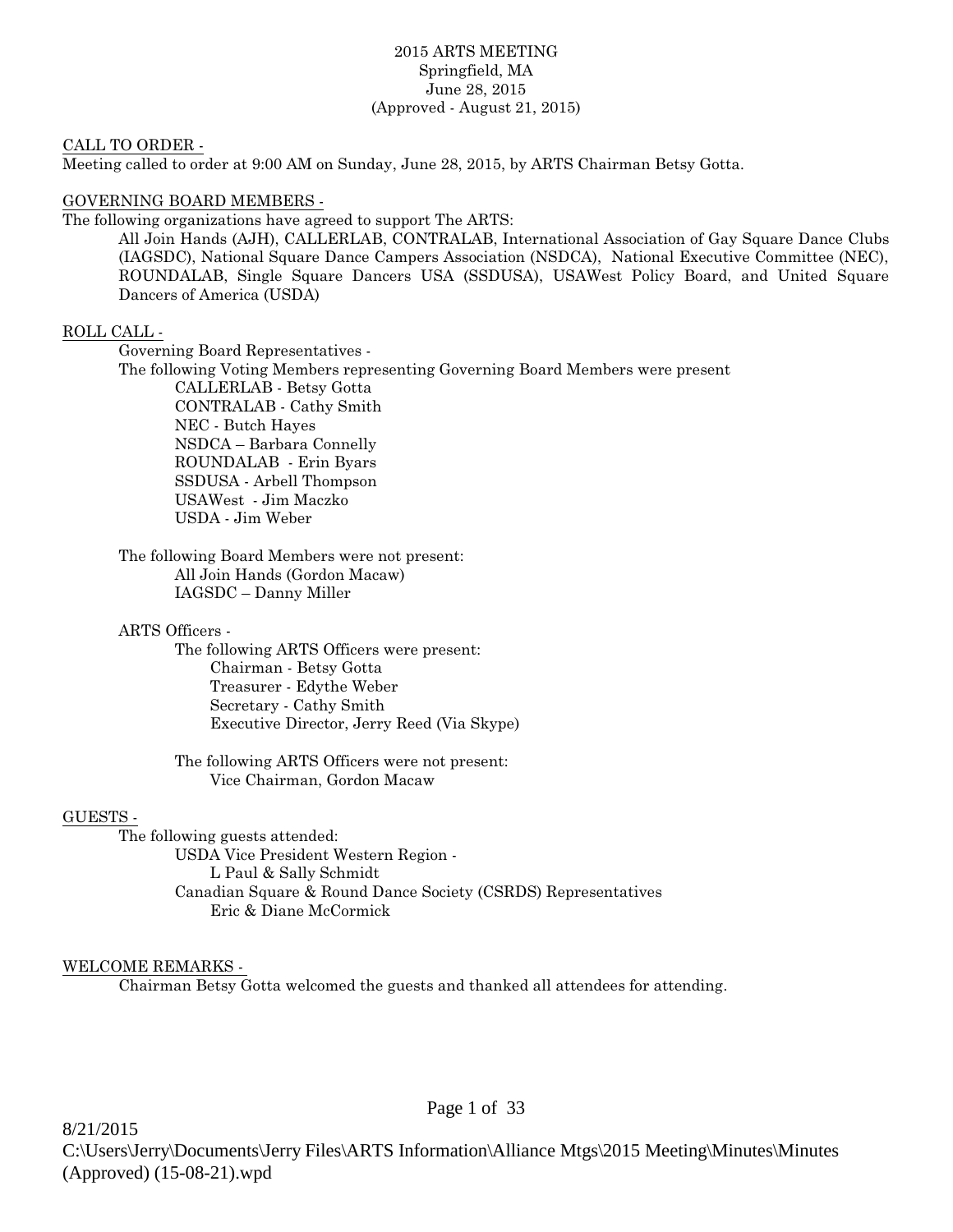### AGENDA CHANGES/APPROVAL-

Prior to approval of the agenda Chairman Betsy Gotta asked if there were any additions, deletions, or changes to the printed agenda. The following item(s) added.

1) Election - Add Arbell, Thompson, as candidate for Chairman

2) Guild Of Pride - Invitation to Join as Affiliated Organization

*MOTION: Be it resolved that the agenda be accepted as amended. (MSC)*

### MISCELLANEOUS REPORTS –

**(2A)** Donations - (Attachment 0)

Discussion of donations during the 2011 ARTS meeting resulted in the following MOTION: *MOTION: Be It Resolved That: All donations and Membership payments will be acknowledged by a letter on ARTS letterhead and signed by either the Chairman or the Executive Director. (MSC)*

Attached is a list of the donations between July 2014 and June 2015.

### Treasurer Reports – (Attachment 1)

Edythe Weber, Treasurer, provided the following financial report including Income & Expenses for the period June 30, 2014 through June 30, 2015:

- 1) Total income: (Cash from CDs, Donations, and miscellaneous income): \$3, 671.59 (June 30, 2014 = \$6,768.99)
- 2) Total expenses: \$5,045.93 (June 30, 2014 = \$4,375.82)
- 3) Total Funds Available: \$14,387.88 (June 30, 2014 = \$15,731.55) (Loss of \$1,343.67)

# Certificates of Deposit (CD)

Total Funds Available above includes the following CD's: Renewed to 1/20/2016: 1) CD#  $3465 = $5,322.63$ 2) CD#  $4657 = $5,213.73$ 

The following MOTION is submitted for consideration: *MOTION: Be it resolved that the Finance Report be accepted for filing. (MSC)*

### Reports from past meetings - FYI

Copies of the minutes of the past meetings are available on the ARTS web site:

October 2002 (Cocoa Beach, FL); January 2003 (Washington, D.C.); Summer (June) 2003 ARTS Alliance Meeting (Oklahoma City, OK); Fall (October)2003 ARTS Planning Meeting (Orlando, FL); Spring (March) 2004 ARTS Meeting (Portland, OR); Summer (June) 2004 ARTS Meeting (Denver, CO); Fall (October)2004 ARTS Meeting (Orlando, FL); Spring (February) 2005 ARTS Meeting (San Antonio, TX); Summer (June) 2005 ARTS Meeting (Portland, OR); Fall (October) 2005 ARTS Meeting (Orlando, FL); April 2006 (Charlotte, NC); June 2006 (San Antonio, TX), October 2006 (Orlando, FL); March 2007 (Alexandria, VA); July 2007 (Charlotte, NC), October 2007 (Orlando, FL), February 2008, Long Beach, CA; June 2008 (Wichita, KS); October 2008, (Orlando, FL); February 2009, (Louisville, KY); June 2009 (Long Beach, CA); October 2009 (Newark, NJ); March 2010 (Detroit, MI); June 2010 (Louisville, KY); June 2011 (Detroit, MI); March 2012 (Oklahoma City, OK); June 2013 (Oklahoma City, OK); 2014 (Little Rock, AR)

8/21/2015 C:\Users\Jerry\Documents\Jerry Files\ARTS Information\Alliance Mtgs\2015 Meeting\Minutes\Minutes (Approved) (15-08-21).wpd

# Page 2 of 33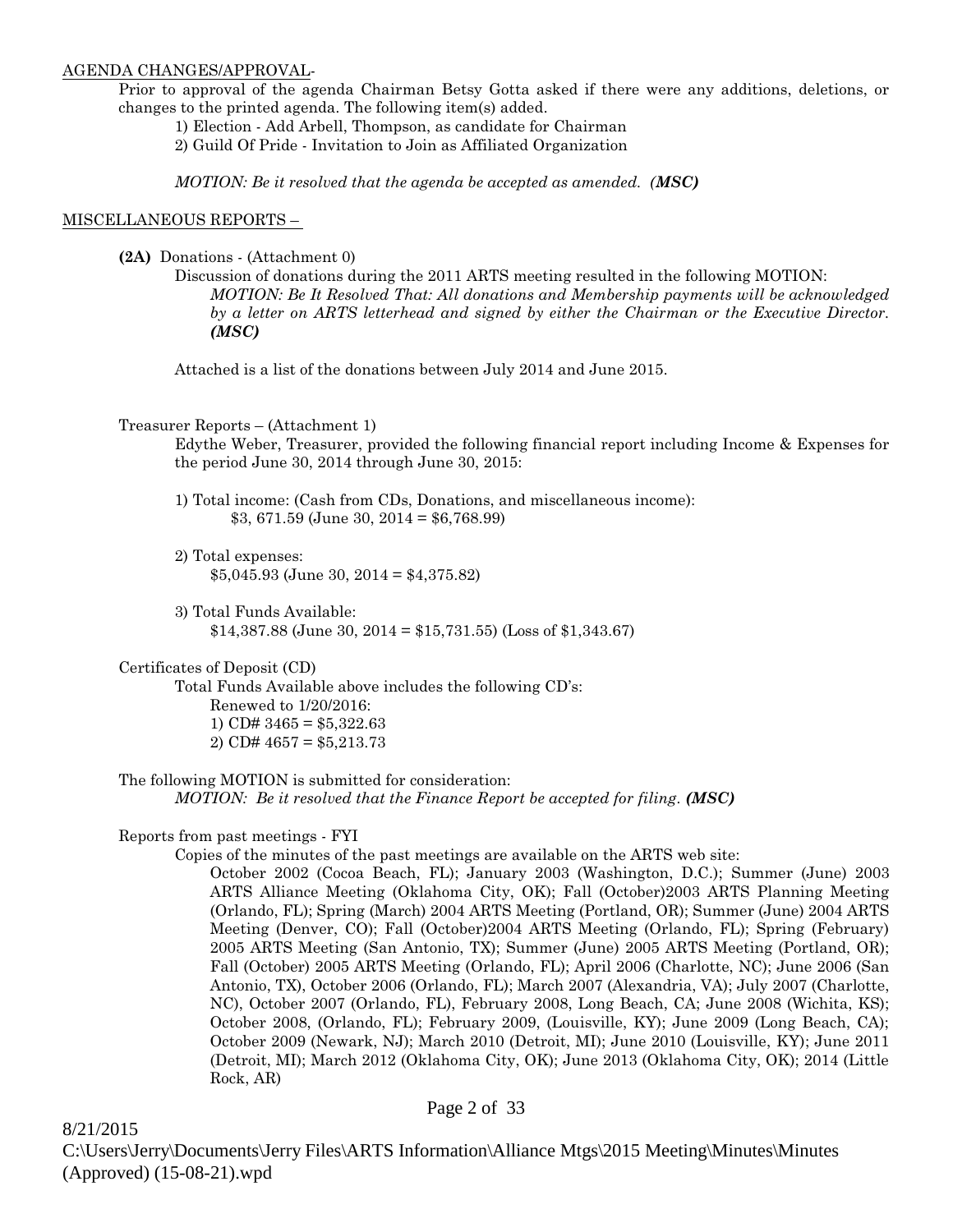Confirm Actions by the ARTS Board & Officers Since The Last Meeting - (Attachment 2)

It is policy that at each Board meeting the Board will review and vote on the actions taken by Email by the Board and the Officers since the last meeting. This item concerns a discussion and vote to confirm the actions taken by the ARTS Governing Board and the ARTS Officers since the June 2014 ARTS Meeting. The following MOTION was presented:

*MOTION: Be it resolved that the actions taken by the ARTS Governing Board and Officers since the June 2014 ARTS meeting be confirmed. (MSC)*

### 2015 USAWest Convention -

This item concerns a brief discussion of the 2015 USAWest Convention to be held August 13 - 15, 2015 in Helena, MT.

### Ads Daily Program Books -

There was agreement we should purchase ads as appropriate in the program book(s) for the 2015 USAWest Convention. Jim Maczko will check on the cost of ad(s) and submit the informatio9n to the Executive Director for further action.

### Education Seminars -

We plan to present Education Seminars. Jim Maczko and Jim & Judy Taylor will coordinate the seminars to include information regarding our ongoing Square Dance Re-Image Project.

### ARTS Tri-Fold Brochures and The Dance Fact Sheet

There was agreement that we will distribute both documents at the 2015 USAWest Convention. It is estimated we have enough copies of the documents for the USAWest convention.

# NSDC Information -

### Showcase Of Ideas Funding -

Patty Wilcox was authorized to submit a request for reimbursement for expenses to ship Showcase materials.

### Ads Daily Program Books -

There is agreement we should purchase ads in NSDC Daily Program Books. These ads will include information about the education seminars we are providing. If appropriate, one of the ads will provide general ARTS information or other specific information we want to feature.

# $64<sup>th</sup> NSDC (2014)$  Spring field, MA  $\cdot$  (FYI)

Showcase Of Ideas - We had a display in the Showcase Of Ideas. Our display featured the Square Dance Re-Image materials. There was agreement that this was appropriate for this year and that future displays will also feature ARTS information. Several Members reported our display was in a very prominent location.

Program Ads - We placed ads in the daily program books. Jim Maczko reported the ads cost \$540 and that they were placed as we had agreed to. Jim thanked Erin Byars for her work in designing the ads.

Education Seminars - We presented two Education Seminars; "Our Future - Potential - Perspective - Re-Imaging Efforts" and "Re-Image Square Dancing - Completed and Plans For The Future". Jim Maczko moderated both seminars and Jim & Judy Taylor made the presentations. They were very pleased with the seminars. There were over 80 attendees at the seminars. Several of those attending completed a card with their contact information. Live Lively pins and window stickers were distributed at both seminars.

### Page 3 of 33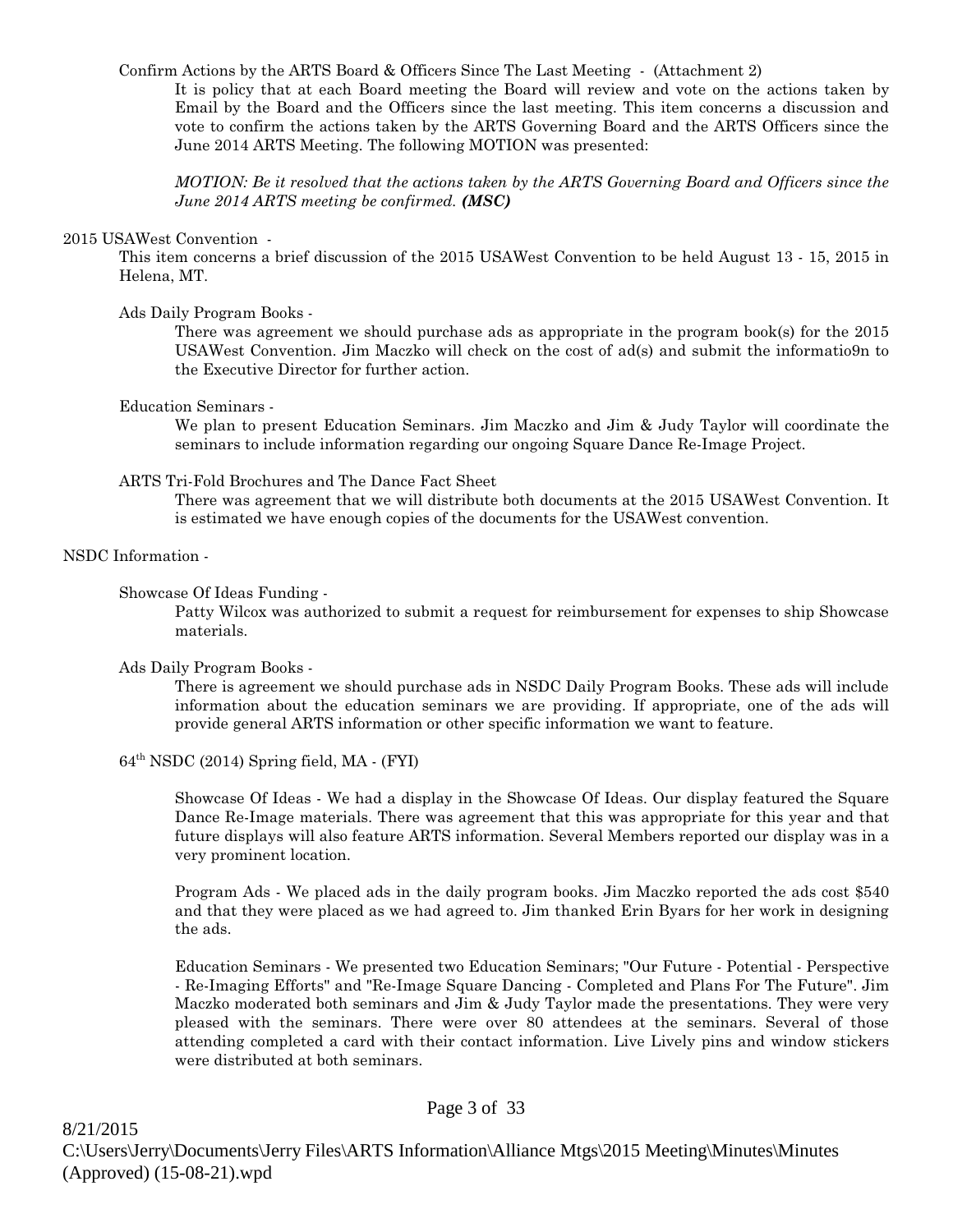Trail End Dance - Betsy & Roy Gotta served as MC for the dance. Over 45 squares attended the dance. Betsy reported she promoted the Live Lively logo & slogan throughout the dance. We received approximately \$125.00 in donations during the dance. There was agreement that we need to ensure better promotion next year.

# 65th NSDC (2016) Des Moines, Iowa

Jerry Reed contacted the 65<sup>th</sup> NSDC General Chairman, Jim & Janet Winslow [\(jaewinslow@mchsi.com](mailto:jaewinslow@mchsi.com)). They responded with a list of the NSDC Committee Members for each of our interest areas. Jerry will contact appropriate Committee members to coordinate our requests for support during the convention. He will provide contact names and information to ARTS Members as needed. We plan to participate in the 65<sup>th</sup> NSDC as we have in the past as noted below.

Showcase Of ideas - Bill & Cherie Arch - [Billrhea@aol.com](mailto:Billrhea@aol.com)

We plan to participate in the Showcase. The display will include general ARTS information, Tri-Folds, Dancing Fact Sheets, and other appropriate information.

Ads Daily Program Books - Sherry Richards - [SherryLRichards@gmail.com](mailto:SherryLRichards@gmail.com)

There was agreement that we will purchase the ads in the Daily Program Books as we have for the past several NSDCs. The following MOTION was submitted:

*MOTION: Be It Resolved That: Jim Maczko be authorized to coordinate the placement of and payment for ads in the daily program books for the 65th NSDC. (MSC)* 

Education Seminars - Tom Manning - [tommanning06@aol.com](mailto:tommanning06@aol.com)

The Executive Director has contacted Tom and will coordinate with him regarding the Education Seminars. We plan to do two seminars as we have in the past. If the ARTS Seminars are part of the NSDC leadership program both seminars must provide the same information.

There was agreement that having the seminars on Friday & Saturday was the best option. This schedule allows time for attendees to review the Education information prior to the seminars. There was agreement that a flyer with information about the seminars would be a good idea. This flyer would be in addition to the daily program books. We have done this in the past, and we plan to do a flyer in Des Moines.

Suggestions for topics to cover include presentation of our accomplishments, ongoing projects, what we can do for the activity, future plans, and other topics as appropriate. Suggested seminar title includes:

"The ARTS - Our Accomplishments - Future - Potential - Perspective"

Jerry will coordinate with the Seminar Chairman to determine how we should proceed.

Trail End Dance - Bob Asp - [Sgbobasp@aol.com](mailto:Sgbobasp@aol.com)

The Board has approved a MOTION that we will host a Trail End Dance prior to all future NSDC. Therefore, the Executive Director will coordinate our participation with Bob to identify the location and time for the dance. The dance will be a Plus dance with Rounds. We will determine how to publicize the dance. Betsy & Roy Gotta agreed to serve as MC for the dance.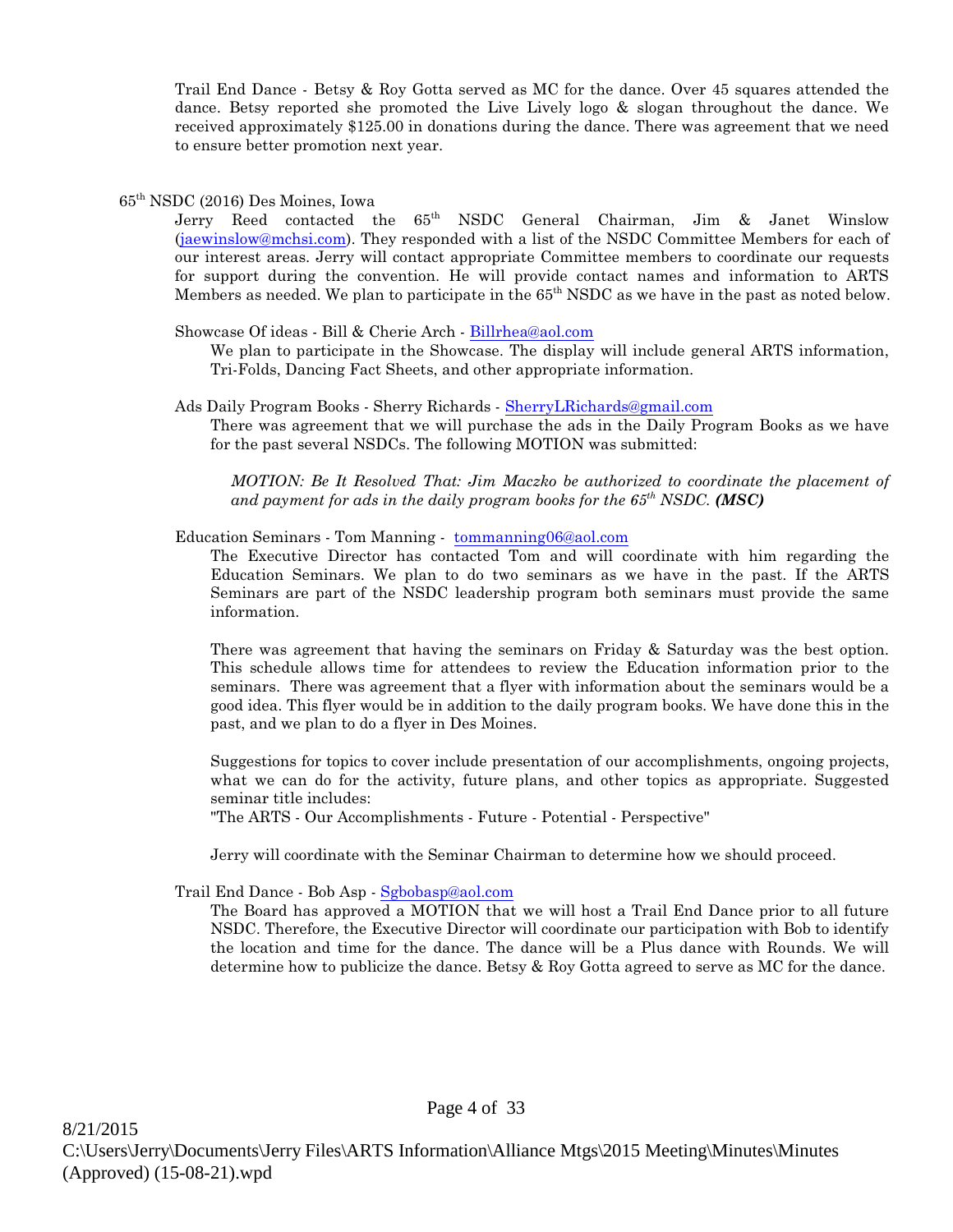### ARTS Tri-Fold Brochures and The Dance Fact Sheet

There was agreement on the following points: 1) We do not need to update either document, 2) We need to print more copies of both documents, 3) We will ask the  $65<sup>th</sup>$  NSDC General Chairman if they will place a copy of the documents in the convention package for the attendees. There was agreement that Erin Byars will create a document which will provide information about the seminars, You2CanDance, and other topics. We will ask the  $65<sup>th</sup>$  NSDC to place this document in the convention packets.

There was agreement that we need to print more copies of the Tri-Fold, the Dance Fact Sheet, and the Yiou2Can Dance for distribution in Des Moines.

### 66TH NSDC (2017) Cincinnati, OH - FYI

We plan to provide Education Seminars and participate in the Showcase of Ideas. The Executive Director has contacted the General Chairman (*Steve & Bev Stoehr)* and requested contact information for th66th NSDC Committee.

### Showcase Of ideas -

We plan to participate in the Showcase

### Ads in the daily program books-

There was agreement we will place ads in the daily program books, as we have for the past several NSDCs. A MOTION requesting authorization for Jim Maczko to coordinate the placement of and payment for ads in the daily program books for the 66th NSDC will be submitted and discussed during the 2016 ARTS meeting.

### Education Seminars

The Executive Director will coordinate with the Education Chairman regarding the Education Seminars. We plan to do seminars as we have in the past. We will discuss this item in more detail during the 2016 ARTS meeting.

### Trail End Dance

The Board has approved a MOTION that we will host a Trail End Dance prior to all future NSDC. Therefore, the Executive Director will contact the General Chairman regarding permission to host Trail End Dance in Cincinnati, OH prior to the 66<sup>th</sup> NSDC.

The Executive Director will discuss this issue with the General Chairman and Program Chairman to identify the location and time for the dance. We will determine how to publicize the dance. We also need to identify a volunteer to coordinate the staff and serve as MC for the dance. We will discuss details for the dance during the 2016 ARTS meeting.

### OLD BUSINESS –

You2CanDance Web Site & Video -

Marketing –

We plan to continue to publicize the You2candance web site through the E-New Tree, the newsletter, and other media.

### Club & Caller Information -

Roy Gotta reported the web site is now linked to "WheresThe Dance" for club information. This web site is very well maintained and information is kept up to date. This arrangement assures valid information. He is also working with WheresTheDance for caller information. There was agreement that using WheresThe Dance is a good idea. Roy reported there are a couple minor errors which he will fix. Roy asked for input, including videos, to add to the web site.

8/21/2015 C:\Users\Jerry\Documents\Jerry Files\ARTS Information\Alliance Mtgs\2015 Meeting\Minutes\Minutes (Approved) (15-08-21).wpd

# Page 5 of 33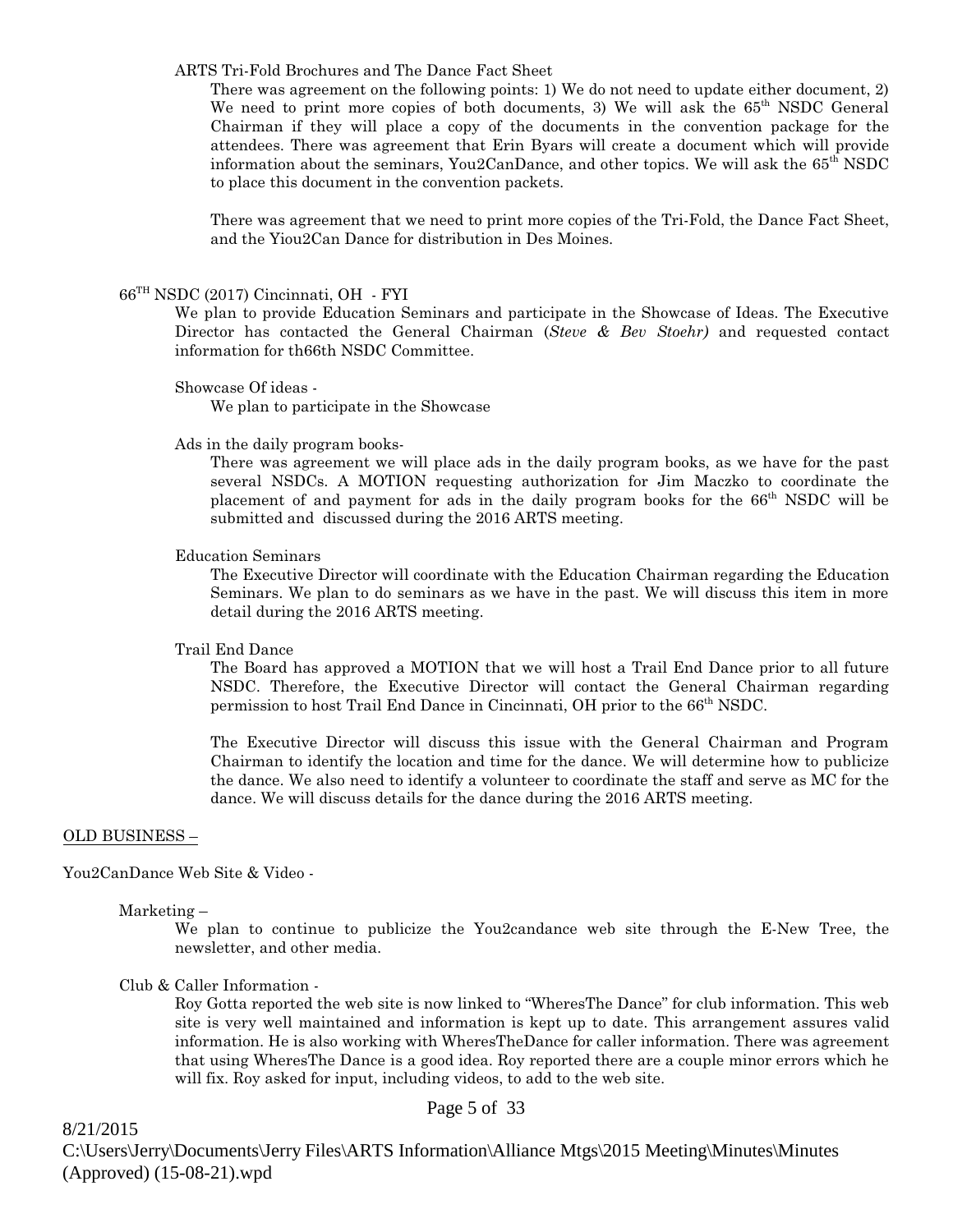### Videos –

Roy Gotta reported previous problems with the videos on the web site have been corrected. The videos were converted to a You Tube format and should now play on all video devices. Money for these fixes was available through a credit we still had with the web company.

Roy also reported he has several DVDs of the three videos on the web site. These DVDs are available for use in promoting the activity.

# ARTS Tri-Fold Information Brochures – FYI

The ARTS Tr-Fold was updated in 2015 to incorporate recent activities including the Re-Image Project and updating the list of Auxiliary Board Members. There was considerable delay in getting the update completed as we determined the status of the three Auxiliary Board Members (Lloyd Shaw Foundation, Square Dance Foundation Of New England, and the Canadian Square & Round Dance Society.

The updated Tri-Fold is available on the ARTS web site and copies were printed for distribution during the 64th NSDC and 2015 USAWest Convention.

# Dancing Fact Sheet – FYI

The Dancing Fact Sheet was updated in 2015. The updated Fact Sheet is available for printing from the ARTS website. The web includes a "fill in" box to personalize with local information. Copies were printed for distribution during the  $64<sup>th</sup>$  NSDC and 2015 USAWest Convention.

# ARTS Grant Program - FYI

This item concerns the ARTS Grant Program which provides financial assistance to clubs, associations, or other groups which host meetings to bring dancers, callers, cuers, and others together to discuss various aspects and concerns facing the dance activity. The guidelines for the Grant program have been approved, published, distributed, and posted on the ARTS web site.

A Power Point presentation is available and can be provided electronically. Jim Weber noted the presentation needs to be updated to include the Re-Image project. Jim will work with Jim & Judy Taylor for the update.

### Publicity & Promotion -

Periodically the Executive Director sends information to the ARTS Email Tree and articles in the Newsletter with information regarding the Grant Program. The information and application are posted on the ARTS web site. We plan to continue to promote.

# Grant Applications -

There are no pending grant applications. Jim Weber noted that there were several announcements during the ARTS Seminars regarding the Grant Program. This publicity may result in more applications.

### Square Dance History Project - (Attachment 3 - Four Pages) - FYI

In September 2011 the Board approved a grant to help fund a Square and Traditional Dance History Project in the amount of \$2,500. David Millstone is the Coordinator of the Square Dance History Project. The Country Dance and Song Society (CDSS) will administer a fund into which each group's contribution can be deposited.

David has submitted the attached status report dated February 23, 2015. His report included the attached financial report from the CDSS. The Executive Director forwarded these reports to the Board and Officers on February 26, 2015 and again May 23, 2015.

Jim Maczko noted that The ARTS donation to this project was acknowledged during the Round Table session at the 64<sup>th</sup> NSDC.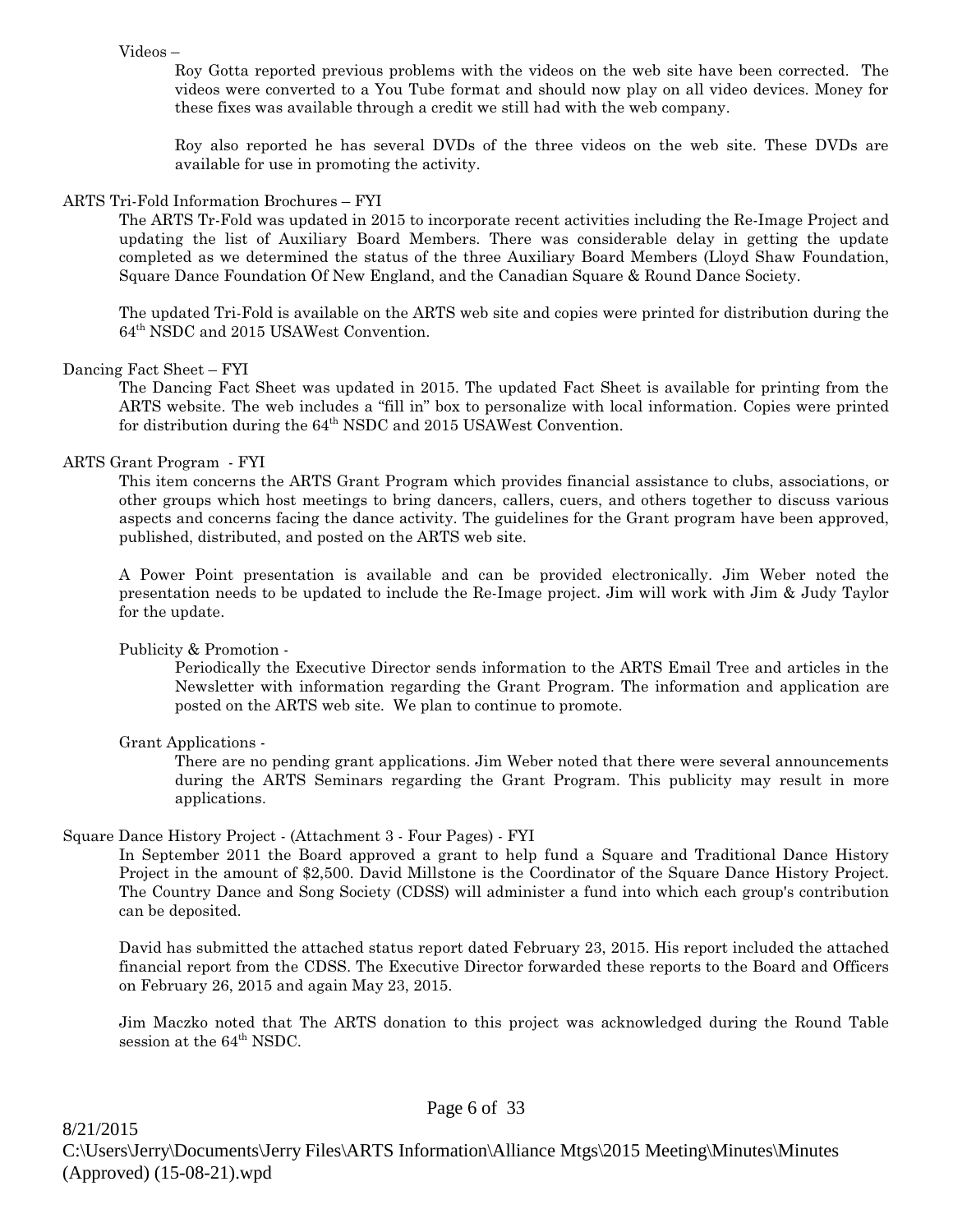Scot Byars noted he is working on documenting publications and other historical information. The work he is doing for CALLERLAB may also benefit the Square Dance History Project and other historical/archive activities.

# Ask ARTS -

We have published eleven Ask ARTS articles. Please send ideas for future articles to Del Reed. It has been recommended that Del consider redoing some of the earlier Ask ARTS articles, as sometimes repetition is a good way to get the message out. We have not published an Ask ARTS article for some time. The Ask ARTS articles are sent to all the publications for which Jim Weber has contact information. They are also sent to the ARTS Email Tree.

There was agreement that we should republish some of the past articles. Other ideas include: 1) The Re-Image Project, 2) The new logo and slogan, and 3) What is the ARTS.

# Nationwide Benefit Dances -

This item concerns nationwide fund-raising dances to benefit The ARTS. Discussion of this item has resulted in general agreement that ARTS will support future dances. Previous agreement has been that the following factors will help make the dances and fund raising efforts better. These changes include: 1) Better publicity, 2) More flexibility in scheduling dances, and 3) Make this an annual event.

Discussion of this item during the 2014 ARTS meeting resulted in agreement that we need to identify someone to take the lead for this project. Additionally, Jerry was to take steps to re-initiate this project through use of the ARTS Email Tree, Ask ARTS articles, and the ARTS Newsletter. This re-initialization would include publicity for the project and to encourage others to host benefit dances. Little has been done on this issue since the 2014 meeting.

There was agreement that the benefit dances are a good idea. There was a suggestion to pick a month during which we would encourage clubs and organizations to host dances. It was noted that details for promotion and other support information relating to the benefit dances is posted on the ARTS web site. There was also agreement that our request to clubs to sponsor a dance should include a description of how the money will be used, the Re-Image Project is a very good example.

It was agreed that selection of a volunteer to head the effort to publicize and promote benefit dances would be a very good this to do. Roy Gotta noted he may know w person who would be a good choice for this position. Roy will contact this person and notify Jerry.

# Executive Director Term Of Service -

During the 2011 ARTS meeting the Board approved a Motion that the Executive Director would be a separate position which will serve at the pleasure of the Board. The current procedure is for the Board to review and vote on this matter during the annual meeting.

*MOTION: Be It Resolved That: Jerry Reed be approved as the ARTS Executive Director for the period of July 1, 2015 through June 30, 2016. (MSC)*

# Re-Imaging Square Dancing - (Attachment 4)

This item concerns a project to Re-Image Square Dancing. This idea was first raised by Ken Ritucci during his Keynote Speech at The Detroit National Square Dance Convention.

Some of the initial ideas included:

- 1) Create an independent committee to start the work needed for this effort
- 2) Create a "Brand" non-dancers can recognize and relate to
- 3) Create a new recognizable logo
- 4) Create a new slogan

8/21/2015

- 5) Investigate and evaluate use of a professional Re-Imaging company
- 6) Use one of the ARTS Education Seminars during the 63rd NSDC in Little Rock **(NOTE - All the above items were addressed and appropriate action taken)**

# Page 7 of 33

C:\Users\Jerry\Documents\Jerry Files\ARTS Information\Alliance Mtgs\2015 Meeting\Minutes\Minutes (Approved) (15-08-21).wpd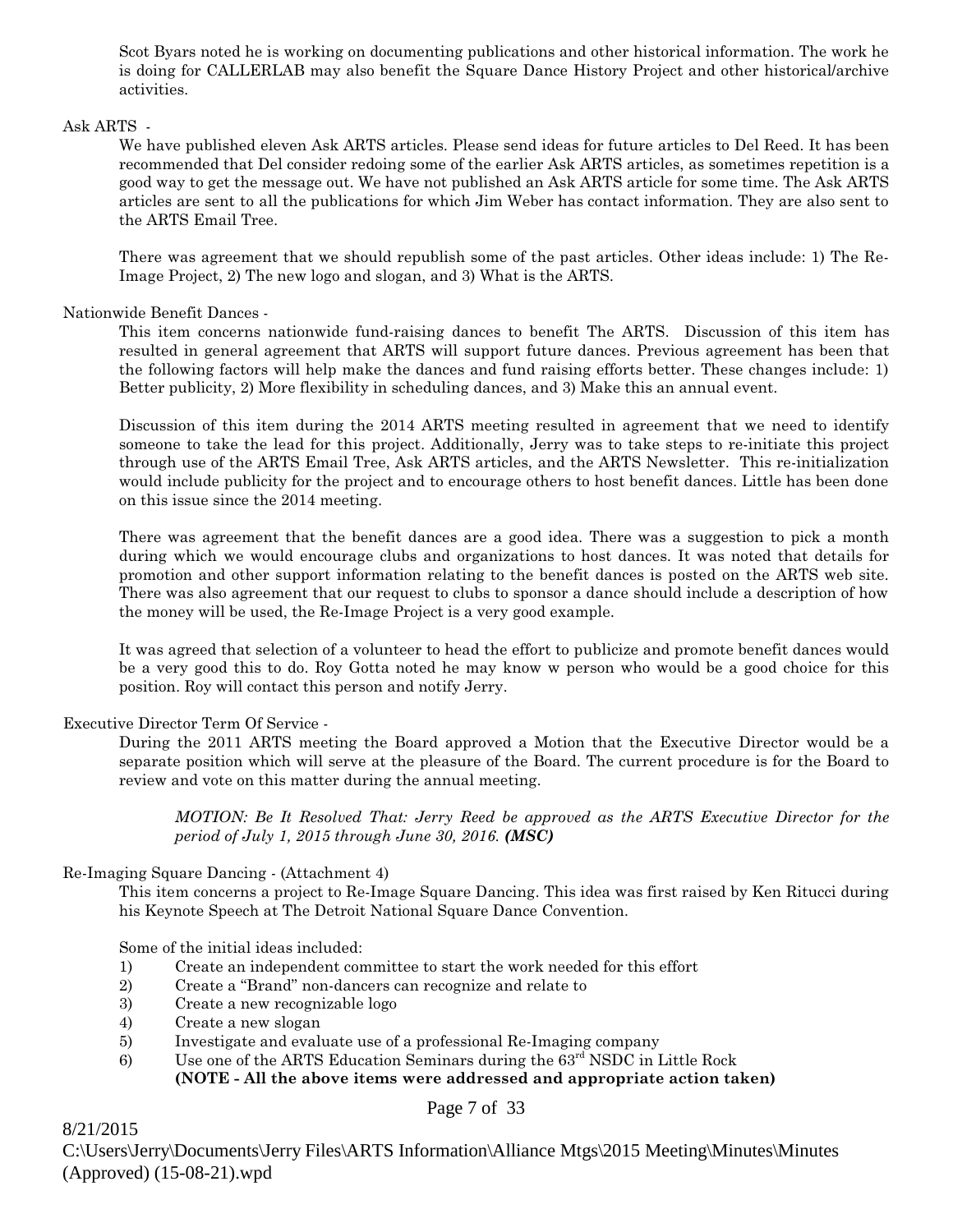During the 2013 ARTS meeting a committee, charged with gathering & discussing ideas and formulating an action plan, was created. Jim & Judy Taylor agreed to chair this committee. Since that meeting there has been a tremendous amount of work accomplished by the Re-Image Committee.

Jim & Judy have made presentations at USAWest conventions, USDA meetings, CALLERLAB conventions, NSDC's, and other major organizations. The presentations have received enthusiastic positive reception. CALLERLAB, the USDA, and the USAWest Policy Board have agreed to support our efforts to Re-Image Square Dancing. Additionally, the USAWest Policy Board and CALLERLAB have made financial donations to support the Re-Image Project.

During the past couple of years, the CALLERLAB Marketing Committee has been updating the Marketing Plan which was first introduced in 2005. Reportedly, the updated plan will include production of marketing and promotion materials which can be provided to clubs and other organizations. At this time we have not received any materials from CALLERLAB. Prior to receipt of materials from CALLERLAB we plan to review and send appropriate reports from the CALLERLAB Winning Ways collection of marketing and promotion ideas. Jim & Judy are working with Members of the Re-Image Committee to review and select appropriate Winning Ways reports. The clubs will be encouraged to use the materials and ideas in their promotion efforts

We are creating a data base of club contacts for distribution of the materials. We contacted WheresThe Dance and requested them to help in this effort, however, they refused. The plan is to send a request to all the clubs we can find and request them to provide an email contact to which we will send the marketing & promotion materials. We are working with the NEC and other sources to create this data base. This effort is very time consuming.

On May 25, 2015 Jerry sent a status report to the Board and other interested persons with information about the progress of this project. On May 29, 2014 Jerry sent the status report to the ARTS Email Tree. Attachment 4 is the Status report as of May 20, 2015.

Some of the major accomplishments of the Re-Image Committee are:

- 1) A new modernized Square dance logo has been created
- 2) A new Square Dance slogan has been created
- 3) We are creating and offering promo items, pins, window stickers, and bolos
- 4) A Live-Lively web site and Face Book page have been created
- 5) Short video clips "What is Square Dancing?" have been created
- 6) The new logo and slogan have received VERY positive reception
- 7) Several sources are using the new logo and slogan on shirts & other products
- 8) Jim & Judy are gathering names to help with committee work
- 9) We are working with Michael Streby to create videos for TV commercials

Jim & Judy have been working closely with members of the NEC to collect data for the Re-Image Data Base. The NEC has a mailing list of approximately 12,000 dancers. The plan is to send our request to these dancers to: 1) Describe the Re-Image Project including goals, accomplishments, and plans and 2) Request them to add or update their club information on the Re-Image web site data base. There is a charge of \$250.00 to send our request. Jim & Judy are working on funding for this effort. Discussion of this issue resulted in the following MOTION:

*MOTION: Be IT Resolved That: An expenditure of \$250.00 be authorized to cover the cost of sending an email request for help to the NEC electronic mailing list maintained by Dan Marghiem. (MSC)* 

(NOTE - Jim & Judy will coordinate payment)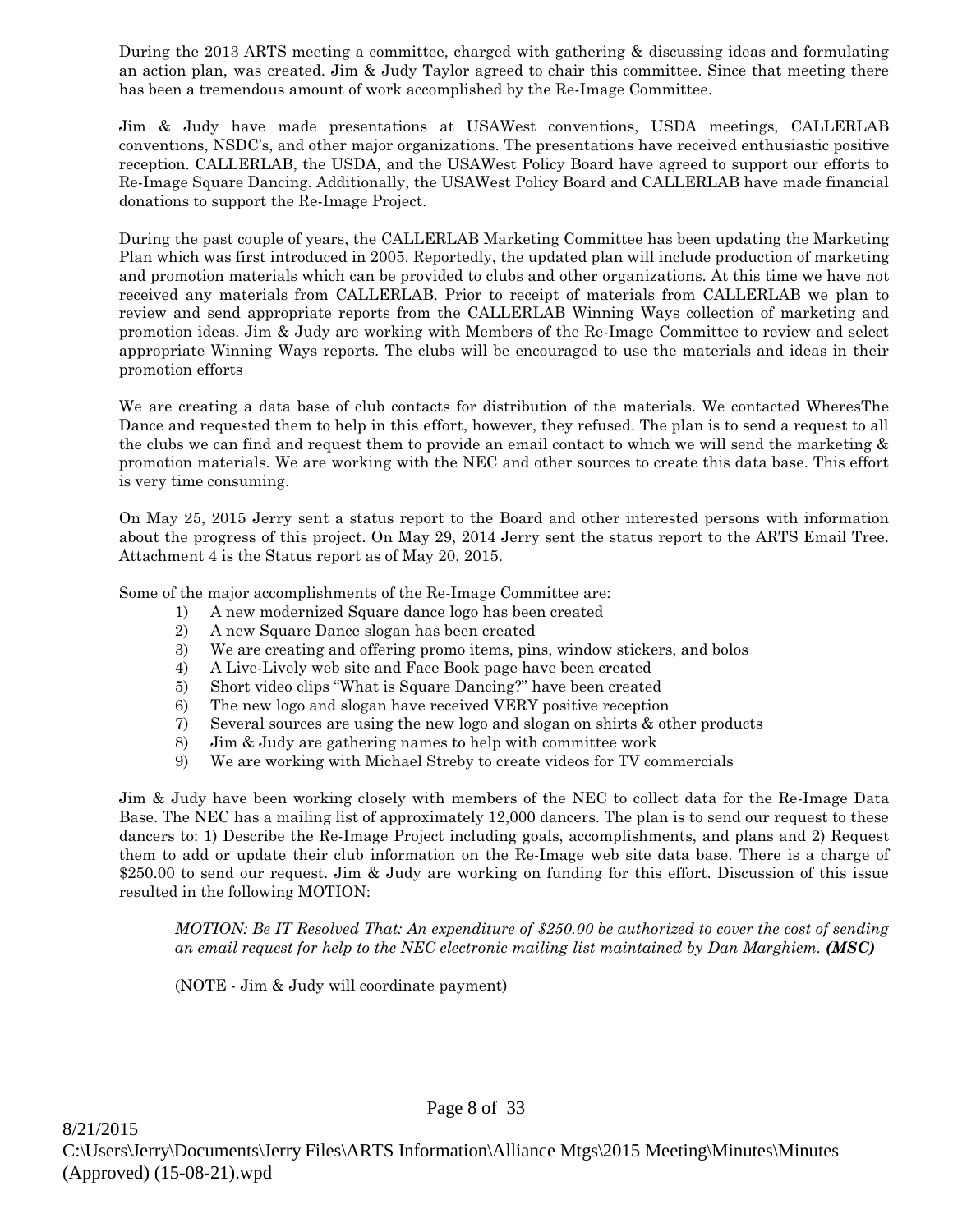Jim & Judy reported on the tremendous success of their effort to produce "Live Lively" pins. They, along with several volunteers, have created several thousand pins which have been distributed free of charge throughout the USA, Canada, and Europe. In addition to the pins, they have coordinated production of 1,000 "Live Lively" window stickers. These have also been widely distributed. They will be ordering an additional 1,000 window stickers in addition to continuing to producing the pins. They have also produced "Live Lively" bolo ties. Due to much higher production costs, these bolos have produced in lower numbers and have been sold for about \$15.00 each.

Jim & Judy have also been working with Michael Streby to collect "Live Lively" videos. This idea for these videos is to show dancers in some other lively activity, such as jogging, bowling, swimming, or others and at the end say "I Square Dance." The idea is to show that dancers are involved with many other activities.

Jim & Judy reported Michael Streby has created a short commercial with various dance leaders describing their thoughts about the activity. Michael has contracted for 100 TV spots for the commercial at \$10.00 each. The commercial is available for viewing on Michael's web site.

Jim Weber reported that the USDA has approved a resolution which encourages all affiliates to use the new logo and slogan in their promotion materials, flyers, and other media. The USDA Resolution is attached.

Jim Weber noted that the Live Lively web site is very good and provides valuable information regarding the Re-Image Project. He thanked Jim & Judy for the work they have done on the web site. He noted that at some point the Live Lively web site must be incorporated into the ARTS web site.

# Discussion of the Re-Image Project resulted in the following MOTION:

*MOTION: Be It Resolved That: Jim & Judy be authorized to spend up to \$500.00 to support the Re-Image Project. (MSC)*

(NOTE - All expenditures will be coordinate through the Executive Director. Additional authorization may be requested through the Officers)

### Re-Imaging Project - Next Steps - Brainstorming - (Attachment 5)

This item concerns a request for brainstorming input/comments sent to the Board, Auxiliary Board Members, and a large number of other folks who have expressed an interest in helping with the work we are doing.

Although the results were somewhat disappointing, one very good idea was submitted. That idea is to request the Square Dance Community to create and submit short (less than 30 second) videos of people participating in "Live Lively" activities. The videos will be edited into a TV commercial. If there are enough videos from a variety of people Michael will create more than one commercial, each designed for a different age group.

The comments from the brainstorming were sent to the group on May 30 and are included in Attachment 5.

# Re-Imaging Project - Videos For TV Commercial - (Attachment 6)

This item resulted from the Brainstorming. The idea is to request dancers create videos of people participating in "Live Lively" activities. The video would show the person who would say something like "I am a jogger and I Square Dance." The videos will be provided to Michael Streby who will create a TV commercial with a voice over tag line with additional information. If this project is successful, it may be possible to create more than one commercial.

# TechSoup Software - FYI

This item concerns TechSoup, an organization which provides computer software to 501(C)3 non-profit organizations at a very substantial reduction in cost. There are certain limitations and requirements which must be met by the receiving organization. A recent ARTS LOG asked the Board to respond to Jim Weber if they needed software to work on ARTS projects. Jim has responded to those who contacted him.

8/21/2015 C:\Users\Jerry\Documents\Jerry Files\ARTS Information\Alliance Mtgs\2015 Meeting\Minutes\Minutes (Approved) (15-08-21).wpd

# Page 9 of 33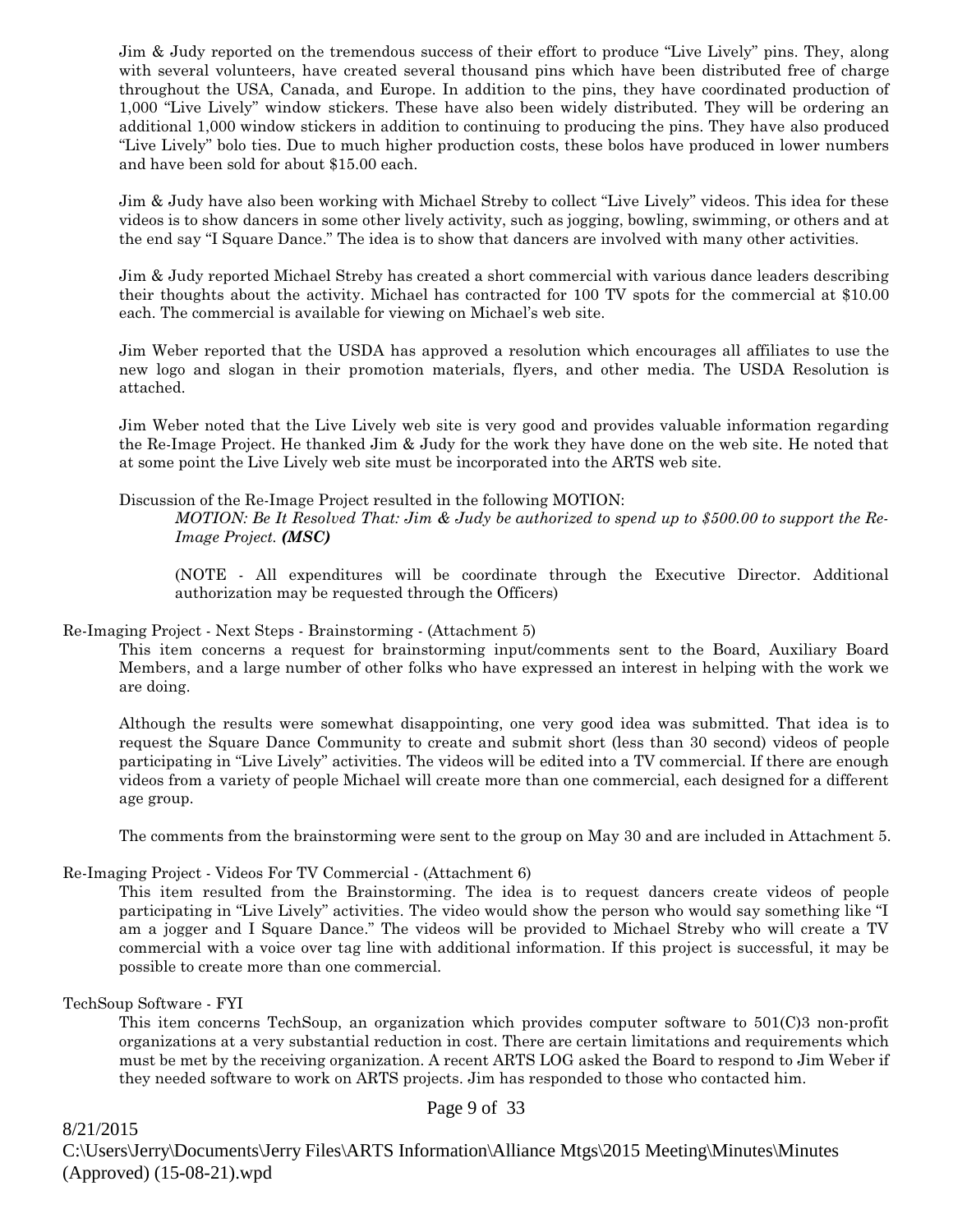Jim asked the Board to review the web site (techsoup.com) to determine if there is software they need to help do work for the ARTS. If there is, please contact Jim by August 1, 2015.

### ARTS Electronic Mailing Tree - FYI

This item concerns an electronic system to not only help publicize The ARTS, but more importantly, establish a communication system to distribute information relating to the activity to the dancing community. The eventual goal is to have a system which will link the ARTS to every square dance club in the USA. Recently the Email tree has been expanded to include Canadian contacts. Future plans may also include other contacts outside the USA.

The initial work of requesting potential contacts around the country to agree to serve as ARTS Email Tree contacts has been completed. Jerry recently asked all contacts to confirm they would continue to help. Twenty-two contacts did respond. Jerry will continue to send to all contacts.

There are now 51 Email Tree contacts who cover 35 states/areas. There are contacts for the following areas: Alaska, Arizona, California, Colorado, Connecticut, DelMarVA, Delaware Valley, Florida, Hawaii, Iowa, Idaho, Illinois, Kansas, Kentucky, Massachusetts, Maryland, Michigan, Minnesota, Missouri, North Carolina, Nebraska, Nevada, New York, Ohio, Oklahoma, Oregon, Pennsylvania, South Carolina, Tennessee, Texas, and Nova Scotia in Canada. The Executive Director will continue to contact potential Email Tree members. The goal is to have at least one or two contacts in each state.

### Newsletter - (FYI)

This item concerns the ARTS Newsletter which is published following each ARTS meeting and at other times as appropriate. The newsletters are published, distributed, and posted on the ARTS web site. They are also distributed through the ARTS Email Tree. The last Newsletter was the January 2015 issue. The next issue is planned for release after this meeting.

### Facebook Account -

During the June 2010 meeting Jim Weber reported the ARTS has established a Facebook account. It was suggested that all ARTS Governing Board Members should become a "friend". There was agreement that this could be a marketing venue for the ARTS Grant events. We have not been successful in finding a Facebook expert to assist with this issue.

Discussion of this item resulted in agreement that all Board Members should periodically post comments on the ARTS Face Book page. Jerry will send an Email Tree notice requesting comments.

Scot Byars agreed to send a "Face Book Primer" with details of how Face Book works, how to create a page, how to enter information, and other details. The Executive Director will send the Primer to the Board, the Email Tree, and other interested persons.

### \$100,000 Club -

This item concerns a suggestion to get 1,000 donations of \$100 totaling \$100,000. Discussion of this item during the 2010 March ARTS meeting resulted in agreement that this is a great idea but it needs a lot more advertising. There has been very limited interest in this issue.

During the 2012 ARTS meeting the Board approved a MOTION that the \$100,000 club idea be tabled until such time as there is renewed interest. Because this MOTION was approved, the Executive Director recommended we return the money donated to the project with a letter of explanation to the donors.

During this meeting Edythe reported all three donors (Harry Nelson, Bill Flick, and Ron Holland) have requested The ARTS to keep their donation. Edythe reported she sent a special recognition to the donors to acknowledge their donation.

8/21/2015 C:\Users\Jerry\Documents\Jerry Files\ARTS Information\Alliance Mtgs\2015 Meeting\Minutes\Minutes (Approved) (15-08-21).wpd

# Page 10 of 33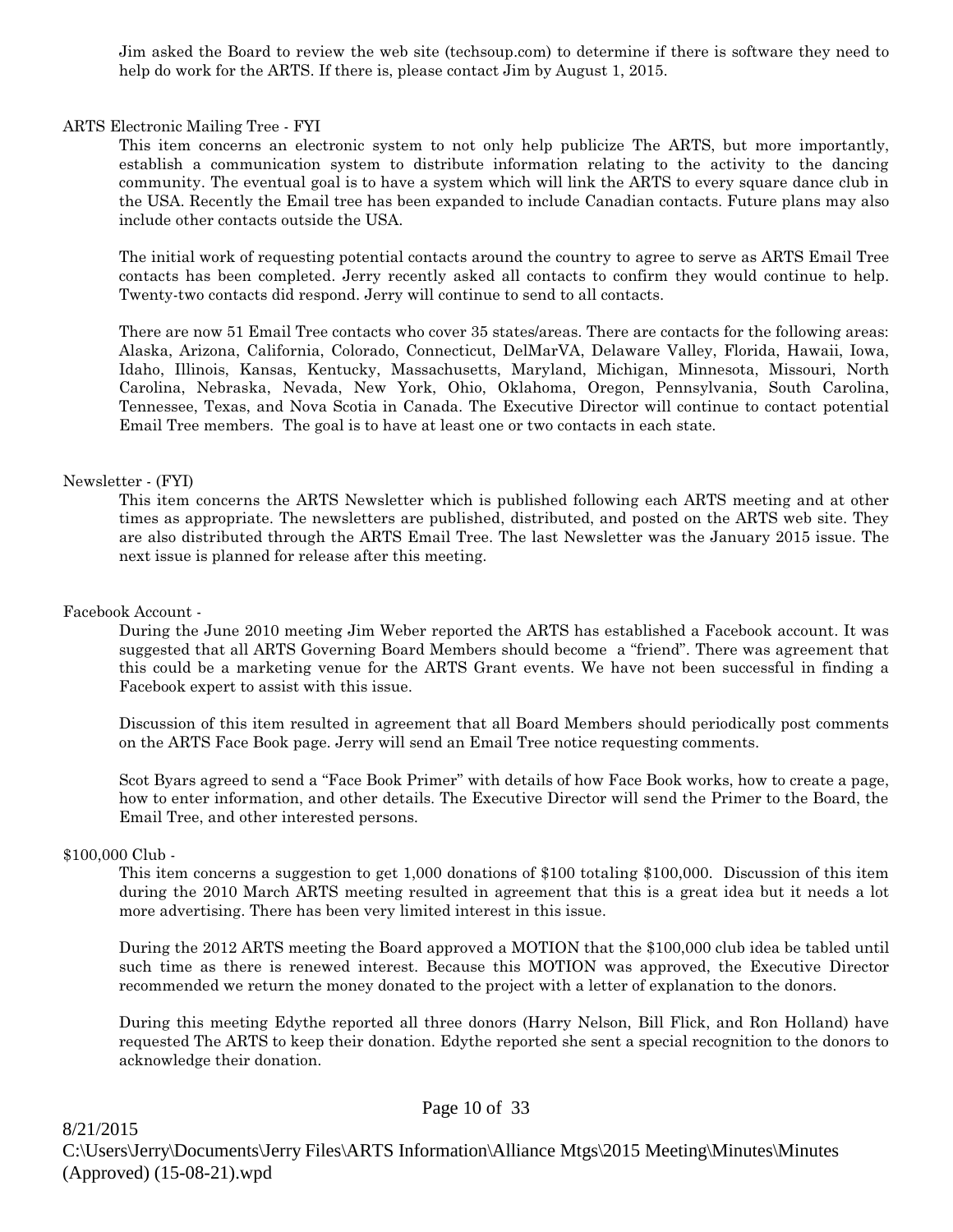Discussion of this item resulted in general agreement that chancing the name to "\$100 Club" is a good idea. Betsy noted she may know a person who would be willing to take the lead on this project. Betsy will contact that person and let Jerry know. If we do get a person to lead this project, that person may have other ideas for a name change. When the name is changed, we will publicize the name change.

### ARTS Awards -

This item concerns ARTS awards which are intended to recognize people who provide outstanding or continuing support to the ARTS or the dance activity. In February 2012 the ARTS Officers approved the Patron of the ARTS award. The approved Guidelines and Procedures were approved on February 4, 2012 and have been posted on the web site. The Executive Director has announced this item in the Email Tree and Newsletter. Jerry plans additional publicity. At this time there have been no nominations for the Patron Of the ARTS award.

### Publications -

Jim Weber, ARTS webmaster, has asked each organization to check the links for the publications to ensure accuracy. He has also asked the reps to review the list of publications to verify the validity of the information and send him any changes.

During discussion of the Square Dance History Project, Jim asked Scot Byars to review and provide comments or updates to the list of CALLERLAB documents.

# ARTS-Dancetravel.com – (FYI)

The ARTS Travel web site has been paid until 2018. Discussion of this item continues to center around doing a better job of publicizing the service and encouraging people to use the site. The Executive Director will continue to publicize through the ARTS Email Tree, the newsletter and the website. We have received a small amount for the web site. We plan additional publicity to encourage participation.

### NEW BUSINESS –

Donations Through Amazon Smile -

This item concerns a program set up through AmazonSmile. The following information was sent to the ARTS Email Tree:

A major source of operating funds for non-profit organizations is donations. The ARTS is no different. We have been fortunate over the years to have received donations from many concerned dancers and dance organizations. Several years ago we received a very generous donation from the Playground Area Square & Round Dance Association, Fort Walton Beach, FL.

 The vast majority of work by the ARTS is done by volunteers. This reduces overall operating costs, however, there are some expenses which must be covered by donations. These expenses consist primarily of Education Grants and other grants to worthy projects which have been reviewed and determined to be of substantial benefit to the dance activity.

We have recently been approved to receive donations through the Amazon Smile web site. The following are features of this donation program:

- 1) You shop and Amazon Donates -
- 2) Amazon donates 0.5% of the price of your eligible AmazonSmile purchases to the charitable organization of your choice.
- 3) AmazonSmile is the same Amazon you know. Same products, same prices, same service.
- 4) Support your charitable organization by starting your shopping at the following web site smile.amazon.com

Page 11 of 33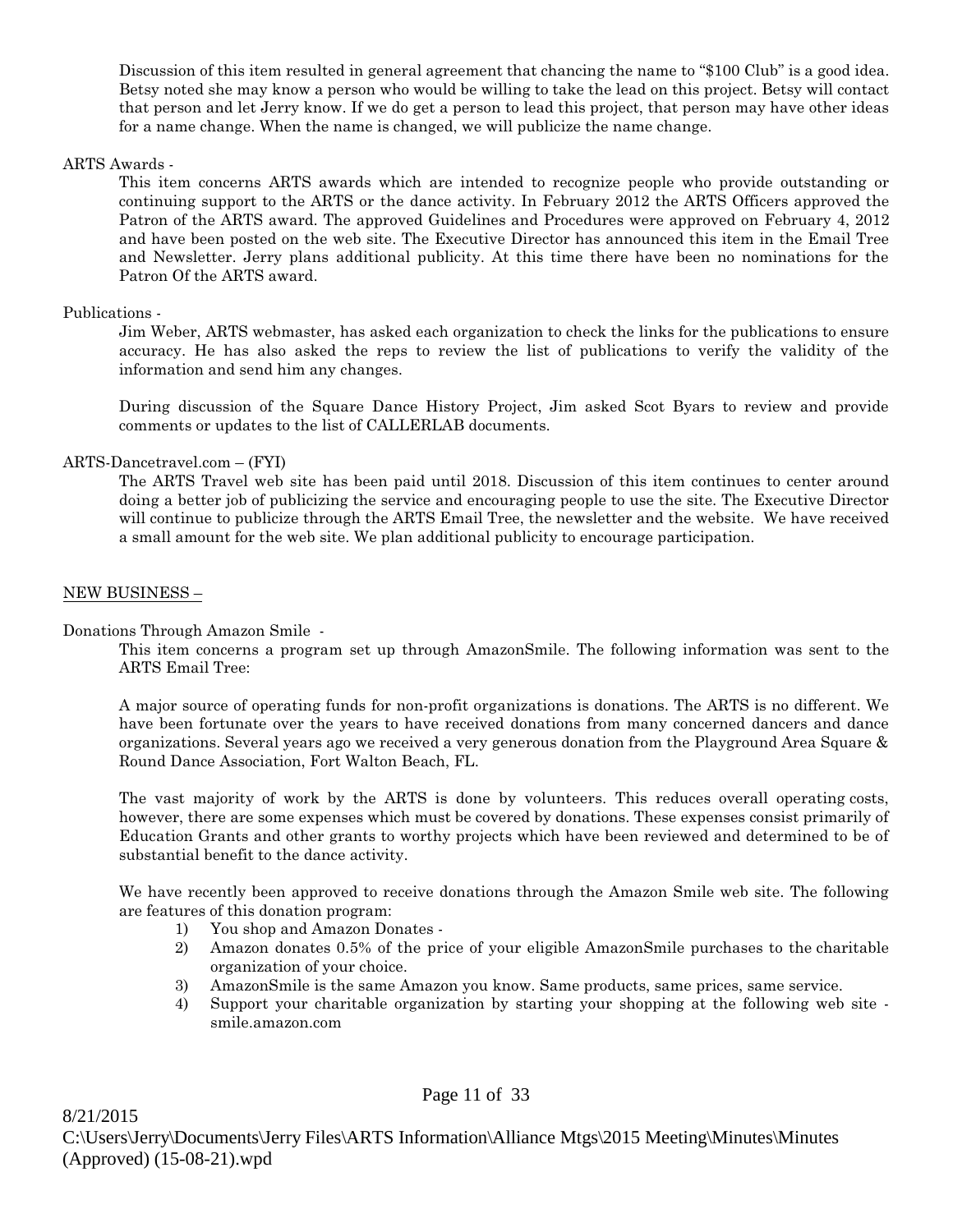The following information relating to AmazonSmile has been provided via the E-mail Tree. Additional mailings to the Tree will be done:

To sign up to begin having your Amazon purchases qualify for donations to the ARTS simply take the following steps:

- 1) Go to the AmazonSmile web site: https://smile.amazon.com/
- 2) Enter your email address
- 3) If you do not have an AmazonSmile account create an account
- 4) If you have an AmazonSmile account Enter password
- 5) Sign in to your AmazonSmile account
- 6) Verify the "Supporting" organization is: "Alliance Of Round Traditional and Square - Dance Inc"
- 7) Purchase products as you normally do

The Executive Director will continue to publicize AmazonSmile.

# Caller School Sponsored by The ARTS -

This item concerns a suggestion that the ARTS sponsor, host, and run a caller school. The school would be staffed by CALLERLAB Caller-Coaches and there would be a tuition charge. There is also a possibility such a school could also offer training for Round Dance Cuers. There was general agreement with the idea, and recognition that competition with the Grand Square Inc (GSI) schools should be avoided. It was noted that there is no cost for the GSI schools held prior to the NSDCs. There seemed to be agreement that it would be best not to have such a school close to the time of the NSDCs, primarily because of the GSI schools held at that time.

Brief discussion of this item resulted in Betsy asking Scot Byars to review this suggestion and formulate a plan to include: 1) When, 2) Where, 3) Recommended tuition, and 3) Other details. Scot will formulate ideas and submit to the Executive Director for further action.

Information/Publicity For Publications -

This item concerns a suggestion that we produce a CD with short information and publicity articles which would be provided to the various dance publications. The CD would be provided to the publications with a note that the articles could be used as "filler" as needed. It was noted that it is not unusual for publications to have a need for such short items to fill space. These articles should include all activities the ARTS is involved with. Scot Byars was asked to submit ideas for such a CD to the Executive Director.

# Guild Of Pride - Invitation -

This item concerns a discussion of an invitation from the Guild Of Pride to join as an Affiliated Member. The Guild of PRIDE's mission is to proclaim, promote, and practice the most ethical and legal methods of acquiring, maintaining, and protecting one's ownership in the use of recorded music for teaching and entertaining.

Piracy of Square and Round dance music has been recognized as a major problem for music producers. The Guild Of Pride was created as a way to help reduce music piracy.

ARTS LOG 15-0615-001 (DISCUSS)(Guild Of Pride - Affil Org) was submitted for the Board to review and discuss an invitation from the Guild Of Pride to join as an Affiliated Member. The invitation was included in the Start Discussion message.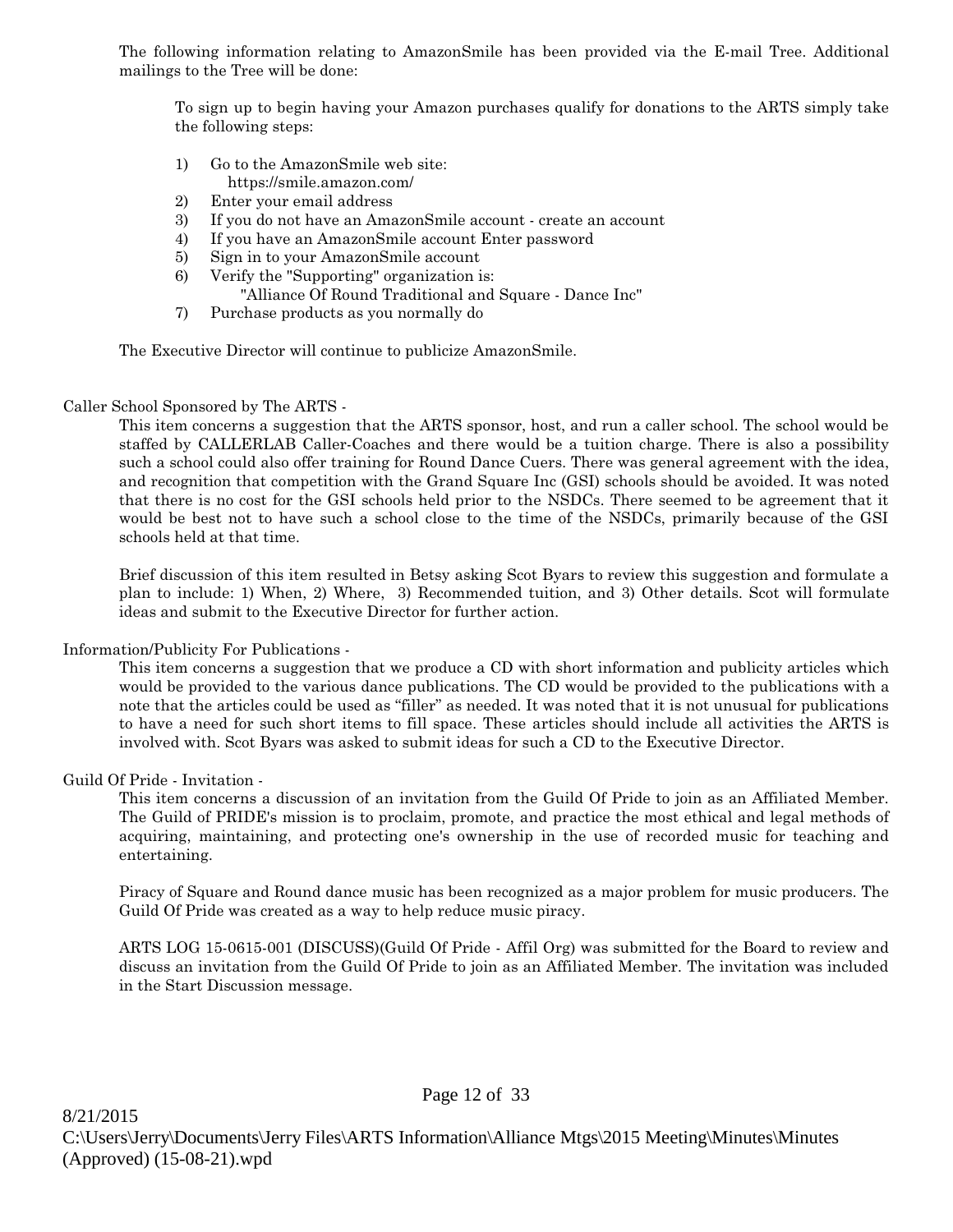The following points were provided by Sharon Frank, The Guild of PRIDE Executive Director:

1) Amount of dues/fees? - No dues or fees required

2) Are Dues/fees a one time payment or recurring? No Dues or fees required

3) What are the obligations/commitments we would have? Obligation is to show your support of the Guild's mission in the proper handling of all music especially digital music. We would include a link to the ARTS website on our web site. The ARTS would be listed as a supporting organization.

Discussion of this item resulted in the following MOTIONs:

*MOTION: Be It Resolved That: The ARTS accept the invitation to join the Guild Of Pride as an Affiliate Organization. (MSC)*

*MOTION: Be It Resolved That: The ARTS submit an invitation to the Guild Of Pride to join the ARTS as an Auxiliary Board Member. (MSC)*

(NOTE - Jerry was directed to submit this invitation to the Guild. Subsequent to the meeting the Guild Of Pride accepted our invitation to Join as an Auxiliary Board Member.)

# Election - 2015/2016 Officers -

The following list of candidates is submitted for consideration and vote. Chairman - Arbell Thompson Vice Chairman - Betsy Gotta Treasurer - Edythe Weber Secretary - Cathy Smith

The following MOTION was approved:

*MOTION: Be It resolved that: The following candidates be elected as the ARTS Officers for 2015/2016: Chairman - Arbell Thompson, Vice Chairman -Betsy Gotta, Secretary -Cathy Smith, and Treasurer -Edythe Weber. (MSC)*

# NEXT MEETING -

Discussion of this item resulted in the following MOTION:

*MOTION: Be It resolved that: The 2016 ARTS meeting will be held in Des Moines, IA on Sunday, June 26, 2016 immediately following the 65th NSDC. (MSC)*

Meeting adjourned Sunday, June 28, 2015 at 11:45 AM.

Submitted by,

Jung *3. Neel* 

Jerry L. Reed Executive Director Transcribed from audio

Page 13 of 33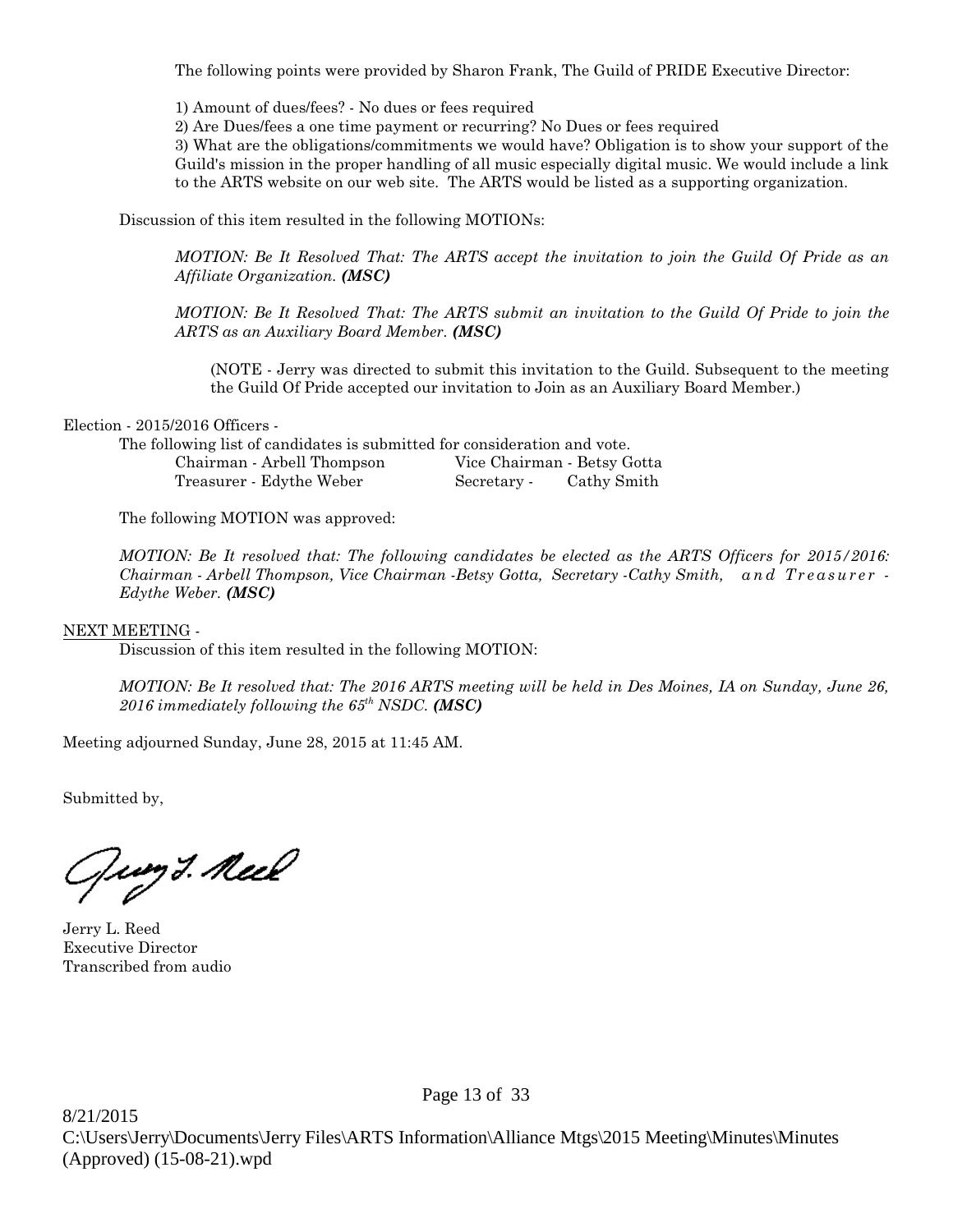# ARTS Donations Tracking Form (July 2014 thru June 2015)

| <b>Name</b>                                                                                                           | <b>Date</b>              | <b>Amount</b> | <b>Purpose</b>                                                           | Thx Ltr Date              | Sent?      |
|-----------------------------------------------------------------------------------------------------------------------|--------------------------|---------------|--------------------------------------------------------------------------|---------------------------|------------|
| <b>NEC</b>                                                                                                            | Jul 1, 2014              | \$500.00      | Gov Brd Donation                                                         | N/A                       | <b>YES</b> |
| Mike Hogan                                                                                                            | Jan 30, 2015             | \$25.00       | <b>Individual Dues</b>                                                   | N/A                       | <b>YES</b> |
| <b>USAWest Policy Board</b>                                                                                           | Apr 2, 2015              | \$500.00      | Re-Image Donation                                                        | Via Email                 | <b>YES</b> |
| <b>CALLERLAB Foundation</b><br>200 SW 30 <sup>th</sup> Street, Suit # 104<br>Topeka, KS                               | Apr 13, 2015             | \$500.00      | Re-Image Donation                                                        | Via Email                 | <b>YES</b> |
| Wisconsin SD Conv Group<br>2591 Lavender Lane<br>Green Bay, WI 54313<br>(920) 434-0669                                | May 18, 2015             | \$100.00      | <b>Associate Mbr Dues</b>                                                | Jun 24, 2015              | <b>YES</b> |
| Gardner & Diana Patton<br>497 Stony Brook Dr.<br>BRIDGEWATER. NJ 08607<br>(908) 722-0562                              | May 18&21, 2015          | $$20 + $6$    | Re-Imaging                                                               | Jun 25, 2015              | <b>YES</b> |
| Jon & Deborah Jones                                                                                                   | May 12 & Jun 16,<br>2015 | $$20 + $50$   | Re-Imaging - Pins                                                        | Jun 25, 2015<br>Via Email | <b>YES</b> |
| Donald Scadova<br>7 Dartmouth Rd.<br>Swanzey, NH 03446                                                                | Jul14, 2015              | \$50.00       | Re-Image                                                                 | Aug 10, 2015              | <b>YES</b> |
| MO FED OF SQUARE 'N ROUND<br><b>DANCE CLUBS</b><br>ROSA DAVIS, Treasurer<br>933 N Crane Ct<br>Nixa, MO 65714          | Jul 3, 2015              | \$200.00      | <b>Associate Mbr Dues</b><br>$($100 \text{ Dues}) +$<br>\$100 (Re-iamge) | Aug 10, 2015              | <b>YES</b> |
| <b>GARDNER C PATTON</b><br><b>DIANA W PATTON</b><br>497 STONY BROOK DR<br>BRIDGEWATER. NJ 08607<br>$(908) 722 - 0562$ | Jun 25, 2015             | \$31.00       | Re-Image Stickers                                                        | Aug 10, 2015              | <b>YES</b> |
| Colorado State Sqr Dnce Assn<br>Jim & Judy Taylor<br>1411 W. LAKE CT.<br>303 795 3278<br>LTTI.ETON, CO 801120         | Jun 28, 2015             | \$100.00      | <b>Associate Mbr Dues</b>                                                | Aug 10, 2015              | <b>YES</b> |
| William Vanderminden<br><b>Nancy Pontius</b><br>4824 Kings Ridge Blvd<br>Boulder, CO 80301-2286                       | Jun 28, 2015             | \$10.00       | 10K Shirt Donation                                                       | Aug 10, 2015              | <b>YES</b> |
| Jim & Judy Taylor<br>1411 W. Lake Court<br>Littleton, CO 801120<br>303 795 3278                                       | Jun 28, 2015             | \$123.30      | <b>Collected From</b><br>Live Lively                                     | Aug 10, 2015              | <b>YES</b> |
| Jack Baker & Gayle Peters<br>5776 S. Urban Ct.<br>Littleton, CO 80127                                                 | Jun 28, 2015             | \$10.00       | 10K Shirt Donation                                                       | Aug 10, 2015              | <b>YES</b> |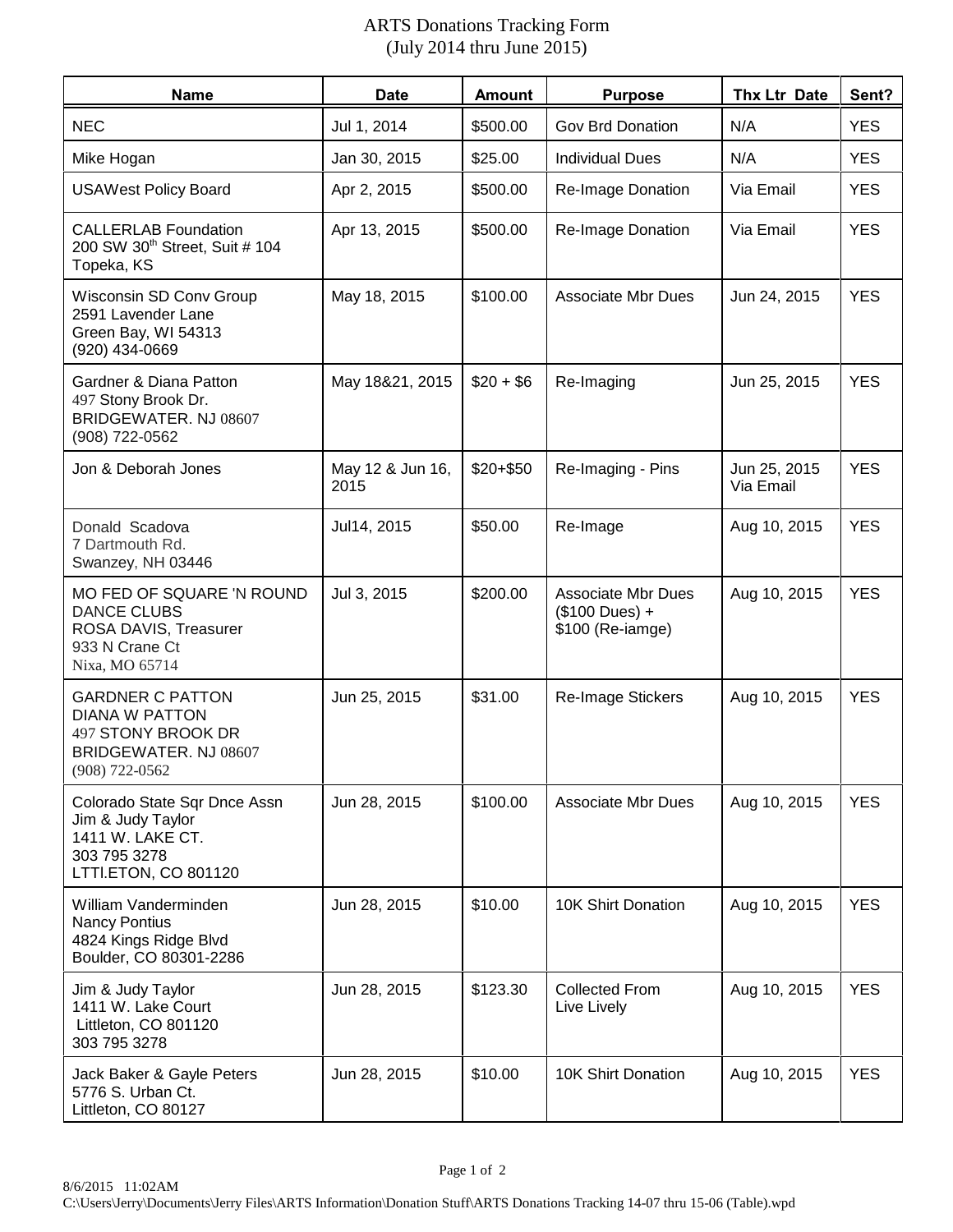| <b>Name</b>                                                                                         | Date         | <b>Amount</b> | <b>Purpose</b>      | Thx Ltr<br><b>Date</b> | Sent?      |
|-----------------------------------------------------------------------------------------------------|--------------|---------------|---------------------|------------------------|------------|
| Patricia Inglis<br>1340 Oakengate Drive<br>Stone Mountain, GA 30083-<br>1240                        | Jun 28, 2015 | \$10.00       | 10K Shirt Donation  | Aug 10, 2015           | <b>YES</b> |
| Jimmy & Pamala Kidwell<br>5430 -20 Linda Vista Road<br>San Diego, CA 92110                          | Jun 28, 2015 | \$10.00       | 10K Shirt Donation  | Aug 10, 2015           | <b>YES</b> |
| <b>LARRY &amp; SHARON CRISEL</b><br>20905COUNTYROAD283<br><b>PUXICO, MO 63960</b><br>(573) 222-6137 | Jun 28, 2015 | \$10.00       | 10K Shirt Donation  | Aug 10, 2015           | <b>YES</b> |
| Jerry & Del Reed<br>943 Tamarind Circle<br>Rockledge, FL 32955                                      | Jun 28, 2015 | \$10.00       | 10K Shirt Donation  | N/A                    | <b>YES</b> |
| Mike & Pat Matsko<br>219MASON Ave.<br>Selinsgrove, PA 17870                                         | Jun 28, 2015 | \$10.00       | 10K Shirt Donation  | Aug 10, 2015           | <b>YES</b> |
| Colorado State Sqr Dnc Assn<br>linda Goble, Treasurer<br>61 Le Conte Dr.<br>Livermore, CO 80536     | Jun 8, 2015  | \$100         | Associate Member    | Aug 7, 2015            | <b>YES</b> |
| Jim & Judy Taylor<br>1411 W.Lake Ct.<br>Littleton, CO 80120-2162                                    | Jun 28, 2015 | \$5000        | Individual Dues (2) | Aug 7, 2015            | <b>YES</b> |
| <b>USDA</b><br>Jim & Judy Taylor<br>1411 W. Lake Court<br>Littleton, CO 801120<br>jimtal@msn.com    | Jul 1, 2015  | \$500.00      | Gov Brd Donation    | Aug 10, 2015           | <b>YES</b> |
|                                                                                                     |              |               |                     |                        |            |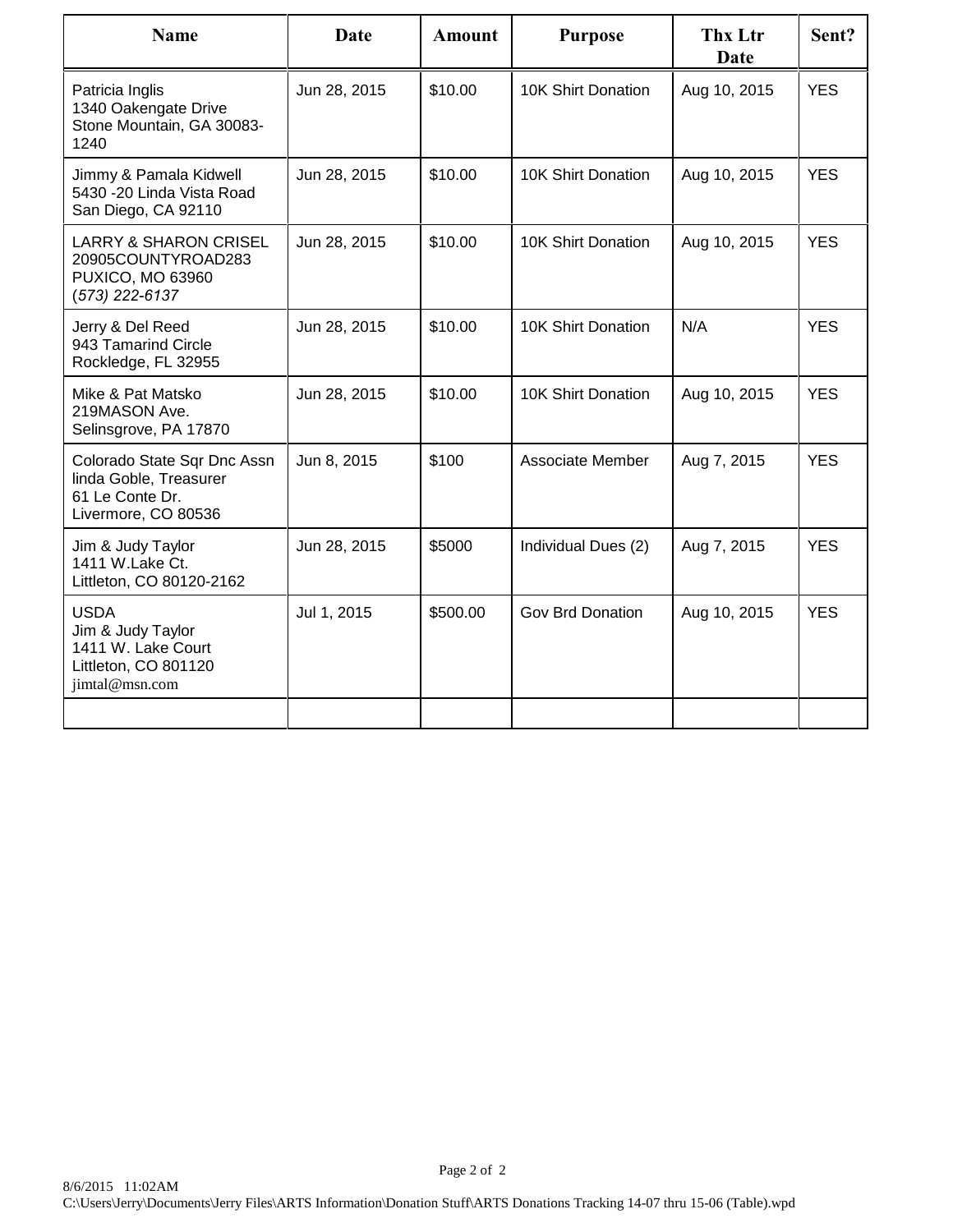# **06/27/15 Alliance of Round Traditional and Square Dance Inc Income & Expense**

 **July 2014 through June 2015**

| <b>Checking Acct.</b>                      |             |                                                       |
|--------------------------------------------|-------------|-------------------------------------------------------|
| <b>Beginning Balance July 1, 2014</b>      | 5,225.86    |                                                       |
| <b>Income</b>                              |             |                                                       |
| <b>Donations</b>                           |             |                                                       |
| <b>Reimaging Project</b>                   | 1,596.00    |                                                       |
| <b>Governing Board</b>                     | 1,000.00    | June 2014 donations / USDA & NEC                      |
| <b>Donations - Other</b>                   | 50.00       |                                                       |
| <b>Total Donations</b>                     | 2,646.00    |                                                       |
| <b>Dues</b>                                |             |                                                       |
| <b>Associate Dues</b>                      | 200.00      |                                                       |
| <b>Individual Dues</b>                     | 125.00      |                                                       |
| <b>Total Dues</b>                          | 325.00      |                                                       |
| <b>Fundraising Income</b>                  |             |                                                       |
| <b>YTB Travel Royalties</b>                | 11.59       |                                                       |
| <b>Total Fundraising Income</b>            | 11.59       |                                                       |
| <b>Techsoup</b>                            | 689.00      |                                                       |
| <b>Total Income</b>                        | 3,671.59    |                                                       |
| <b>Expense</b>                             |             |                                                       |
| <b>Reimaging Project</b>                   | 500.00      | Reimburse Jim Taylor Expenses                         |
| <b>Executive Director</b>                  | 1,200.00    | July 2014 to June 2015                                |
| <b>Techsoup Order</b>                      | 746.00      |                                                       |
| <b>Advertising</b>                         | 540.00      | 64th NSDC Daily Ads                                   |
| <b>Grant Funds</b>                         | 1,000.00    | San Diego College July 2014                           |
| <b>Internet &amp; Web Related Expenses</b> | 196.95      |                                                       |
| <b>Office Supplies</b>                     | 94.72       | Jerry Reed<br>2014 Showcase handouts / You2CanDance & |
| <b>Printing and Reproduction</b>           | 768.26      | <b>ARTS</b>                                           |
| <b>Total Expense</b>                       | 5,045.93    |                                                       |
| <b>Checking Acct.</b>                      |             |                                                       |
| Ending Balance June 30, 2015               | 3,851.52    |                                                       |
|                                            |             |                                                       |
|                                            |             | renewed 6/30/12 to 2/28/13; renewed                   |
|                                            |             | again to 10/2013; renewed again to                    |
| <b>CD 3465</b>                             | \$5,322.63  | 10/2014; renewed again to 9/2015                      |
|                                            |             | renewed 7/31/12 to 3/31/13; renewed                   |
|                                            |             | again to 1/2014; renewed again to 1/2015;             |
| CD 4657                                    | \$5,213.73  | renewed to 1/2016                                     |
|                                            | \$10,536.36 |                                                       |
| <b>Total Funds Available</b>               | \$14,387.88 |                                                       |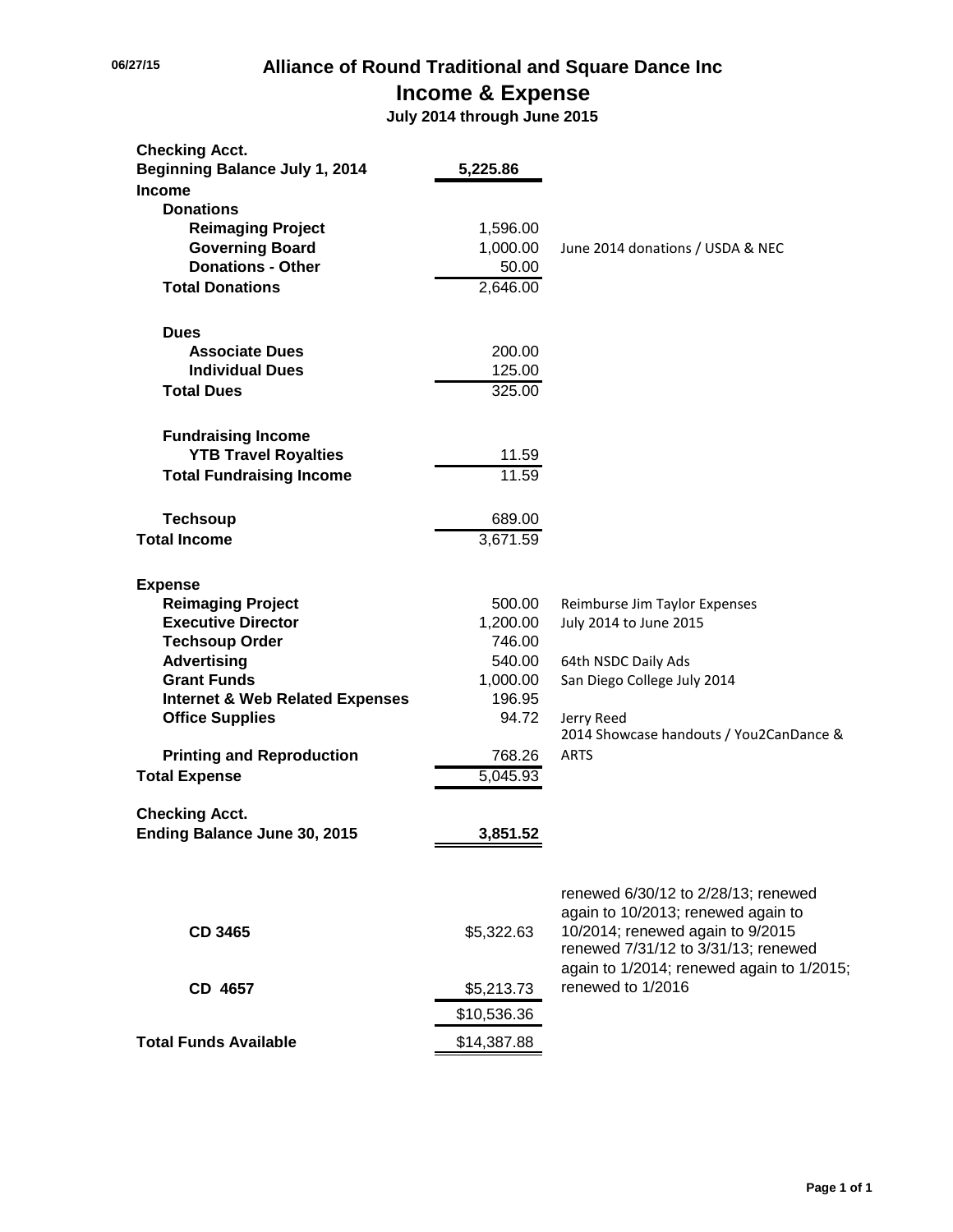# ARTS Governing Board and Officers Actions July 2014 Thru June 2015

# **ARTS LOG 14-0113-001 (Re-Branding Proposals)**

Action completed as of 03-29-2014. The purpose of the LOG is for the Board to review, discuss, and vote on two proposals from "Re-branding" companies. The approved proposal will be implemented to begin the process of Re-Branding the Square Dance activity.

The result of this LOG was that neither proposal was approved. This issue was added to the agenda for the 2014 ARTS meeting in Little Rock, AR on June 29, 2014 for review, discussion, and vote.

(NOTE - - The result of discussion of this item during the 2014 ARTS meeting was approval of the following MOTION by the Board - -

*MOTION: Be It Resolved That: The Officers be authorized to determine which of the proposals from the Re-Image companies (Hanna and SPUR) up to \$7,000.00 will be approved. The Officers are directed to ensure that the ARTS retains ownership of final products including proposed logos and slogans and that other concerns from the Board discussion during the 2014 ARTS meeting are considered. (MSC)*

*MOTION: Be It Resolved That: Expenditure of funds to cover the cost of a lawyer to review the final contract be approved. (MSC)* 

 (NOTE - - ARTS LOG 14-0713-001 (Re-Image SD Proposals) was submitted to the Officers to review, discuss, and vote on the two proposals. The result of that LOG was that the Officers did not approve either of the proposals.)

# **ARTS LOG 14-0306-001 (Re-Branding Survey Questions)**

Action completed as of 03-24-2014.The purpose of this LOG is for the Board to provide questions for consideration to be included in a survey to gather information during our efforts to Re-Brand square dancing. The result of this LOG was input with suggestions for Re-Image survey questions.

# **ARTS LOG 14-0412-001 (Sqr Dnc History Project - Update)**

Action completed as of 04-12-2014. This is an FYI LOG, no action is required and no response is expected. The LOG forwarded information from David Millstone, Coordinator, Square Dance History Project. He sent an update report dated April 10, 2014.The information included the report and an updated financial report.

# **ARTS LOG 14-0422-001 (Re-Imaging - - New Name)**

 Action completed as of 05-17-2014. The purpose of this LOG is for the ARTS Board to DISCUSS and VOTE on a proposal to change the name of our ongoing effort to improve the image of our activity and to entice more people to join. We have been using two terms interchangeably, namely "Branding" and "Re-Branding." It has become obvious that many folks in our activity are not comfortable with either term and have indicated strong opposition to both.

The result of this LOG was approval of the following MOTION:

Whereas the goals of our effort include consideration of a new logo and slogan which can be universally accepted and promoted to help increase the number of dancers through an improved image of square dancing,

MOTION: Be It Resolved That: The effort to improve the image of square dancing to include consideration of a new logo, a new slogan, and marketing plans and materials be known as "Re-Imaging."

# **ARTS LOG 14-0713-001 (Re-Image SD Proposals)**

Action completed as of 09-04-2014. The purpose of this LOG is for the Officers to review, discuss, and vote on two proposals from "Re-Imaging" companies. The approved proposal will be implemented to begin the process of Re-Imaging the Square Dance activity. There were two MOTIONS submitted to the Board for review, discussion, and vote. Both MOTIONS are printed below and both were NOT approved.

Page 16 of 33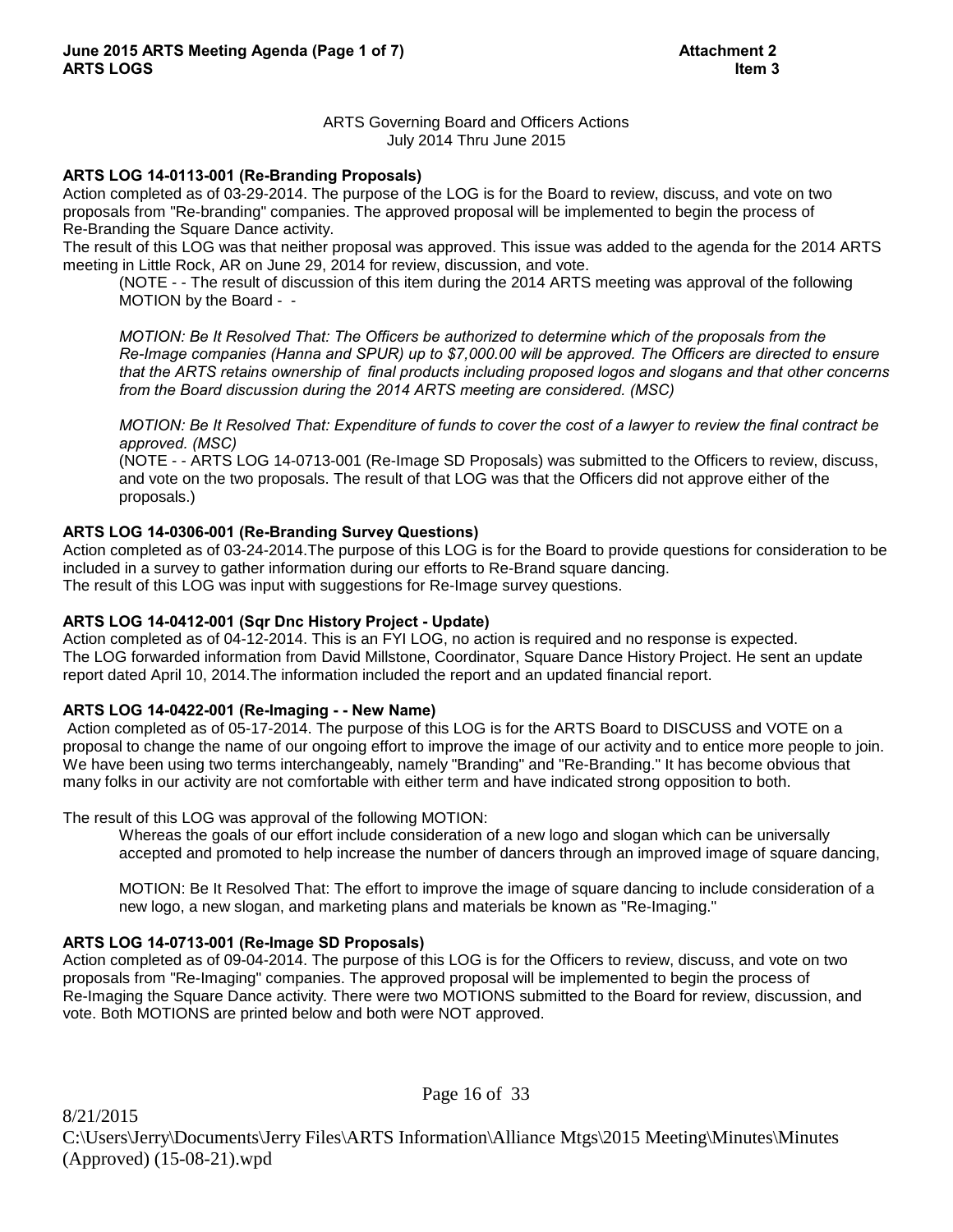# **June 2015 ARTS Meeting Agenda (Page 2 of 7) Attachment 2 ARTS LOGS Item 3**

# **First MOTION -**

HANNA PROPOSAL

MOTION: Be It Resolved That: The Re-Branding proposal dated November 5, 2013 as submitted by HANNA DESIGN at a base cost of \$6,000 be approved. Approval of a final contract will negotiated and submitted to the Officers for VOTE. \*\*\*\*\*\*\*\*\*\*\*\*\*\*\*\*\*\*\*\*\*\*\*\*\*\*\*\*\*\*\*\*\*\*\*\*\*\*\*\*\*\*\*\*\*\*\*\*\*\*\*\*\*\*\*\*\*\*\*\*\*\*\*\*\*\*\*\*\*\*\*\*\*

### **Second MOTION -**

SPUR PROPOSAL

MOTION: Be It Resolved That: The Re-Branding proposal dated April 29, 2014 as submitted by SPUR at a base cost of \$7,000 be approved. Approval of a final contract will negotiated and submitted to the Officers for VOTE

\*\*\*\*\*\*\*\*\*\*\*\*\*\*\*\*\*\*\*\*\*\*\*\*\*\*\*\*\*\*\*\*\*\*\*\*\*\*\*\*\*\*\*\*\*\*\*\*\*\*\*\*\*\*\*\*\*\*\*\*\*\*\*\*\*\*\*\*\*\*\*\*\*\*\*

(NOTE - Both MOTIONS were disapproved. After the VOTE by the Board, Jim & Judy Taylor have done a tremendous amount of work on the Re-Image project)

# **ARTS LOG 14-0723-001 (2014 Mtg Minutes)**

Action completed as of 09-04-2014. The purpose of this LOG is for the ARTS Board to review, discuss, and vote on the minutes of the 2014 ARTS meeting.

The result of this LOG was approval of the following MOTION by the Board:

MOTION: Be It Resolved That: The minutes of the 2014 ARTS meeting be approved. The approved minutes have been posted on the ARTS web site.

# **ARTS LOG 14-0813-001 (August 2014 Newsletter)**

Action completed as of 09-20-2014. The purpose of this LOG is for the ARTS Officers to review, discuss, and vote on the August 2014 issue of the ARTS Newsletter.

The result of this LOG was approval of the following MOTION by the Officers: MOTION: Be It Resolved That: The August 2014 issue of the ARTS Newsletter be approved

### **June 2015 ARTS Meeting Agenda (Page 3 of 7) Attachment 2 ARTS LOGS Item 3**

# **ARTS LOG 14-0814-001 (Special Account For TV Commercial)**

Action completed as of 09-24-2014.The purpose of this LOG is for the Officers to review, discuss, and vote on a proposal that The ARTS establish a special account to accept and distribute funds to finance

The result of this LOG was approval of the following MOTION by the Officers:

MOTION: Be It Resolved That: The ARTS establish a special account to provide a way to receive and dispense funds to pay for the TV commercial "spots" as described by Michael Streby during the 2014 ARTS meeting. Funds in this special account will be used exclusively for this purpose. Funds not used to pay for TV "Spots" will be returned to the donors.

The special financial account will allow for receipt of contributions and disbursement of funds for a TV Commercial as described by Michael Streby. This activity in this account will be kept separate from other ARTS operating funds. An accounting and reconciliation of the funds in this account will be maintained by the ARTS Treasurer and will be reported to the Board at least once a year during the ARTS Annual meeting.

# **ARTS LOG 14-0910-001 (Re-Image Project - Brainstorm)**

Action completed as of 10-16-2014. The purpose of this LOG is for the ARTS Board and others to review and provide ideas relating to the Re-Image Square Dancing Project. There was limited input from the Board. A compilation fo the input was provided to the Board.

Page 17 of 33 8/21/2015 C:\Users\Jerry\Documents\Jerry Files\ARTS Information\Alliance Mtgs\2015 Meeting\Minutes\Minutes (Approved) (15-08-21).wpd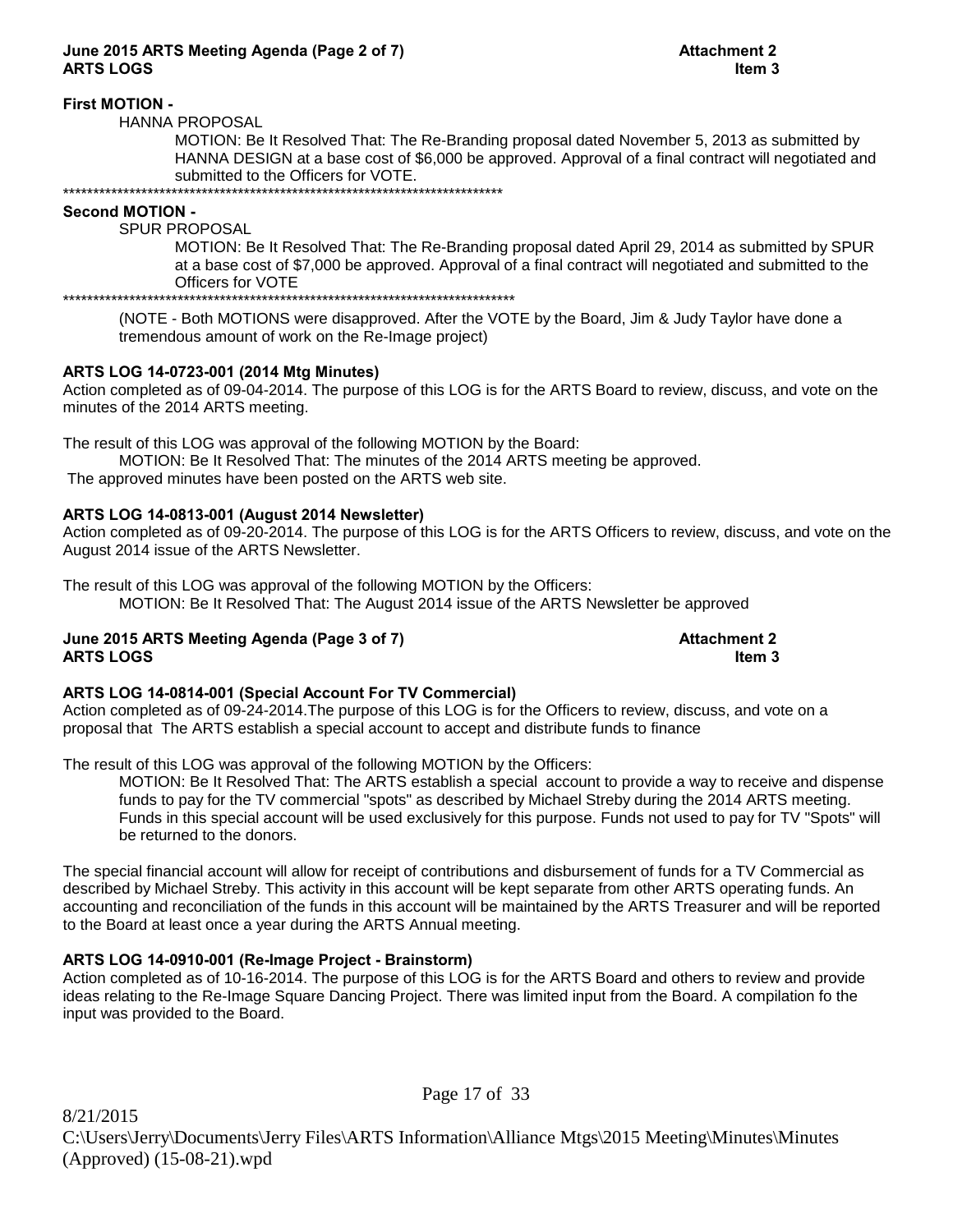# **June 2015 ARTS Meeting Agenda (Page 3 of 7) Attachment 2 ARTS LOGS Item 3**

# A. GOAL(S) for the Re-Image project:

- A1 From Jim Weber
	- 1) Continue with the Re-Imaging project. From the survey results it appears to be a priority of Dancers, Callers and Dance leaders.
	- 2) We must make this happened.
- A2 From Jim Taylor
	- 1) Generate national recognition of square dance
	- 2) Help clubs recruit more non-dancers
	- 3) Agree on a National philanthropy

 \*\*\*\*\*\*\*\*\*\*\*\*\*\*\*\*\*\*\*\*\*\*\*\*\*\*\*\*\*\*\*\*\*\*\*\*\*\*\*\*\*\*\*\*\* B. ACTION(S) for the Re-Image project:

- B1 From Jim Weber
	- 1) Continue searching for a Re-Imaging/Re-Branding Company that will meet the needs of ARTS. There are lots of company's out their surely one will work with us.
	- 2) Continue working on Logo & Slogan as well as a marketing plan.
	- 3) Send request for help to the ARTS email tree
- B2 From Jim Taylor
	- 1) Create and maintain a database of SD clubs and contacts
	- 2) Decide on national logo, slogan and image
	- 3) Provide clubs with Marketing material and help them use the material-

\*\*\*\*\*\*\*\*\*\*\*\*\*\*\*\*\*\*\*\*\*\*\*\*\*\*\*\*\*\*\*\*\*\*\*\*\*\*\*\*\*\*\*\*\*\*\*\*\*\*\*\*\*\*\*\*\*\*\*\*\*\*\*\*\*\*\*\*\*\*\*\*\*\*\*\*\*\*\*\*\*\*

# **ARTS LOG 14-1014-001 (Dancing Fact Sheet - Revision)**

Action completed as of 11-06-2014. The purpose of this LOG is for the Board to review, discuss, and vote on a revision to the Dancing Fact Sheet.

This LOG resulted in several suggested changes to Draft 1, dated 06 OCT 2014, of the Dancing Fact Sheet . Appropriate changes have been incorporated and the revised Fact Sheet has been submitted to the Board in ARTS LOG 14-1104-001 (Dancing Fact Sheet Revision).

# **ARTS LOG 14-1018-001 (Proposed SD Logos)**

Action completed as of 01-04-2015. The purpose of this LOG is to request input from the CALLERLAB Marketing Committee leadership regarding a proposal from The ARTS to begin the process of selecting and getting approval from the square dance community for a logo (or possibly multiple logos) to help with [promotion and marketing of square dancing.

This LOG has been overcome by events and other action has been initiated.

# **ARTS LOG 14-1104-001 (Dancing Fact Sheet Revision)**

Action completed as of 12-06-2014. The purpose of this LOG is for the ARTS Board to review, discuss, and provide comments or suggested changes to the revised Dancing Fact Sheet.

The results of this LOG was approval of the following MOTION by the Board: MOTION: Be It Resolved That: The revised Dancing Fact Sheet, dated 18 NOV 2014 be approved.

# **ARTS LOG 14-1130-001(Proposed Slogans)**

Action completed as of 12-29-2014. The purpose of this LOG is for the ARTS Board, the ARTS Re-Image Committee, and the CALLERLAB Marketing Committee Leadership to review and provide input regarding proposed slogans to be used to market and promote square dancing. After completion of this LOG, a new LOG will be submitted, if appropriate, for the ARTS Board to vote on the proposed slogans.

8/21/2015 C:\Users\Jerry\Documents\Jerry Files\ARTS Information\Alliance Mtgs\2015 Meeting\Minutes\Minutes (Approved) (15-08-21).wpd

Page 18 of 33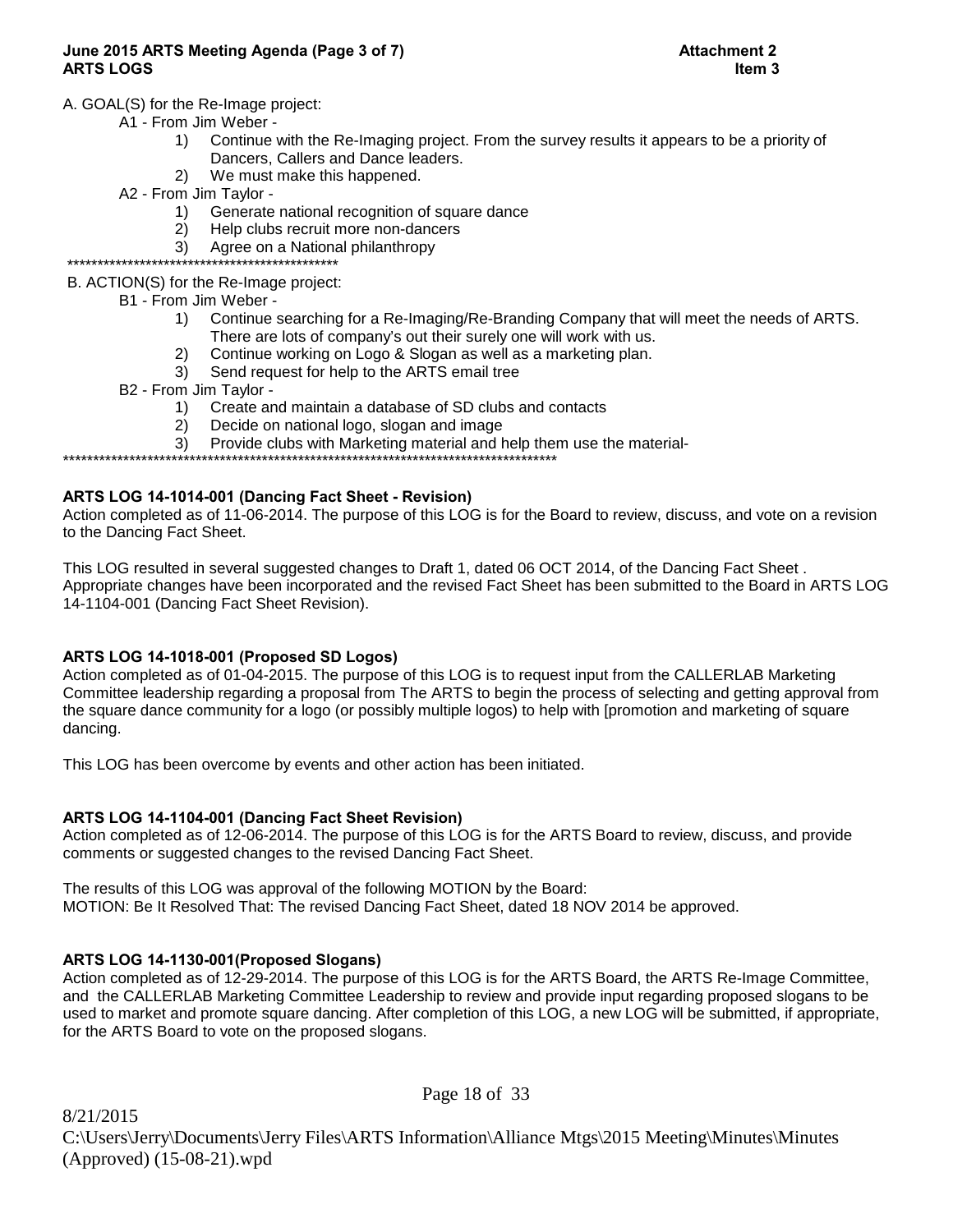### **June 2015 ARTS Meeting Agenda (Page 4 of 7) Attachment 2 ARTS LOGS Item 3**

The result of this LOG was approval by of the following MOTION by the Board:

MOTION: Be It Resolved That: The slogan "Live Lively - Square Dance" be approved by the ARTS as the slogan to used to promote Square Dancing.

# **(NOTE - The Square Dance community was notified and encouraged to use of this slogan. We plan to publicize in the ARTS Newsletter, Electronic News (Email Tree) and other means.)**

### **ARTS LOG 14-1202-001 (SD Logo - Re-Image Committee Proposal)**

Action completed as of 01-05-2015. The purpose of this LOG is for the ARTS Board and others to consider a proposal from the ARTS Re-Image Committee regarding a square dance logo. The Board will VOTE on a MOTION regarding the proposal.

The result of this LOG was approval of the following MOTION by the Board:

MOTION: Be It Resolved That: The ARTS Board recommends use of the "Square Dance Logo - dated December 2, 2014" as the "preferred" logo for promoting square dancing.

### **(NOTE - The logo and the previously approved square dance slogan will be publicized and promoted. Square dance organizations will be encouraged to use the logo & slogan.)**

# **ARTS LOG 14-1231-001 (Seminars - 64th NSDC - Staff)**

Action Completed as of 01-24-2015. The purpose of this LOG is for the ARTS Board and others to review the descriptions of the two Education Seminars The ARTS will be providing during the 64th NSDC in June 2015 in Springfield, MA and identify which, if either, of the seminars they would like to help staff.

The results of this LOG are:

Seminar Staff:

1) "Our Future - Potential - Perspective - Re-Imaging Efforts"

2) "Re-Image Square Dancing - Completed and Plans For The Future."

3) Both Seminars: Jim Maczko (Moderator), Jim & Judy Taylor, and Jim Weber

# **(NOTE - Del and Jerry will be on an extended RV trip during March thru June. It is unlikely they will be able to attend the convention.)**

Staff members were requested to submit a photo and Bio information for the NSDC Program Book to: gltuson@yahoo.com

# **ARTS LOG 15-0106-001 (January 2015 Newsletter)**

Action completed as of 01-22-2015 The purpose of this LOG is for the Officers to review, discuss, and vote on the January 2015 ARTS Newsletter.

The results of this LOG are approval of the following MOTION by the ARTS Officers.

MOTION: Be IT Resolved That: January 2015 ARTS Newsletter be approved.

The approved issue was sent to the ARTS Board, posted on the ARTS web site, and distributed via the ARTS Email Tree.

# **ARTS LOG 15-0119-001 (SD Marketing/Promotion Materials)**

Action completed as of 02-05-2015 The purpose of this LOG is for the ARTS Board and Officers to review a request from Mike Hogan, Chairman of the CALLERLAB Marketing Committee. He is requesting input for ideas for what Marketing and Promotion materials you believe would be valuable. Unfortunately. There were no responses from the Board.

# **ARTS LOG 15-0226-001 (Sqr Dnc History Project - Update)**

Action completed as of 02-26-2015. The purpose of this LOG is to forward a report from David Millstone, Coordinator, Square Dance History Project of the status of the Square Dance History Project. The report was sent to the Board for review.

Page 19 of 33

8/21/2015

C:\Users\Jerry\Documents\Jerry Files\ARTS Information\Alliance Mtgs\2015 Meeting\Minutes\Minutes (Approved) (15-08-21).wpd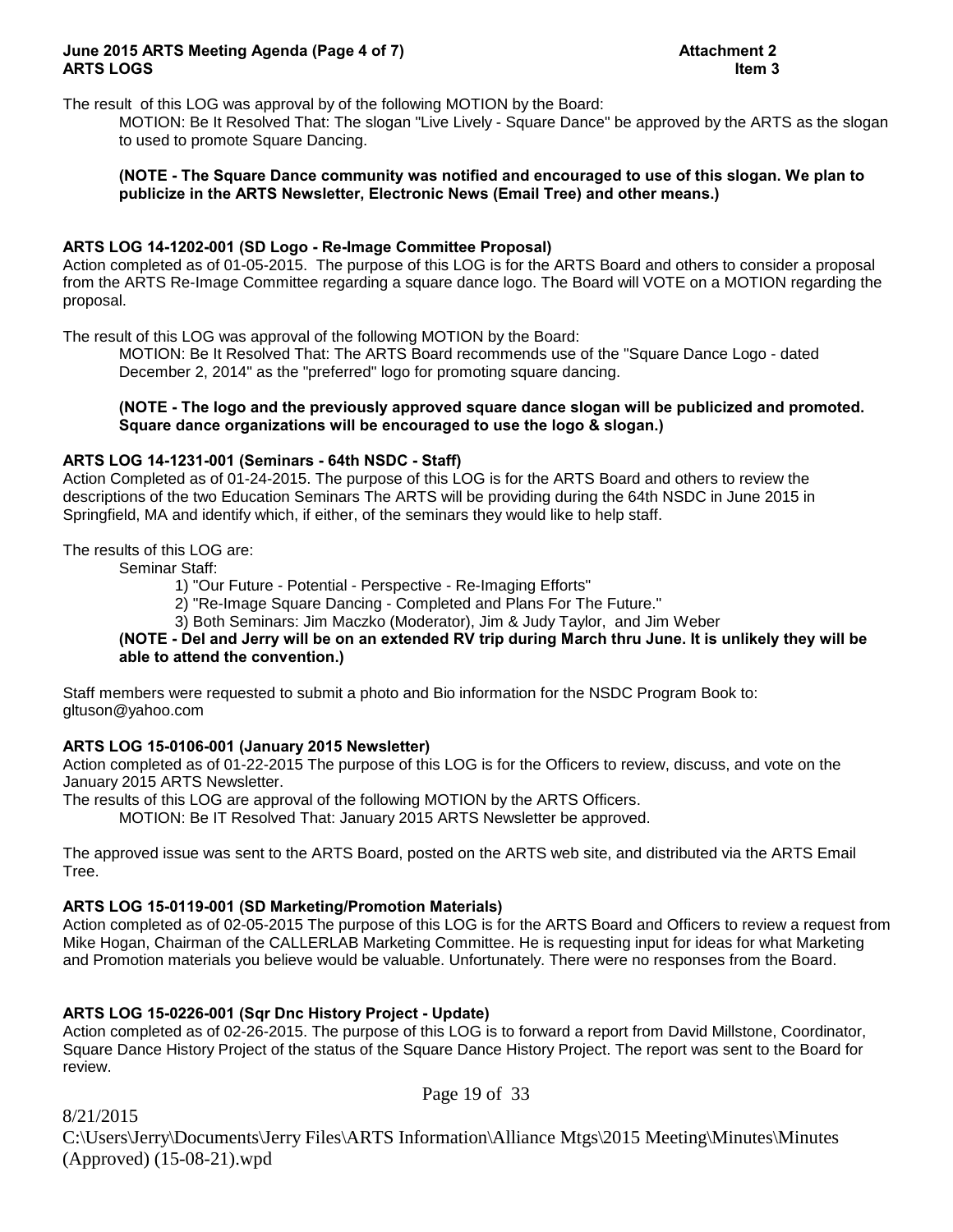# **ARTS LOG 15-0228-001 (Account&Budget - Re-Image Comm)**

Action completed as of 03-16-2015. The purpose of this LOG is for the ARTS Board to review, discuss, and vote on a proposal to establish a special financial account within the ARTS finance system to fund the activities of the ARTS Re-Image Committee. There were no responses to the Start DISCUSSION message.

This issue has become Overcome By Events (OBE) when the USAWest Policy Board approved a donation of \$1,000 to be used specifically for the Re-Image Committee work. This VERY generous donation has filled the current need for funds for the Re-Image Committee activities at this time. Therefore, this LOG is closed

# **ARTS LOG 15-0401-001 (Tri-Fold Update - Nov 2014)**

Action completed as of 04-30-2015. The purpose of this LOG is for the ARTS Board to review, discuss, and vote on the updated ARTS Tri-Fold document.

The VOTE on this LOG was suspended until the revisions to the Tri-Fold were incorporated. This issue was resubmitted to the Board in ARTS LOG 15-0430-001

# **ARTS LOG 15-0401-002 (TechSoup S/W)**

Action was completed as of 04-16-2015. The purpose of this LOG is for the Board to review their need for software to determine if they have a need for software to support their duties on the Board.

The result of this LOG was submission of the software needs from the Board to Jim Weber for action through TechSoup.

# **ARTS LOG 15-0430-001 (Tri-Fold Update - APR 2015)**

Action Completed as 05-28-2015. The purpose of this LOG is for the ARTS Board to review, discuss, and vote on the updated ARTS Tri-Fold document identified as the Tri-Fold Update - APR 2015.

Erin Byars updated the Tri-Fold in November 2014. During the VOTE on that update there were additional changes identified. Erin incorporated those changes and the revised Tri-Fold (Tri-Fold Update - APR 2015) was submitted to the Board. Prior to the VOTE on this LOG additional changes were identified. These changes will be incorporated and the updated Tri-Fold will be submitted to the Board for review, discussion, and vote under a new ARTS LOG. This LOG is now Closed.

# **ARTS LOG 15-0501-001 (Emergency Actions - Poss New Doc)**

Action completed as of 05-23-2015. The purpose of this LOG is for the ARTS Board review, discuss, and possibly VOTE on a proposal that The ARTS create a new document which will provide information regarding actions which should be taken in the case of a medical emergency during a dance.

The result of this LOG was approval of the following MOTION by the Board:

MOTION: Be It Resolved That: The ARTS conduct research, gather information, and publish a document describing actions which should be taken in the case of a medical emergency during a dance.

The Executive Director believes considerable research will be required to determine what the document should include. This item will be on the agenda for the 2015 ARTS meeting. Please be prepared to discuss this issue during the meeting.

There is also the possibility that research may reveal there is no need for a document in addition to the Emergency Call For Medical Action (ECMA) currently in use throughout the activity. It may also be possible that the only action required will be to increase the promotion, publicity, and use of the current ECMA document.

# **ARTS LOG 15-0501-002 (DISCUSS)(Publicity In Email Tree)**

8/21/2015

Action completed as of 05-25-2015. The purpose of this LOG is for the ARTS Officers to review, discuss, and vote on a proposal to include publicity and promotion of national dance events which are sponsored by an ARTS Board Member organizations in the ARTS Email Tree mailings. These events would include the NSDC, USAWest, IAGSDC Conventions, and other national dance events.

The result of this LOG was approval of the following MOTION by the Officers:

MOTION: Be It Resolved That: The ARTS Email Tree messages be authorized to include publicity relating to national dance events which are sponsored by an ARTS Board Member Organization.

Page 20 of 33

C:\Users\Jerry\Documents\Jerry Files\ARTS Information\Alliance Mtgs\2015 Meeting\Minutes\Minutes (Approved) (15-08-21).wpd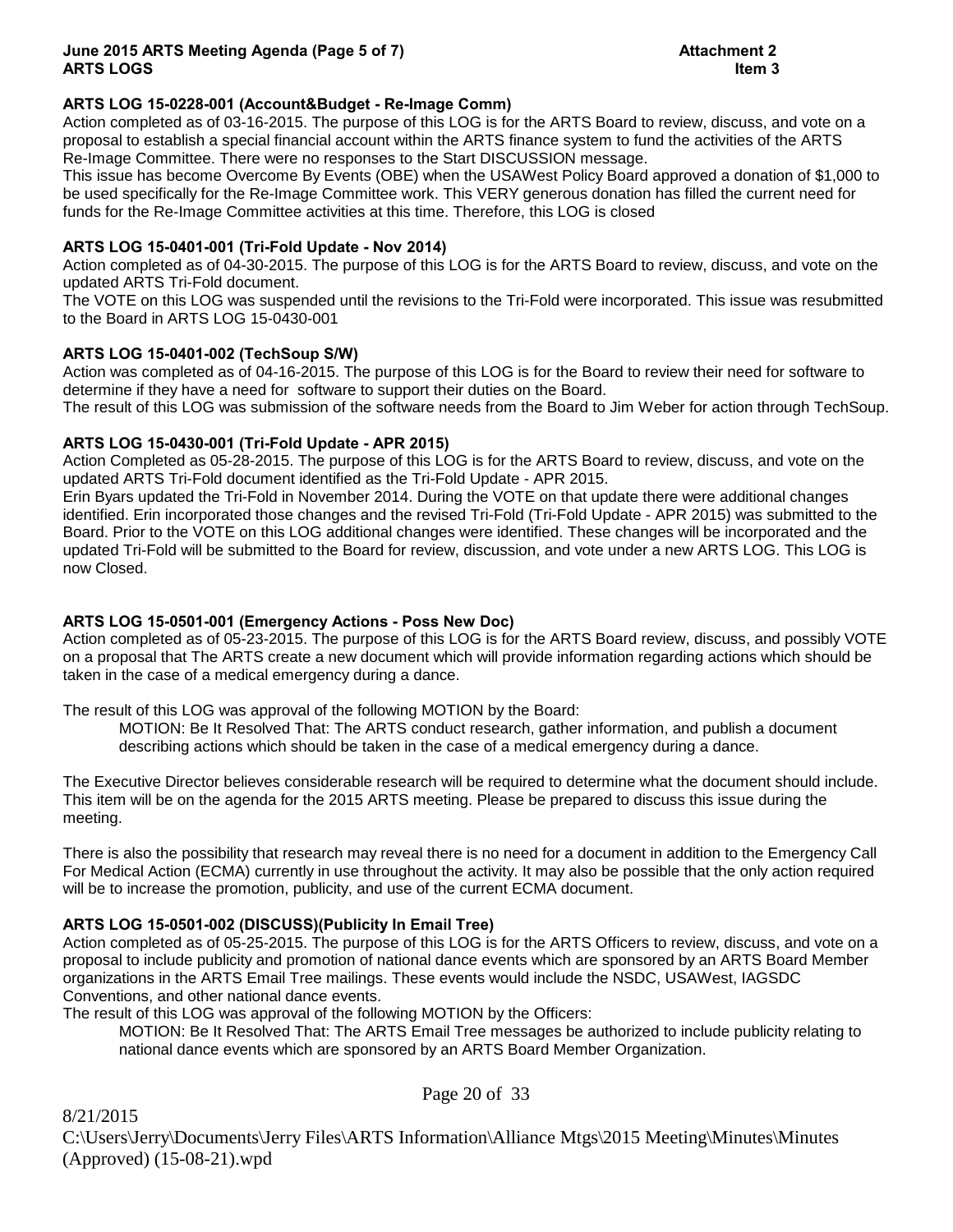# **ARTS LOG 15-0503-001 (Waive Associate Member Donation)** Corrected to: **(Waive Auxiliary Member Donation)**

Action Completed as of 05-04-2015. The purpose of this LOG is for the Board to review, discuss, and vote on a recommendation from the Executive Director to waive all past due annual donations from Associate (Auxiliary) Members. This LOG was canceled when the Executive Director realized the two organizations which were the subject of that LOG, namely 1) Lloyd Shaw Foundation and 2) The Square Dance Foundation of New England ARE NOT Associate Members. They are instead Auxiliary Board Members. The Bylaws do not require Auxiliary Board Members to make any financial commitment to the ARTS.

# **ARTS LOG 15-0504-001 (Canadian S & R Dance Society - CSRDS)**

Action completed as of 05-24-2015. The purpose of this LOG is for the Board to review, discuss, and vote on a recommendation from the Executive Director that the Board approve the application of the Canadian S & R Dance Society(CSRDS) to join the ARTS as an Auxiliary Board Member.

The result of this LOG was approval of the following MOTION by the Board:

MOTION: Be It Resolved That: The Canadian S & R Dance Society (CSRDS) be approved as an Auxiliary Board Member.

# **ARTS LOG 15-0505-001 (2015 Meeting Agenda)**

Action completed as fo 05-25-2015. The purpose of this LOG is to gather agenda items for the 2015 ARTS meeting. The result of this LOG was items for the ARTS meeting in Springfield, MA in June 2015.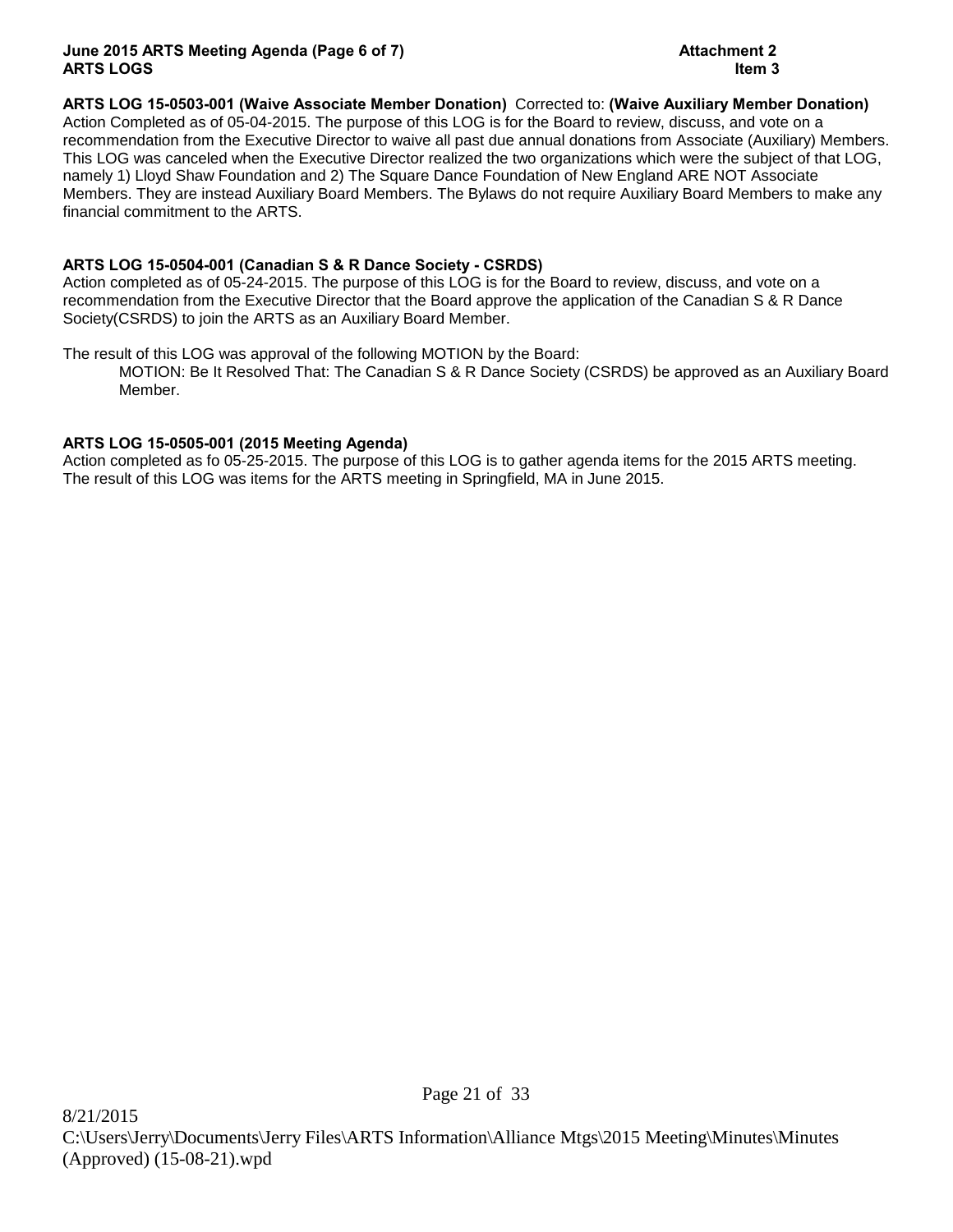To: Rima Dael, Country Dance and Song Society [<Rima@cdss.org>](mailto:Rima@cdss.org) Dana Schirmer, CALLERLAB [<info@callerlab.org>](mailto:info@callerlab.org) Jerry Reed, The ARTS [<DirectorARTS@aol.com>](mailto:DirectorARTS@aol.com) Bob Tomlinson, Lloyd Shaw Foundation <br/>bobtomoh@earthlink.net>

From: David Millstone, coordinator, Square Dance History Project

Re: Progress update

February 23, 2015

Dear dance colleagues,

Here is an update on the progress made by [Square Dance History Project](http://squaredancehistory.org/) this past year.

At this writing, the collection numbers 1,350 items. A partial tally shows:

- 536 moving images
- 340 audio files
- 246 documents or text files
- 137 still images / photographs
- 86 links to other websites

Nov 2014

Dec 2014

3,049

3.476

5,756

5,695

Total 32,204 70,622 300,394 836,905 99.17 GB

32,262

20.055

89,752

69.169

9.40 GB

9.23 GB

You may recall that one of the originally stated goals of the SDHP was to concentrate on making available films and videotapes showing different styles of square dance; we clearly are sticking to that goal.

The SDHP site continues to grow in viewers. This chart illustrates monthly visitors. Note: these are visits by actual humans, not robots or other automated searches.

|                                                                                              | <b>Monthly history</b>      |                                |                    |             |            |
|----------------------------------------------------------------------------------------------|-----------------------------|--------------------------------|--------------------|-------------|------------|
|                                                                                              |                             |                                | <b>Hits: 86340</b> |             |            |
| Jan                                                                                          | Mar<br>Feb<br><b>Unique</b> | Jun<br>Apr<br>May<br>Number of | Jul<br>Aug<br>Sep  | Oct<br>Nov  | <b>Dec</b> |
| Month                                                                                        |                             |                                |                    |             |            |
|                                                                                              | visitors                    | <b>visits</b>                  | Pages              | <b>Hits</b> | Bandwidth  |
|                                                                                              | 2,365                       | 5,785                          | 20,623             | 60,490      | 9.40 GB    |
|                                                                                              | 2,314                       | 5,285                          | 30,819             | 69,145      | 6.50 GB    |
|                                                                                              | 2,592                       | 6,671                          | 27,890             | 67,063      | 7.39 GB    |
|                                                                                              | 2,511                       | 6,676                          | 26,798             | 73,725      | 7.48 GB    |
|                                                                                              | 2,500                       | 6,165                          | 20,593             | 63,862      | 6.40 GB    |
|                                                                                              | 2,518                       | 5,718                          | 18,470             | 59,782      | 7.95 GB    |
| Jul 2014                                                                                     | 2,599                       | 5,894                          | 38,634             | 86,340      | 8.98 GB    |
|                                                                                              | 2,701                       | 5,837                          | 18,826             | 62,054      | 7.14 GB    |
| Jan 2014<br>Feb 2014<br>Mar 2014<br>Apr 2014<br>May 2014<br>Jun 2014<br>Aug 2014<br>Sep 2014 | 2,691                       | 5,472                          | 23,012             | 67,107      | 11.10 GB   |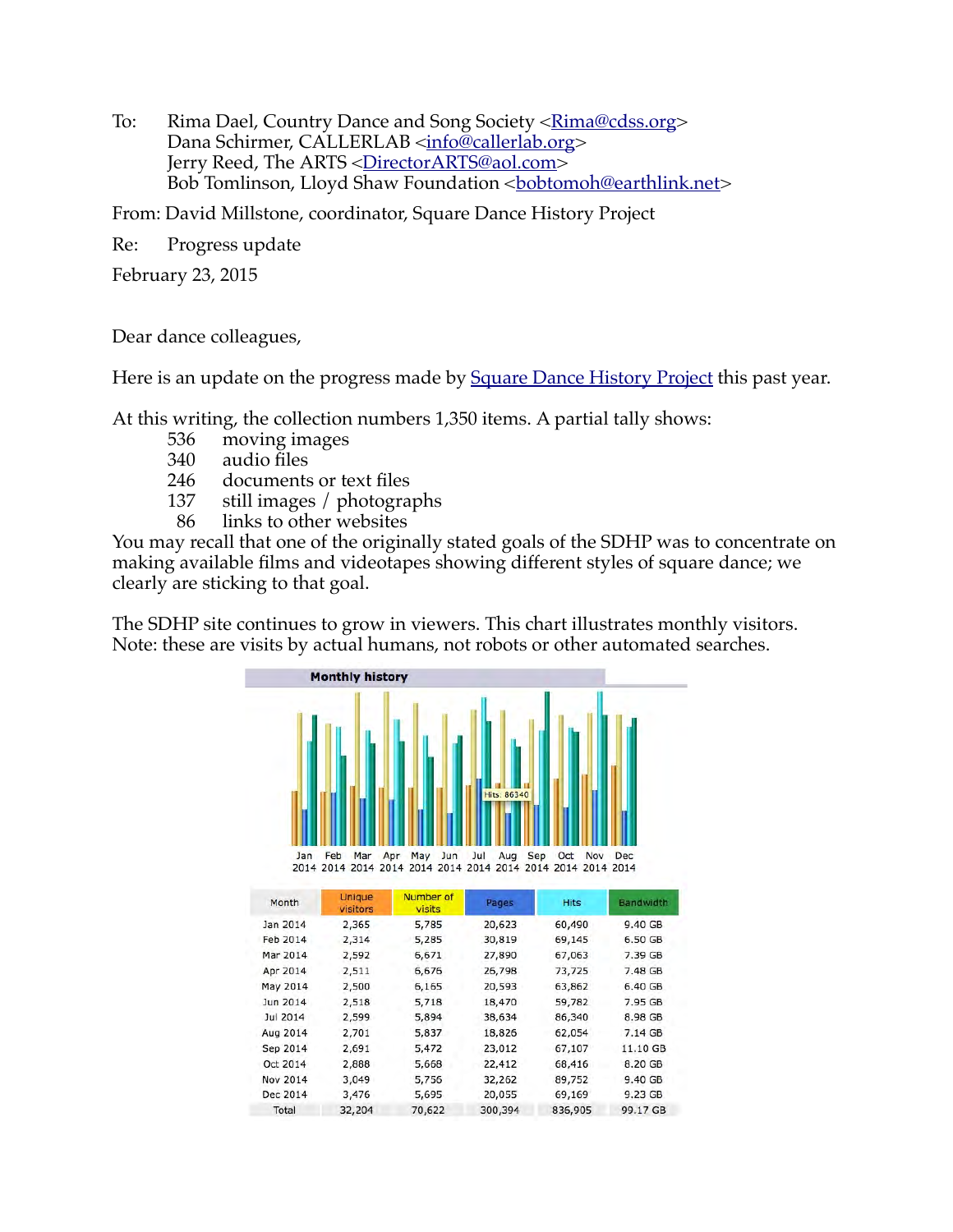Country Dance and Song Society is acting as our fiscal agent; enclosed is a financial statement from the CDSS Business Manager. As predicted in last year's report, this past year saw a large increase in expenses; the 2014 expenditures are highlighted in yellow on the enclosed financial statement.

The 2014 expenses resulted from several major projects:

1. We finally obtained digital copies of films from the Library of Congress and from a commercial film library. This required hiring a copyright researcher, negotiating for license fees, and paying for the digitization of the original films. Among the films now available as a result:

- • *[Biggest Do-Si-Do on Record,](http://squaredancehistory.org/items/show/1311)* newsreel footage of the famous square dance in Santa Monica, CA, 1950. This is the centerpiece of a larger *exhibit* about that event.
- • *[Square Dance Tonight](http://squaredancehistory.org/items/show/1406)*, with caller Elisha Keeler (35mm film feature, NY, 1949)
- • *[Square Dance](http://squaredancehistory.org/items/show/1408)*, with caller Corky Calkins, MA, 1955
- • *[American Square Dance](http://squaredancehistory.org/items/show/1410)*, instructional film with young dancers, 1949
- • *[Square Dance Patterns](http://squaredancehistory.org/items/show/1409)*, instructional film featuring college students, 1969

2. We upgraded the SDHP website, moving to the current version of Omeka software. In addition to our regular webmaster, we contracted with an Omeka expert to solve several custom programming issues. This version has an improved Search function. The module for creating exhibits is also more powerful and easier to use when creating new exhibits in different formats.

3. We made several test digitizations of old film footage (outtakes from *The Visible Anthem*) from the Lloyd Shaw Foundation, comparing prices and quality from two labs. We planned to locate a facility that could digitize the many hours of 16mm film at a reasonable price. We hoped that we could match up silent outtakes with the audiotapes in our possession. Northeast Historic Films appeared to be the right place, but we ran into a major obstacle. Bob Tomlinson and Calvin Campbell digitized the audio recordings that came in same box of outtakes, but the audio does not align with the video footage. We would be spending thousands of dollars to digitize films that would be silent. At the moment, we have decided against that.

4. We arranged for transcriptions from audio and videotaped interviews with important dance figures. We now have more than two hundred completed pages of transcriptions from <u>four separate interviews with Rickey Holden</u>, plus interviews with dance historian Kate Van Winkle Keller and Renn Tolman, a native of Nelson, NH, with first-person familiarity with dance traditions in that town going back to the 1930s. Other transcriptions have been started: one more discussion with Rickey Holden, plus interviews with Fenton "Jonesy" Jones and Quebecois dance historian Pierre Chartrand. Still remaining is the interview with MWSD caller Clark Baker.

Our relationship with the University of New Hampshire paid off with the online publication of digital copies of [American Squares](http://www.library.unh.edu/digital/islandora/solr/search/%20/1/-date:%221945%22~~~category:Music%5C%20%26%5C%20Dance~slsh~American%5C%20Squares*~/dismax)*.* The issues are clearly indexed by year, and the UNH server makes copies available swiftly for browsing or download. Jim Mayo and I met several times with Bill Ross, head of the UNH Special Collections, to discuss ways that the square dance community can work closely to support the ability of UNH to make additional resources available. In January of this year, we brought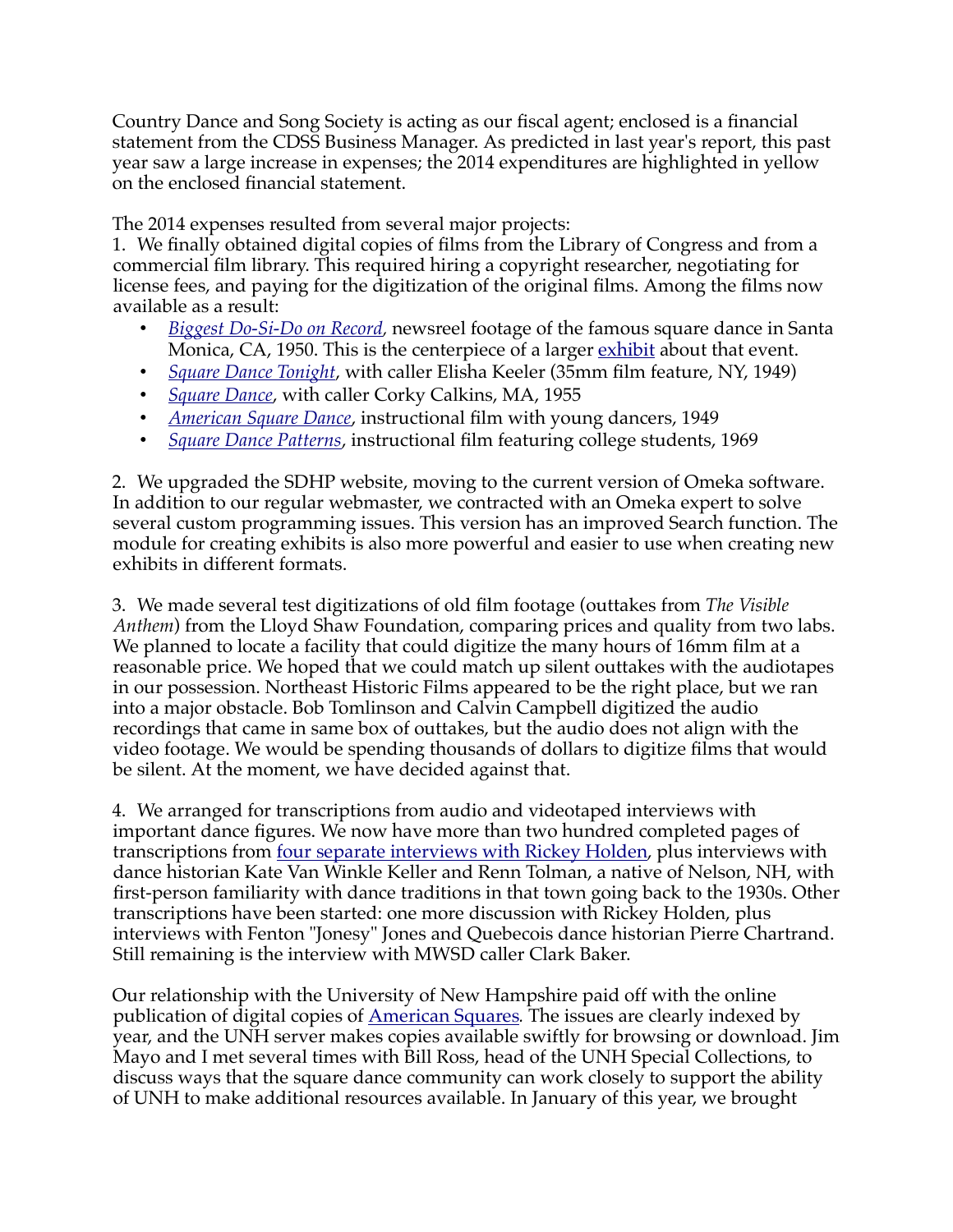together representatives from half a dozen dance organizations to meet with library staff and personnel from the UNH development office. Among other topics, we discussed how UNH might apply for a significant grant from the federal Institute for Museum and Library Services; if obtained, this will enable UNH and the University of Denver to develop a plan to share more widely the materials in their collection. We are continuing discussions with UNH about eventual hosting of the SDHP website.

Other significant additions to the collection this year:

- We obtained a large collection of [audiotapes](http://squaredancehistory.org/items/browse?search=&advanced[0][element_id]=37&advanced[0][type]=contains&advanced[0][terms]=Clamons&range=&collection=&type=5&user=&tags=&public=&featured=&exhibit=&submit_search=Search) recorded by Minnesota caller Eric Clamons in the early and mid-1950s. More than a dozen clips from live events are now on the website, including an exhibit of recordings at the [National Square](http://squaredancehistory.org/exhibits/show/3rd-national-square-dance-conv) [Dance Convention](http://squaredancehistory.org/exhibits/show/3rd-national-square-dance-conv) in Dallas, Texas. Jim Mayo has digitized nearly 50 of the Clamons tapes and they will be part of the SDHP collection at UNH.
- We worked with Special Collections at the University of Indiana, Bloomington, to make available online a collection of [six instructional films](http://squaredancehistory.org/items/show/1225) in the "Let's Square Dance" series created at the university in 1954.
- We added a series of print and audio files related to the spread of square dancing in the early 1950s to [Australia.](http://squaredancehistory.org/search?query=australia)
- Television footage from the 1950s showing fast-paced Ozark style square dancing on the *[Jubilee U.S.A.](http://squaredancehistory.org/items/show/1236)* Program
- • [Videotaped recordings](http://squaredancehistory.org/items/browse?search=&advanced[0][element_id]=41&advanced[0][type]=contains&advanced[0][terms]=belgium&range=&collection=&type=&user=&tags=&public=&featured=&exhibit=&submit_search=Search) of Bill Litchman calling traditional western squares at a workshop in Belgium
- Footage from the National Square Dance Conventions in [Louisville](http://squaredancehistory.org/items/show/1292) (1970) and [San Antonio](http://squaredancehistory.org/items/show/1298) (1974), and from [Asilomar](http://squaredancehistory.org/items/show/1267) (1973)
- Footage of Don Armstrong calling in [Germany](http://squaredancehistory.org/items/browse?search=&advanced[0][element_id]=50&advanced[0][type]=contains&advanced[0][terms]=Don+Armstrong&advanced[1][element_id]=50&advanced[1][type]=does+not+contain&advanced[1][terms]=Paddock&range=&collection=&type=3&user=&tags=&public=&featured=&exhibit=&item_relations_clause_part=subject&item_relations_property_id=&submit_search=Search+for+items) in 1970
- Audio samples from Ed Durlacher's *[Honor Your Partner](http://squaredancehistory.org/items/browse?search=&advanced[0][element_id]=50&advanced[0][type]=contains&advanced[0][terms]=Ed+Durlacher&range=&collection=&type=5&user=&tags=&public=&featured=&exhibit=&submit_search=Search)* collection starting in 1949 and from Richard Kraus's *[Let's Square Dance](http://squaredancehistory.org/items/browse?search=&advanced[0][element_id]=50&advanced[0][type]=contains&advanced[0][terms]=Richard+Kraus&range=&collection=&type=5&user=&tags=&public=&featured=&exhibit=&item_relations_clause_part=subject&item_relations_property_id=&submit_search=Search+for+items)* series of records.
- A [new exhibit](http://squaredancehistory.org/exhibits/show/mwsd-changes) draws on extensive live recordings to illustrate how a single modern square dance caller (Red Bates) changed his calling over 50 years, starting in 1961. The exhibit shows how different calls entered the repertoire.
- • [Another exhibit](http://squaredancehistory.org/exhibits/show/mwsd-calling-styles---matching) looks at a dozen modern callers to show many different ways of matching the voice with the music in both patter and singing calls. Again, this exhibit draws on live recordings rather than commercial releases.

There is much more that has been added, of course, and we will continue to do so. The financial support provided by your organizations makes possible this rich collection of materials about our shared interest in the many forms of square dance. If you have any questions about any aspect of this project, please get in touch.

Yours truly,

David Millstone

Attached: Square Dance History Project 2014 (financial report)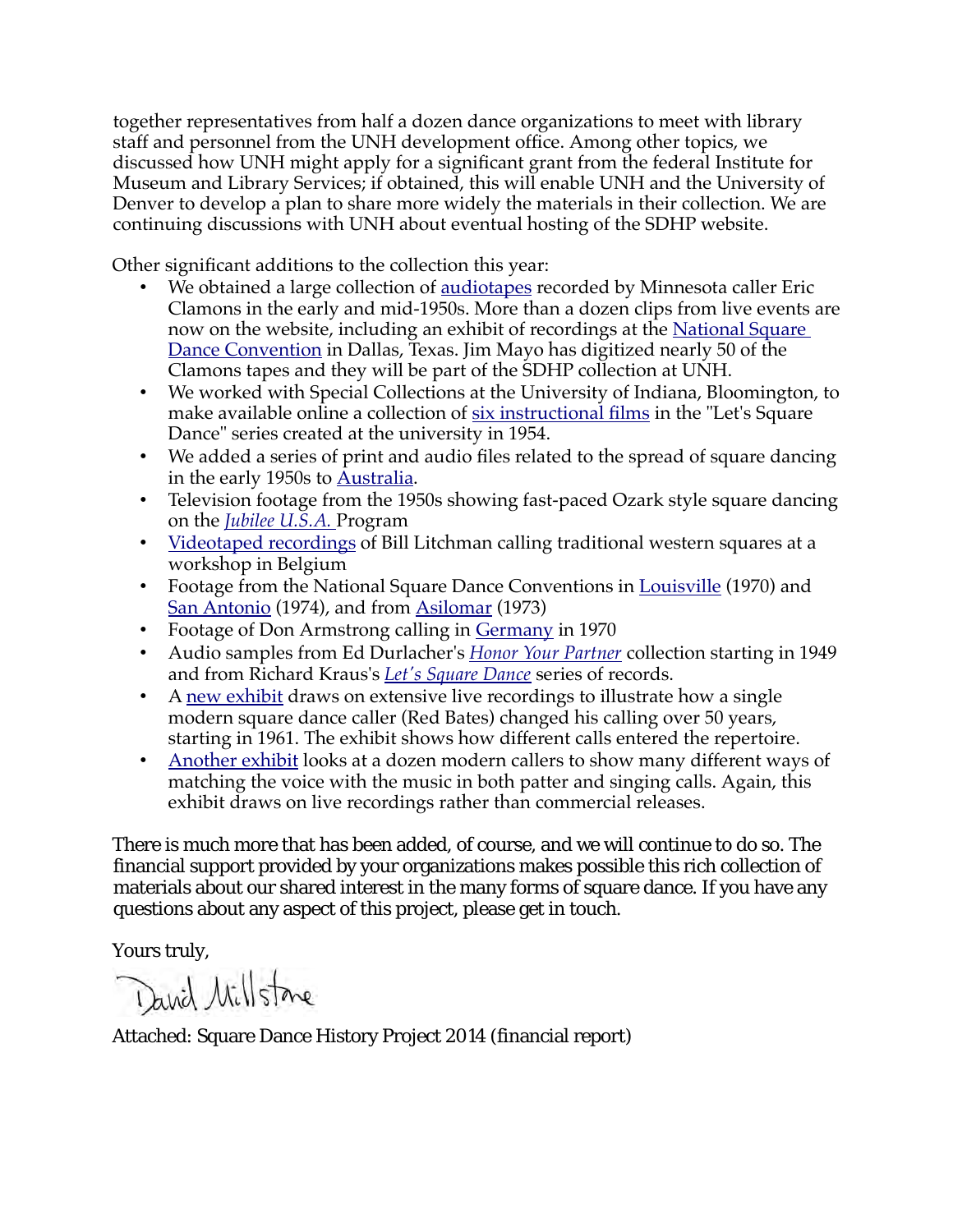8:40 AM

#### 02/09/15

**Accrual Basis** 

# **Country Dance & Song Society, Inc.<br>Account QuickReport All Transactions**

| Type                                        | Date       | <b>Num</b>   | Name                                | Memo                                                                                    |         | <b>Split</b>       | <b>Amount</b> | <b>Balance</b> |
|---------------------------------------------|------------|--------------|-------------------------------------|-----------------------------------------------------------------------------------------|---------|--------------------|---------------|----------------|
| 2310 - Fiscal Agent Square Dance Hist       |            |              |                                     |                                                                                         |         |                    |               |                |
| General Journal                             | 1/31/2012  | $12-M$       | Lloyd Shaw Foundation Cu            | Lloyd Shaw Fdn fiscal agency                                                            |         | 1101 · Receiv      | 2,000.00      | 2,000.00       |
| Bill                                        | 2/2/2012   | Inv#:        | Ackemann, Barb                      | Square Dance History Project-Meeting/Web Development                                    |         | 2001 · Accou       | $-690.00$     | 1,310.00       |
| Bill                                        | 5/10/2012  |              | Seng-Wheeler, John Michael          | Dare to be Square Project                                                               |         | 2001 · Accou       | $-310.09$     | 999.91         |
| General Journal                             | 5/18/2012  | $12-M$       | Callerlab                           | <b>Square Dance History</b>                                                             |         | 1011 · Peopl       | 4,500.00      | 5.499.91       |
| Bill                                        | 5/24/2012  |              | Teten, Carol                        | Permission to use footage of the Lancers Quadrille on Website                           |         | 2001 · Accou       | $-100.00$     | 5.399.91       |
| General Journal                             | 6/1/2012   | $12-M$       |                                     | Square Dance History-The Arts                                                           |         | 1011 · Peopl       | 2,500.00      | 7,899.91       |
| General Journal                             | 6/5/2012   | $12 - J$     |                                     | To record CDSS administrative fee for Fiscal Agent-Square Dance History                 | -SPLIT- |                    | $-90.00$      | 7.809.91       |
| General Journal                             | 6/5/2012   | $12 - J$     |                                     | CDSS Administration Fee for Fiscal Agent Projects                                       | -SPLIT- |                    | $-90.00$      | 7.719.91       |
| Bill                                        | 6/29/2012  | 614          | Ackemann, Barb                      | Square Dance History Project - web development May-June                                 |         | 2001 · Accou       | $-120.00$     | 7,599.91       |
| Bill                                        | 6/29/2012  | 595          | Ackemann, Barb                      | Square Dance History project Feb. & Mar. web development                                |         | 2001 · Accou       | $-300.00$     | 7.299.91       |
| Bill                                        | 8/16/2012  |              | The University of New Hamp          | digitization of American Square Dance magazine                                          |         | 2001 · Accou       | $-500.00$     | 6.799.91       |
| Bill                                        | 8/31/2012  |              | Ackemann, Barb                      | August'12 Web Development                                                               |         | 2001 · Accou       | $-75.00$      | 6.724.91       |
| General Journal                             | 8/31/2012  | $12 - J$     |                                     | Reverse 12-JE-119, Fiscal Agent Admin fees - 06/05/12                                   |         | 4500 · Miscell     | 90.00         | 6.814.91       |
| General Journal                             | 9/25/2012  | $12 - J$     | <b>Square Dance History Project</b> | CDSS 2012 contribution to the Square Dance History Project                              |         | 6551 · Grants      | 5,000.00      | 11,814.91      |
| Bill                                        | 9/28/2012  |              | Sebold, Ray                         | video coverage of the Lenox MWSD C-4 dance                                              |         | 2001 · Accou       | $-150.00$     | 11,664.91      |
| Bill                                        | 9/28/2012  |              | Plummer, Doug                       | video for documenting Dare To Be Square, Seattle                                        |         | 2001 · Accou       | $-350.00$     | 11.314.91      |
| Bill                                        | 9/30/2012  |              | Ackemann, Barb                      | Sept.'12 web development                                                                |         | 2001 · Accou       | $-606.00$     | 10.708.91      |
| General Journal                             | 9/30/2012  | $12 - J$     |                                     | CDSS admin fee for fiscal agent agreement for \$5K donation                             |         | 4500 · Miscell     | $-50.00$      | 10.658.91      |
| General Journal                             | 10/2/2012  | $12 - J$     |                                     | to reclass payments made to Jim Mayo \$104.97 and Bill Heyman \$113.97 in 2011          |         | 4500 · Miscell     | $-218.94$     | 10.439.97      |
| Bill                                        | 12/28/2012 | 691          | Ackemann, Barb                      | domain registration                                                                     |         | 2001 · Accou       | $-75.98$      | 10.363.99      |
| Bill                                        | 2/11/2013  | 700          | Ackemann, Barb                      | domain registration                                                                     |         | 2001 · Accou       | $-24.51$      | 10,339.48      |
| Bill                                        | 6/28/2013  |              | Ackemann, Barb                      | hosting on Liquid Web, 6/30/12 - 6/30/14                                                |         | 2001 · Accou       | $-288.00$     | 10.051.48      |
| Bill                                        | 12/30/2013 | $ln v#$      | Ackemann, Barb                      | web development services for Square Dance History Project                               |         | 2001 · Accou       | $-331.00$     | 9.720.48       |
| Bill                                        | 3/13/2014  |              | Millstone, David                    | travel reimbursement for interview                                                      |         | 2001 · Accou       | $-62.35$      | 9.658.13       |
| Bill                                        | 4/3/2014   | Inv#:1       | Schmidt, Christel                   | Copyright search & report on Four Square Dance Titles                                   |         | 2001 · Accou       | $-125.00$     | 9,533.13       |
| Bill                                        | 4/10/2014  |              | Schmidt, Christel                   | copyright search and report on Square Dance Tonight                                     |         | 2001 Accou         | $-100.00$     | 9,433.13       |
| Bill                                        | 4/18/2014  |              | Bell, Erin                          | SDHP website development                                                                |         | 2001 Accou         | $-200.00$     | 9.233.13       |
| Bill                                        | 4/21/2014  | SDH          | Bell, Erin                          | SDHP website development for exporting data                                             |         | $2001 \cdot$ Accou | $-250.00$     | 8.983.13       |
| Credit Card Cha                             | 4/27/2014  |              | Rocky Mountain AV Producti          | 3 DVDs to Bill Litchman-T#597468499088 & 2 DVDs and film to: David Millstone T#59746849 |         | 2006 C.C.-P        | $-426.22$     | 8,556.91       |
| Bill                                        | 4/30/2014  | Licen        | <b>Grindberg Film Libraries</b>     | purchase of newsreel footage of world's largest square dance                            |         | 2001 - Accou       | $-635.00$     | 7,921.91       |
| <b>Bill</b>                                 | 5/16/2014  |              | Ackemann, Barb                      | web development for SDHP                                                                |         | 2001 · Accou       | $-960.00$     | 6,961.91       |
| Credit Card Cha                             | 6/4/2014   |              | Rocky Mountain AV Producti          | <b>Square Dance History Project</b>                                                     |         | 2006 C.C.-P        | $-129.00$     | 6,832.91       |
| Bill                                        | 6/18/2014  |              | Library of Congress - MBRS          | digitizing 4 films at the Library of Congress                                           |         | 2001 Accou         | $-824.00$     | 6,008.91       |
| Bill                                        | 7/14/2014  | <b>Inv#:</b> | Northeast Historic Film             | <b>Technical Services Labor</b>                                                         |         | 2001 · Accou       | $-198.35$     | 5,810.56       |
| Bill                                        | 7/14/2014  | <b>Inv#:</b> | Ackemann, Barb                      | Fees for my work in May & June 2014                                                     |         | 2001 . Accou       | $-105.00$     | 5,705.56       |
| Bill                                        | 7/14/2014  | <b>SDHP</b>  | Dehn-Reynolds, Emeline              | SDHP from interviews conducted with notable dance callers & researchers in the field    |         | 2001 - Accou       | $-400.00$     | 5,305.56       |
| Bill                                        | 11/20/2014 |              | Northeast Historic Film             | shipping charge to send film to Alburguerque                                            |         | 2001 · Accou       | $-20.00$      | 5,285.56       |
| Total 2310 · Fiscal Agent Square Dance Hist |            |              |                                     |                                                                                         |         |                    | 5,285.56      | 5,285.56       |

**TOTAL** 

5,285.56

5,285.56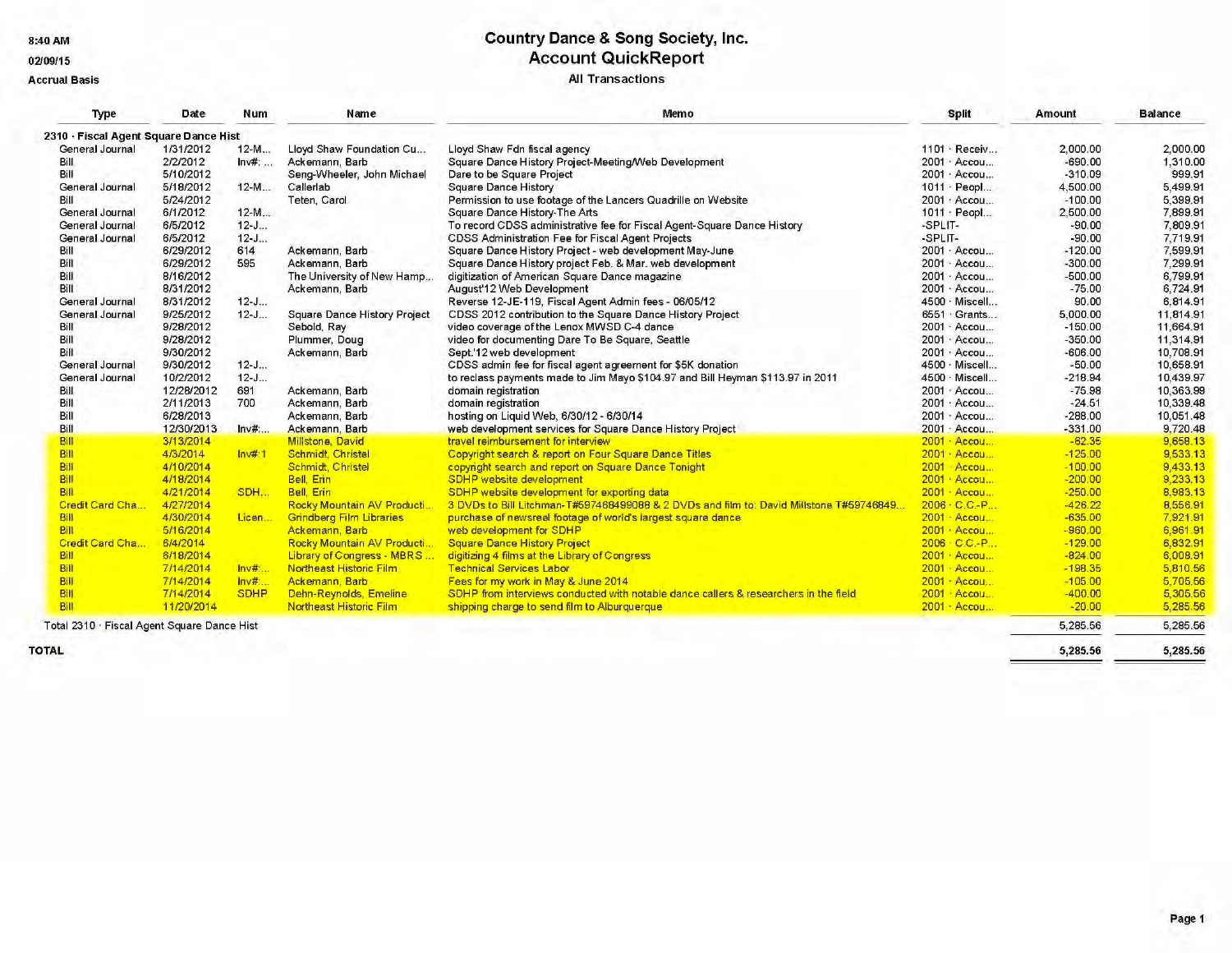# **JUNE 2015 ARTS Meeting Agenda (Page 1 of 3) Attachment 4 Re-Image Project Status (As Of May 20, 2015) Item 13**

Líve Lívely-



Re-Image Project Remember, Live Lively – Square Dance Jim & Judy Taylor ARTS Re-Image Committee





Status as of April 11, 2015

- 1. The new logo and slogan is being enthusiastically received along with the combination logo/slogan or "slogo" .
- 2. The web site is up and running. It is<http://LiveLivelySquareDance.com>
- 3. We and some friends have made nearly 2000 pins with the slogo on them.
- 4. Will make another 2000 pins for the 64th NSDC and some other events.
- 5. We handed about 600 pins out to attendees of the 65th NSDC Pre-Convention and the CALLERLAB Convention.
- 6. There is a Facebook page:<http://Facebook.com/LiveLivelySquareDance>
- 7. We will have Facebook send a friend request to all of you. Please add us as a friend so that we can use that method to send further information.
- 8. The 65th NSDC is using the logo and the words "Life…is a Dance". They have apparel, belt buckles, bolos and earrings. Visit:<http://www.65nsdc.org/ways-means/>
- 9. The CALLERLAB office had silk-screened T-shirts and Polo shirts with the logo and "Square Dance". The T's had the slogo on the back. [www.callerlab.org](http://www.callerlab.org)
- 10. When CALLERLAB decides on embroidered Polo shirts, they will let us know how to obtain them.
- 11. See pictures of shirts on the web site in the document: "two more pages of examples…".
- 12. The ARTS Re-Image will have a panel presentation at the 64th NSDC.
- 13. We would like to make a presentation at USAWest in Helena, MT.
- 14. Please go to: http://tinyurl.com/LiveLivelyClubs and enter your club and contact information if you haven't done so already.
- 15. We have over 600 entries so far.
- 16. At the 2015 CALLERLAB Convention, Mike Hogan presented the Marketing Committee's progress.
- 17. At the 2015 CALLERLAB Convention, Cal Campbell made some short videos of Mike Hogan & Mike Seastrom. The videos will be on the web site and Facebook when they are edited.
- 18. We will make a 6 x 2 foot banner that will look like the bumper sticker to take to Nationals.
- 19. We want to make a 4 inch square sticker of the slogo for the car outside back window.
- 20. We made stickers for the Callers to put on their briefcase or laptop to be seen at dances.
- 21. If you order anything from Amazon, use [www.smile.amazon.com](http://www.smile.amazon.com) Amazon will donate ½% of the order \$ to the ARTS Re-Image fund or any 501(C)3 fund you choose.
- 22. We have added some items to the web site. Check it out.
- 23. Contact your webmaster and see if they will add a link to<http://LiveLivelySquareDance.com>
- 24. Please use the new logo & slogan on your marketing material directed to non-dancers.

\*\*\*\*\*\*\*\*\*\*\*\*\*\*\*\*\*\*\*\*\*\*\*\*\*\*\*\*\*\*\*\*\*\*\*\*\*\*\*\*\*\*\*\*\*\*\*\*\*\*\*\*\*\*\*\*\*\*\*\*\*\*\*\*\*\*\*\*\*\*\*\*\*\*\*\*\*\*\*\*\*\*\*\*\*\*\*\*\*

Status as of May 20, 2015

The Re-Image Committee is continuing to make progress. Here is an addition to the status April 11, 2015 report:

- 25. We found that the Re-Image Facebook Page can't have "Friends". Please "Like" what you see there. We will update it as often as we can. <http://Facebook.com/LiveLivelySquareDance>
- 26. We are on the Education schedule at USAWest in Helena MT.
- 27. We have a  $6'$  x 2' banner for the  $654<sup>th</sup>$  NSDC in Springfield, MA.
- 28. We have 1000 4" x 3" auto window stickers to give out at Festivals & Conventions. We just sold & sent 80 stickers to New Jersey for \$.25 each.
	- (NOTE window stickers are very popular we may need to order more)
- 29. Come to the ARTS Trail End Plus Dance, Wednesday evening in Springfield. We'll give you a pin and a sticker.

Page 23 of 33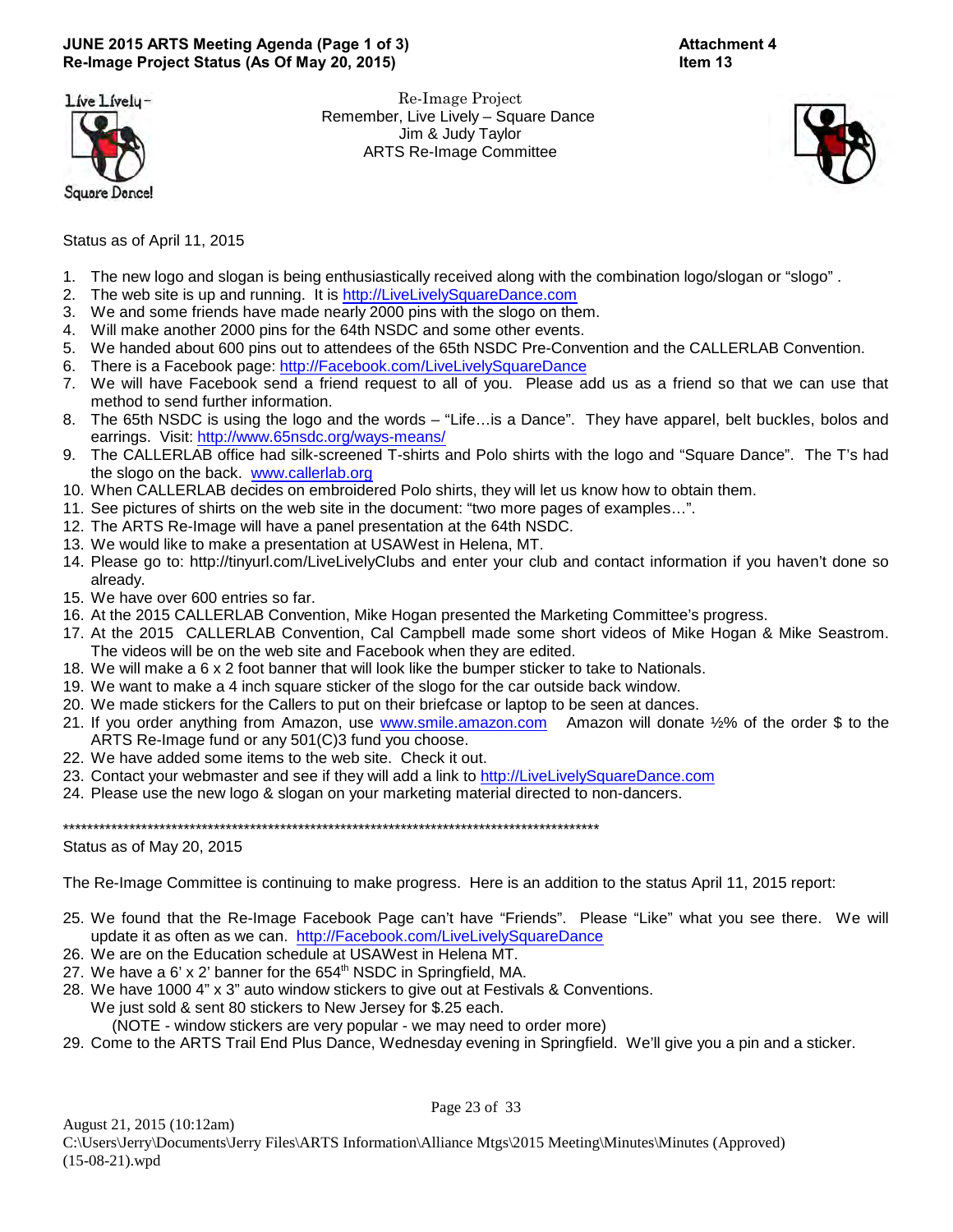# **JUNE 2015 ARTS Meeting Agenda (Page 2 of 3) Attachment 4 Re-Image Project Status (As Of May 20, 2015) Item 13**

- 30. The Committee is looking for a few people who would be willing to be part of the committee and simply be another voice as we communicate ideas via email, Google Drive and Dropbox. Please let us know if you can help.
- 31. We have received a Dropbox with a lot of articles that may be worth sending to the clubs. Can someone help look through these?
- 32. Nearly 4000 pins have been or are being made with most already being distributed around the country. Contact Jim & Judy Taylor ( [jimta1@msn.com](mailto:jimta1@msn.com) ) if you want some.
- 33. In order to have some left for Nationals and USAWest, we have ordered another 2000 pin backs.
- 35. If you have an interest in National Advertising, please let us know. We expect to have a discussion about this in Springfield.
- 36. Can you take a 5 to 10 second HD video of people in different lines of work or different hobbies and send it/them to us? We want the people to say: their name, what they do & "I square dance". Michael Streby will take these clips and produce a professional video to be aired on a couple of cable TV channels. He needs a few dozen clips. \*\*\*\*\*\*\*\*\*\*\*\*\*\*\*\*\*\*\*\*\*\*\*\*\*\*\*\*\*\*\*\*\*\*\*\*\*\*\*\*\*\*\*\*\*\*\*\*\*\*\*\*\*\*\*\*\*\*\*\*\*\*\*\*\*\*\*\*\*\*\*\*\*\*\*\*\*\*\*\*\*\*\*\*\*\*\*\*\*\*\*\*\*\*\*\*\*\*\*\*\*\*\*\*\*\*\*\*\*\*

### **As of May 21, 2015**

**36. Additional Information - From Michael Streby**

**What I am particularly looking for is people doing "Lively" activities (Running,, swimming,, playing tennis, basketball, etc. use your imagination ) and turning to the camera and saying "I Square Dance" I do need the name and spelling of the person being shot and an on camera acknowledgment that they are being recorded for use in a commercial to promote square dancing. The voice track at the end will include "Live Lively Square Dance" and "Visit You2candance.com for information in your area.** \*\*\*\*\*\*\*\*\*\*\*\*\*\*\*\*\*\*\*\*\*\*\*\*\*\*\*\*\*\*\*\*\*\*\*\*\*\*\*\*\*\*\*\*\*\*\*\*\*\*\*\*\*\*\*\*\*\*\*\*\*\*\*\*\*\*\*\*\*\*\*\*\*\*\*\*\*\*\*\*\*\*\*\*\*\*\*\*\*

Page 24 of 33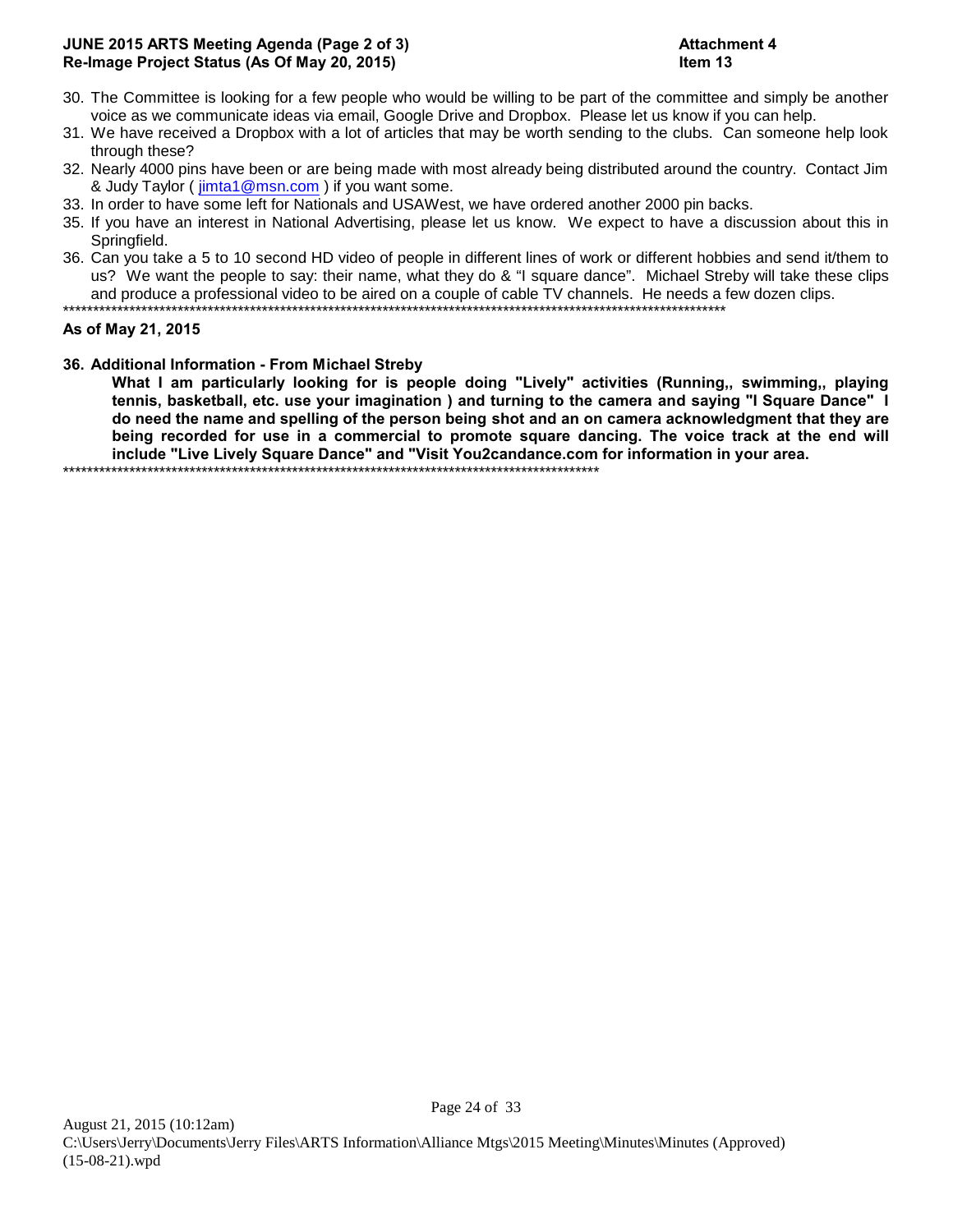### **JUNE 2015 ARTS Meeting Agenda (Page 1 of 8) Attachment 5 Re-Image Project Brainstorm input Item 14**

From Jerry Reed Start To Group

In a message dated 5/8/2015 4:22:06 P.M. Mountain Daylight Time, DirectorARTS@aol.com writes: Sent - 15-05-08 Subj - URGENT - ACTION - Re-Image Next Steps

Hi ARTS Board and Others,

### THIS IS AN URGENT REQUEST FOR ACTION RE-IMAGE SQUARE DANCING WHAT DO WE DO NEXT?

### PLEASE FORWARD THIS REQUEST TO ANYONE ELSE YOU BELIEVE CAN HELP WITH THIS BRAINSTORMING EFFORT!

I hope you are aware of the great work done so far by the ARTS Re-Image Committee (Chairman Jim & Judy Taylor) on the project to Re-Image Square Dancing. They have accomplished much over the past year, including: 1) Creation of a web site, 2) Work on a FaceBook Page, 3) Presentation and approval of a new Square Dance Logo, 4) Presentation and approval of a new Square Dance slogan, 5) Production and distribution of slogo pins and bolos, 6) production and distribution of slogo window stickers, 7) Several indormation panels and seminars, and other related activities.

It is IMPERATIVE that the momentum of this project continue. If we allow the momentum to slacken there is a chance the tremendous progress we have made will falter. WE MUST NOT LET THAT HAPPEN!

Please put your minds to work and make suggestions for the actions you believe we should take to make sure our Re-Image progress continues to grow.

PLEASE SUBMIT YOUR IDEAS NOW THIS IS VERY IMPORTANT

Thanx for your support, Jerry \*\*\*\*\*\*\*\*\*\*\*\*\*\*\*\*\*\*\*\*\*\*\*\*\*\*\*\*\*\*\*\*\*\*\*\*\*\*\*\*\*\*\*\*\*\*\*\*\*\*\*\*\*\*\*\*\*\*\*\*\*\*\*\*\*\*\*\*\*\*\*\*\*\*\*\*\*\*\*\*\*\*\*\*\*\*\*

From Jerry Reed Above Msg to Erin Byars and Michael Strebey

In a message dated 5/8/2015 5:09:57 P.M. Mountain Daylight Time, DirectorARTS@aol.com writes:

Hi Erin and Michael,

The first time I sent this message I had an error in your email address.

Hopefully, this will get through,

Thanx,

Jerry \*\*\*\*\*\*\*\*\*\*\*\*\*\*\*\*\*\*\*\*\*\*\*\*\*\*\*\*\*\*\*\*\*\*\*\*\*\*\*\*\*\*\*\*\*\*\*\*\*\*\*\*\*\*\*\*\*\*\*\*\*\*\*\*\*\*\*\*\*\*\*\*\*\*\*\*\*\*\*\*\*\*\*\*\*\*\*\*\*\*\*\*\*\*\*\*

In a message dated 5/8/2015 6:16:28 P.M. Mountain Daylight Time, jimta1@msn.com writes: Jerry;

If you don't get any response, you might "prime the pump" so to speak, with the list of ideas we sent to you yesterday plus the note today about pulling some of the "Winning Ways" articles.

Jim & Judy

August 21, 2015 (10:12am) C:\Users\Jerry\Documents\Jerry Files\ARTS Information\Alliance Mtgs\2015 Meeting\Minutes\Minutes (Approved) (15-08-21).wpd

Page 25 of 33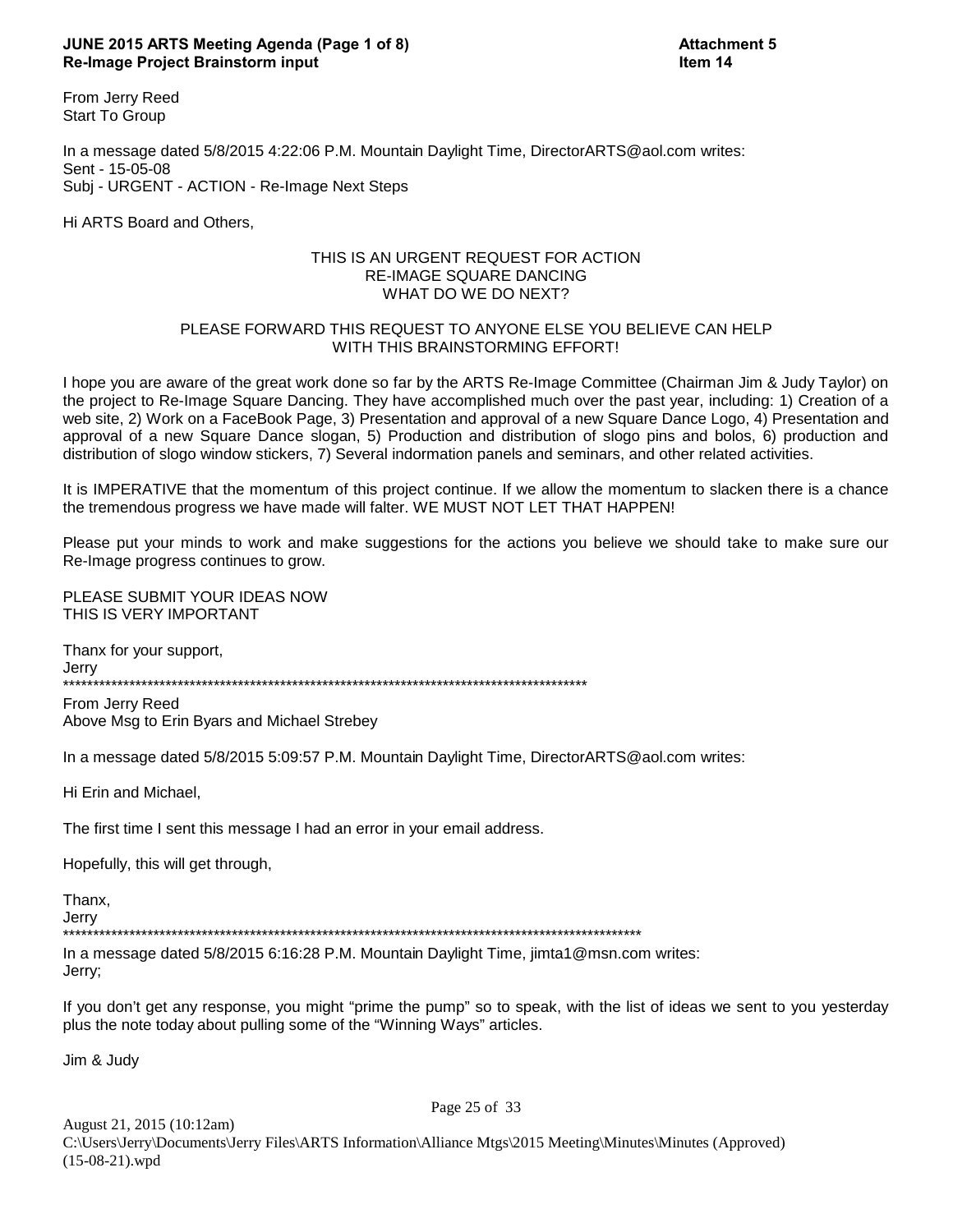From Jerry Reed Responding to Jim & Judy above

In a message dated 5/9/2015 3:10:12 P.M. Mountain Daylight Time, DirectorARTS@aol.com writes: Sent - 15-05-09 Subj - Re: URGENT - ACTION - Re-Image Next Steps

Jim & Judy,

Will do,

Jerry

From Jerry Reed To Board and others - Responding to Jim & Judy above

In a message dated 5/9/2015 3:10:15 P.M. Mountain Daylight Time, DirectorARTS@aol.com writes: Sent - 15-5-09 Subj - URGENT - ACTION - Re-Image Next Steps

Hi ARTS Board and others,

In a message dated 5/8/2015 4:22:06 P.M. Mountain Daylight Time, DirectorARTS@aol.com writes: Sent - 15-05-08 Subj - URGENT - ACTION - Re-Image Next Steps

Hi ARTS Board and Others,

[begin extract]

hope you are aware of the great work done so far by the ARTS Re-Image Committee (Chairman Jim & Judy Taylor) on the project to Re-Image Square Dancing. They have accomplished much over the past year, including: 1) Creation of a web site, 2) Work on a FaceBook Page, 3) Presentation and approval of a new Square Dance Logo, 4) Presentation and approval of a new Square Dance slogan, 5) Production and distribution of slogo pins and bolos, 6) production and distribution of slogo window stickers, 7) Several indormation panels and seminars, and other related activities.

It is IMPERATIVE that the momentum of this project continue. If we allow the momentum to slacken there is a chance the tremendous progress we have made will falter. WE MUST NOT LET THAT HAPPEN!

Please put your minds to work and make suggestions for the actions you believe we should take to make sure our Re-Image progress continues to grow.

[end extract]

I CANNOT EMPHASIZE THE IMPORTANCE OF CONTINUING THE MOMENTUM THE RE-IMAGE EFFORT HAS HAD

Printed below are are some thoughts regarding possible action for the next steps for the Re-Image project.

Please review these thoughts and provide your comments.

1) Investigate requirements for software for embroidery machines to embroider the new logo, slogan, and slogo onto shirts, hats, and other products

2) Investigate feasibility of purchasing software to be used to create software to be used to create digitized files for different embroidery machines

Page 26 of 33 August 21, 2015 (10:12am) C:\Users\Jerry\Documents\Jerry Files\ARTS Information\Alliance Mtgs\2015 Meeting\Minutes\Minutes (Approved)  $(15-08-21)$ .wpd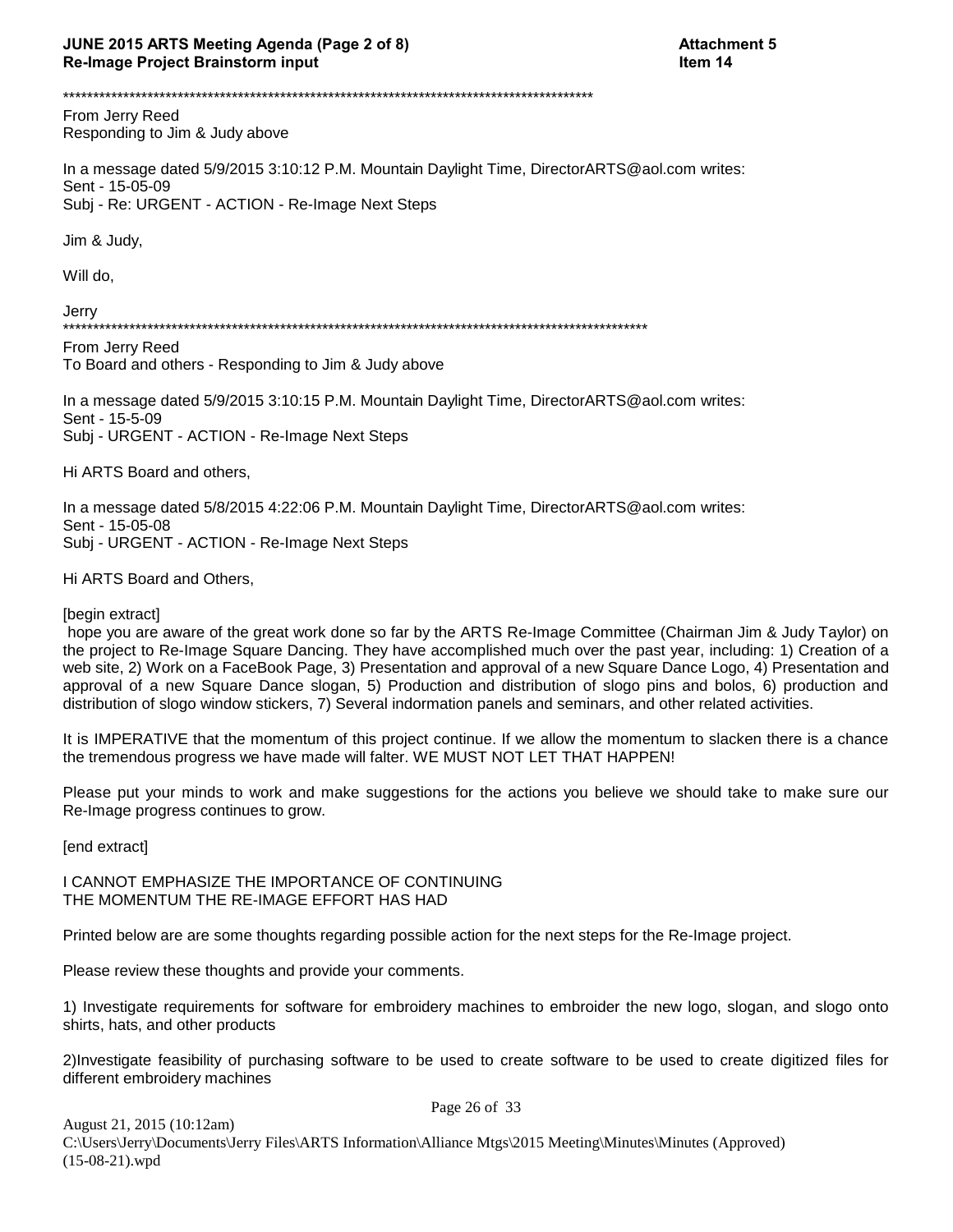3) Investigate requirements to use "PICTURE THIS" technology to transfer the new logo, slogan, and slogo on many kinds of material, including shirts and others

4) identify persons willing and able to serve on the Re-Image Committee to help reduce the workload on Jim & Judy Taylor; then contact these people to request their assistance (Possible candidates include Pam Clasper, Louis Friedlander, are there others??)

5) Identify a candidate to lead a committee or group of people who would identify sources to generate finds on a continuing basis.

6) Determine how much more work should be done creating "Live Lively" pins (NOTE - Jim & Judy and their helpers have done 4100 pins, however, they may not have 1000 left for the NSDC in Springfield, MA)

7) Investigate sources and vendors which will be selling embroidered products, determine if the products will be available online

8) Investigate possibility of CALLERLAB help collect money at the NSDC for pins, window stickers, and bolos (NOTE -Suggestion for donations = Bolos (\$15), packets of 20 window stickers (\$5), and either give away pins or donation of \$1.00)

9) Identify persons willing and able to help add information to the club contact data base

Please provide your thoughts, suggestions, and comments.

Thanx,

Jerry \*\*\*\*\*\*\*\*\*\*\*\*\*\*\*\*\*\*\*\*\*\*\*\*\*\*\*\*\*\*\*\*\*\*\*\*\*\*\*\*\*\*\*\*\*\*\*\*\*\*\*\*\*\*\*\*\*\*\*\*\*\*\*\*\*\*\*\*\*\*\*\*\*\*\*\*\*\*\*\*\*\*\*\*\*\*\*\*\*\*\*\*\*\*\*\*\*\*\*\*\*\*\*\*\*\*\*\*\*\*\*

From Michael Streby

In a message dated 5/8/2015 7:10:04 P.M. Mountain Daylight Time, michael.streby@gmail.com writes: Hi Jerry

Well, one way is to do the commercial that I emailed you about. But my time has gotten a lot more limited. So I currently am not in a position to do all the shooting myself.

I am currently airing the commercial that I did last year, once a week on TUFF television network nationwide, with additional airings in the Midwest. But it would be simple to change the commercial for one that highlighted the "live lively concept".

Here is what I would need to accomplish this:

1. a few dozen video clips in HD quality.

a. videos should be of people doing other activities and using the tag line "I Square Dance"

2. A copy of the logo in a vector format so I can scale it smoothly in the commercial.

Once I have that I can edit the commercial and replace what I am currently airing. I can also increase the airings nationally on a few other networks as time and funds permit.

Michael Michael Streby, CBTE, CBNT, 8-VSB \*\*\*\*\*\*\*\*\*\*\*\*\*\*\*\*\*\*\*\*\*\*\*\*\*\*\*\*\*\*\*\*\*\*\*\*\*\*\*\*\*\*\*\*\*\*\*\*\*\*\*\*\*\*\*\*\*\*\*\*\*\*\*\*\*\*\*\*\*\*\*\*\*\*\*\*\*\*\*\*\*\*\*\*\*\*\*\*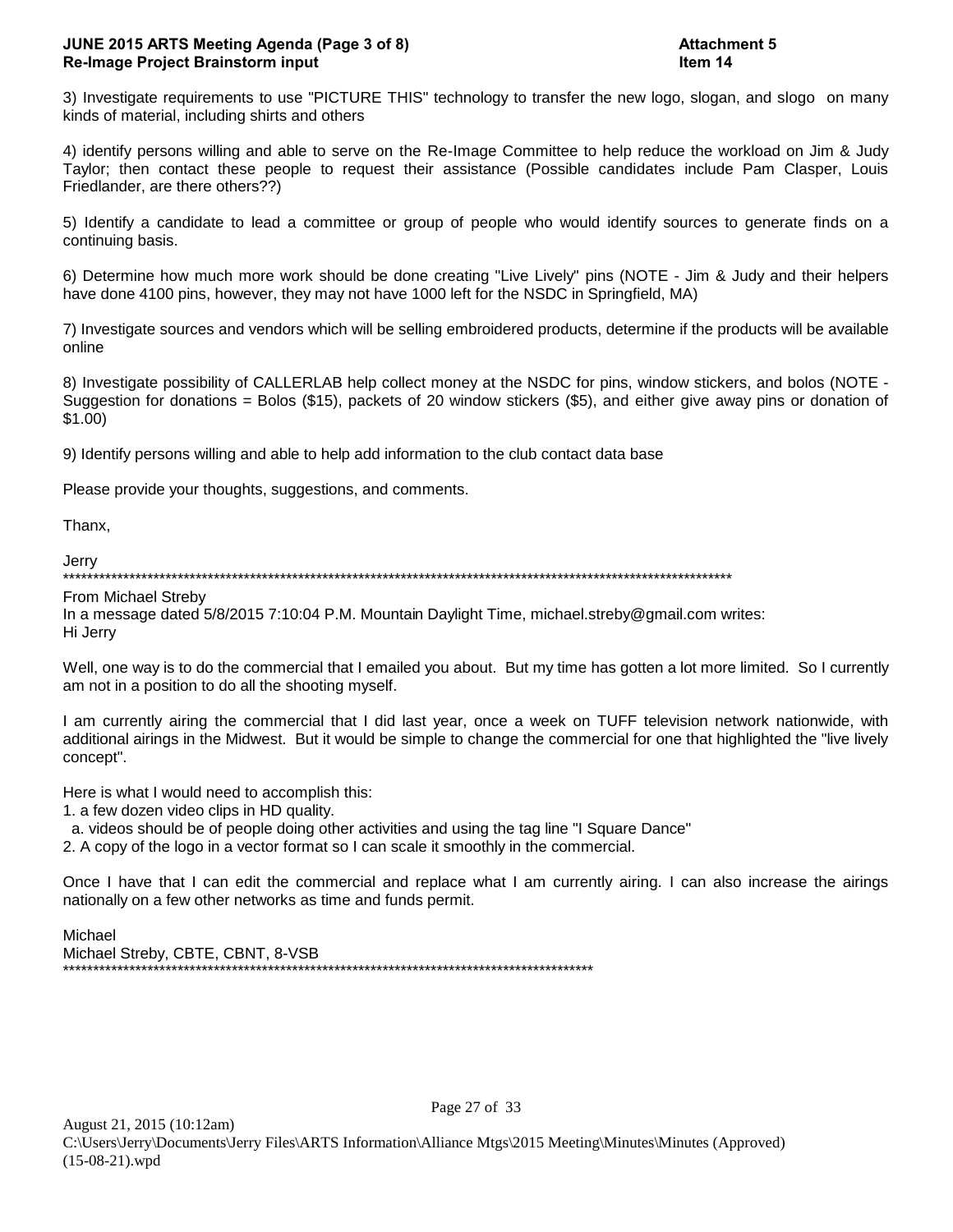# **JUNE 2015 ARTS Meeting Agenda (Page 4 of 8) Attachment 5 Re-Image Project Brainstorm input Integration and Community Community Item 14**

From Jerry Reed Responding to Michael Streby Above In a message dated 5/25/2015 12:24:57 P.M. Central Daylight Time, DirectorARTS@aol.com writes: Michael,

Sorry for the very long delay in answering.

I am compiling all the responses into one document I plan to send to my mailing list.

Thanx,

Jerry \*\*\*\*\*\*\*\*\*\*\*\*\*\*\*\*\*\*\*\*\*\*\*\*\*\*\*\*\*\*\*\*\*\*\*\*\*\*\*\*\*\*\*\*\*\*\*\*\*\*\*\*\*\*\*\*\*\*\*\*\*\*\*\*\*\*\*\*\*\*\*\*\*\*\*\*\*\*\*\*\*\*\*\*\*\*\*\*\*\*\*\*

From Michael Streby

In a message dated 5/10/2015 7:14:35 A.M. Mountain Daylight Time, michael.streby@gmail.com writes: Please review these thoughts and provide your comments.

1) Investigate requirements for software for embroidery machines to embroider the new logo, slogan, and slogo onto shirts, hats, and other products.

**MICAEL SEZ - We have the software to provide the logo in multiple embroidery formats but again we would need a vector format logo as a starting point,**

2)Investigate feasibility of purchasing software to be used to create software to be used to create digitized files for different embroidery machines

 **MICHAEL SEZ - We have the software. But if you want to purchase it the cost would range from \$1500-\$2500 depending on the options you want and the underlying draw programs.**

3) Investigate requirements to use "PICTURE THIS" technology to transfer the new logo, slogan, and slogo on many kinds of material, including shirts and others

4) identify persons willing and able to serve on the Re-Image Committee to help reduce the workload on Jim & Judy Taylor; then contact these people to request their assistance (Possible candidates include Pam Clasper, Louis Friedlander, are there others??)

 **Michael SEZ - We can aid, in a behind the scenes manner, as time is available.**

5) Identify a candidate to lead a committee or group of people who would identify sources to generate finds on a continuing basis.

6) Determine how much more work should be done creating "Live Lively" pins (NOTE - Jim & Judy and their helpers have done 4100 pins, however, they may not have 1000 left for the NSDC in Springfield, MA)

7) Investigate sources and vendors which will be selling embroidered products, determine if the products will be available online

8) Investigate possibility of CALLERLAB help collect money at the NSDC for pins, window stickers, and bolos (NOTE - Suggestion for donations = Bolos (\$15), packets of 20 window stickers (\$5), and either give away pins or donation of \$1.00)

9) Identify persons willing and able to help add information to the club contact data base  **MICHAEL SEZ - We can be a point of contact for Central Wisconsin area.**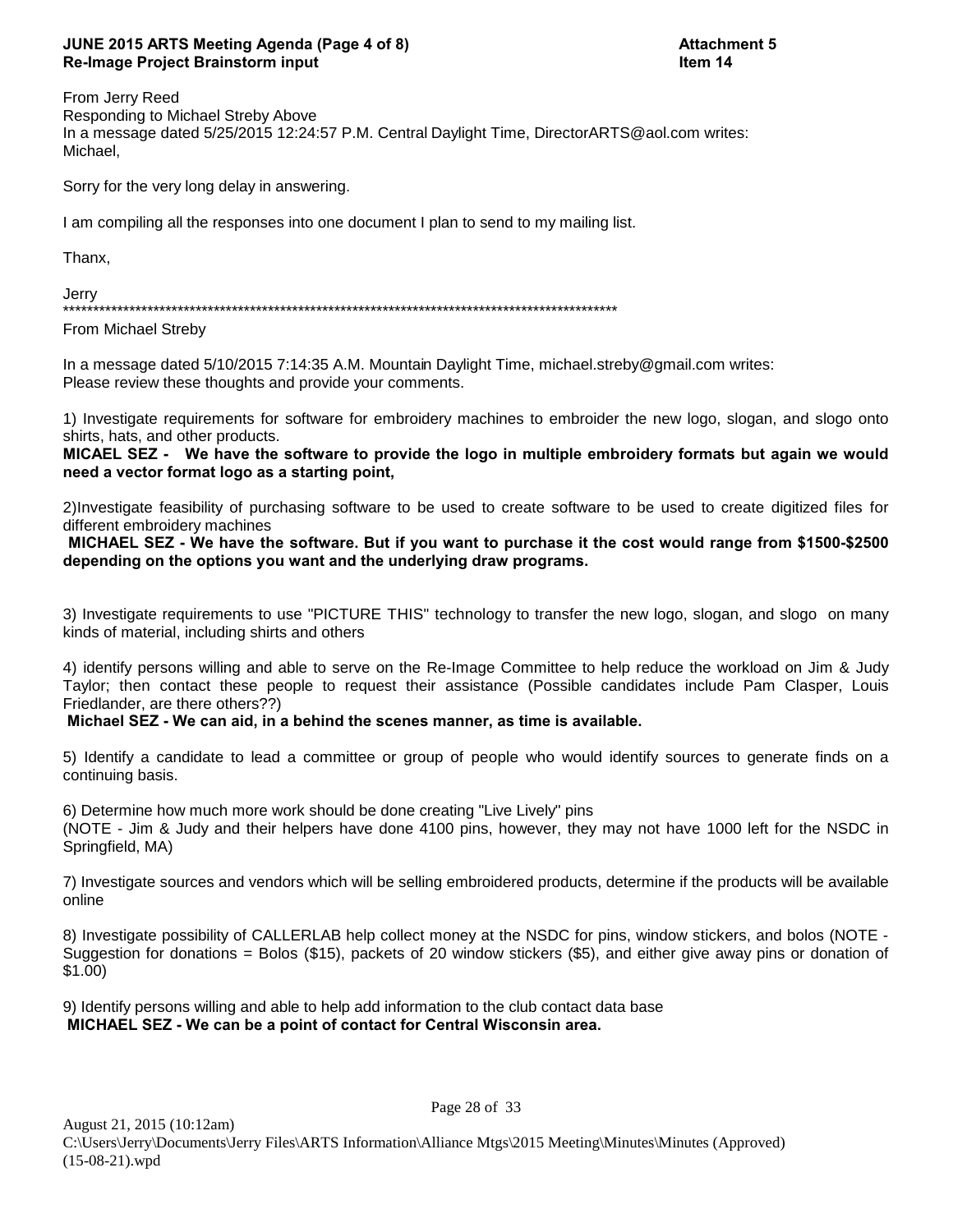# JUNE 2015 ARTS Meeting Agenda (Page 5 of 8) **Re-Image Project Brainstorm input**

Michael Streby, CBTE, CBNT, 8-VSB \*\*\*\*\*\*\*\*\*\*\*\*\*\* \*\*\*\*\*\*\*\*\*\*\*\*\*\*\*\*\*\*\*\*\*\*

From Jerry Reed Michael Streby Msg Above to Group

In a message dated 5/25/2015 1:00:04 P.M. Central Daylight Time, DirectorARTS@aol.com writes: Sent - 15-05-25 Subj - Re: URGENT - ACTION - Re-Image Next Steps

Hi All.

I received the following input from Michael Streby.

Please review his comments and provide your thoughts.

Thanx,

Jerry 

From Jim & Judy Taylor (No Attachment)

In a message dated 5/10/2015 4:52:00 P.M. Mountain Daylight Time, jimta1@msn.com writes: Jerry;

Attached is a copy of a vector image that Michael would want. We could start making some short clips if different people saying "I square dance". Does video frame size of 1280 x 720 qualify as HD quality?

Jim 

From Michael Streby From: Michael Streby [mailto:michael.streby@gmail.com] Sent: Sunday, May 10, 2015 5:04 PM To: Jim & Judy Taylor Subject: Re: URGENT - ACTION - Re-Image Next Steps

i did not receive the vector graphic attachment (only a jpg.). But i used some of the embroidery software that we have to trace the logo and convert it to a vector format. I can use what i made to do the commercial and any embroidery that we want to do.

Michael Streby, CBTE, CBNT, 8-VSB 

From Jim Taylor Responding To Michael Streby above

In a message dated 5/10/2015 6:40:45 P.M. Mountain Daylight Time, jimta1@msn.com writes: Michael;

Is the attached .svg the kind of image that can really be sized up as needed? That is what I meant to send you.

Would you be willing to convert the logo to other embroidery software? We have had some requests for it. One has a dst extension. A second one needed an extension starting with .f??

Jim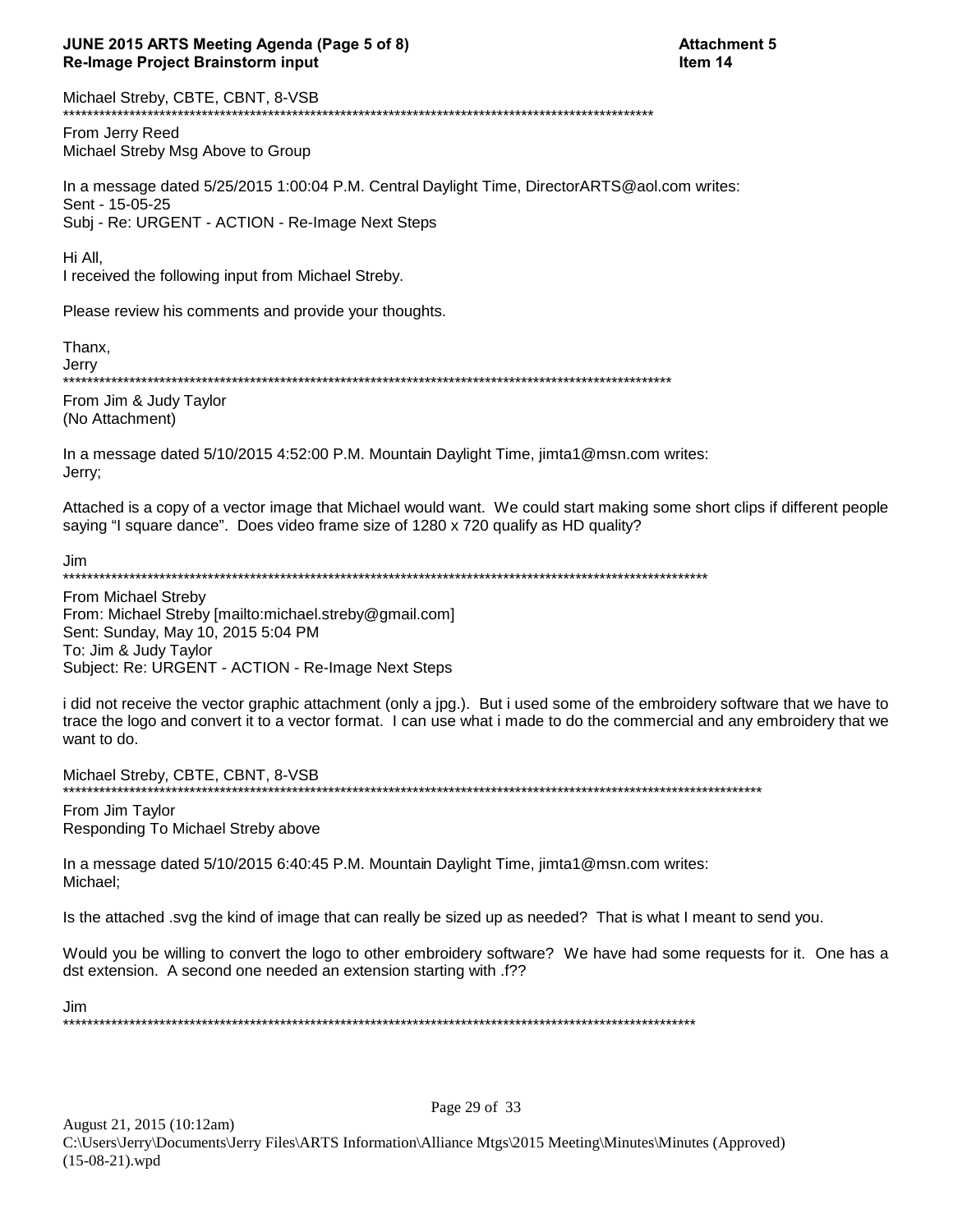# JUNE 2015 ARTS Meeting Agenda (Page 6 of 8) **Re-Image Project Brainstorm input**

From Jerry

In a message dated 5/25/2015 9:01:38 P.M. Central Daylight Time, DirectorARTS@aol.com writes: Sent - 15-05-25 Subj - Re-image Project - Status Report (As of 15-05-20)

Hi All,

I am sending this status report to you FYI.

No response is required and none is expected.

The Re-Image Project is going extremely well. There has been VERY positive and enthusiastic reception of the new logo and slogan. Several retail sources are offering products with the new logo/slogan and several large dance event are also promoting and using the new logo and slogan.

Please review the latest status report printed below and attached in a PDF file. If you have questions or concerns, please let me know.

Thanx for your continued interest and support.

Jerry

From Butch & Ampie

In a message dated 5/25/2015 9:21:59 P.M. Central Daylight Time, hayeshomer@msn.com writes: Thank you, a good report with positive responses. We have had positive comments from most Texas dancers. we will have access to more dancers at the State meeting at the beginning of June.

**Butch and Ampie Hayes** 

From Jerry Responding to Butch & Ampie

In a message dated 5/26/2015 12:12:43 A.M. Central Daylight Time, DirectorARTS@aol.com writes: Butch & Ampie,

Thanx for your message. The response have been very positive.

Thanx,

Jerrry 

From Butch & Ampie

In a message dated 5/25/2015 9:35:36 P.M. Central Daylight Time, hayeshomer@msn.com writes: Our thoughts:

1. Jim and Judy, do need help, ie, Volunteers

2. We need a planned effort, with appropriate publicity to raise funds

3. We do not think that we should get into the production of products, we would not be able to realize a ROI on the investment.

Page 30 of 33

**Butch and Ampie Hayes** \*\*\*\*\*\*\*\*\*\*\*\*\*\*\*\*\*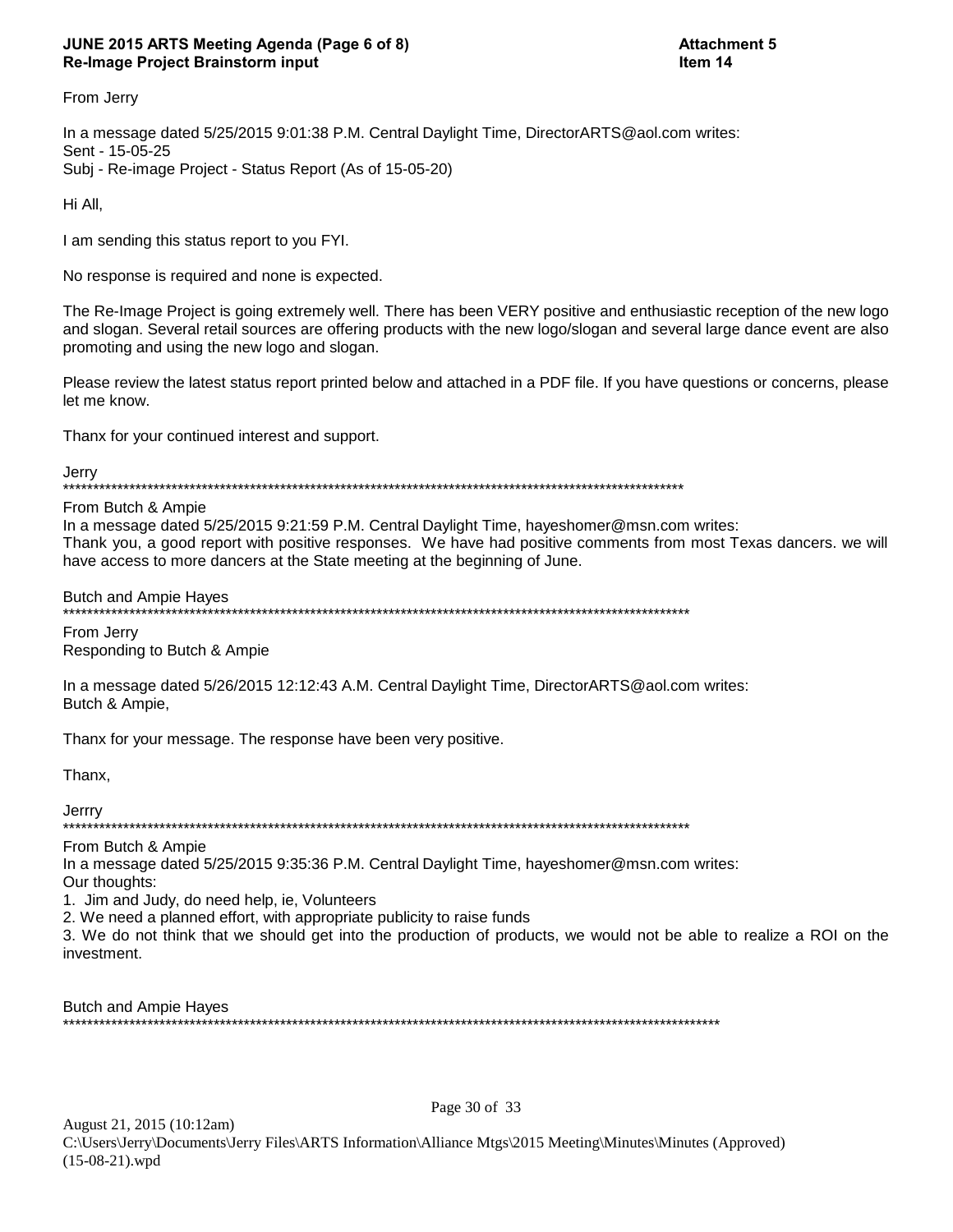# JUNE 2015 ARTS Meeting Agenda (Page 7 of 8) **Re-Image Project Brainstorm input**

**Attachment 5** Item 14

From Jerry Reed Butch Hayes above to Grp Sent 15-05-26 Subj - Re: URGENT - ACTION - Re-Image Next Steps

Hi All,

Received the following comments from Butch & Ampie.

They are correct - Jim & Judy NEED HELP!

They have done a great job recruiting people to help assembling the pins. The bolos are made in a very limited number and the window stickers are minimal effort to order, now that production contact has been established.

The main purpose of all of the products is "spread the word" about the Re-Image effort AND a second purpose is to help publicize The ARTS. For these reasons, we are not concerned with making money - - we are more interested in the goal of the project and in recouping at least some of the production costs.

Thanx,

Jerry 

From Jim & Judy In a message dated 5/25/2015 3:31:50 P.M. Central Daylight Time, jimta1@msn.com writes: Jerry;

We have sent the Vector image to Michael, so maybe he can make it work for others. We have only had 3 requests for the machine unique file and none of them have responded to our request for the make & model of their embroidery machine.

We don't think there is enough reason to purchase the digitizing software. Maybe some people at the 64th will ask.

We will add Michael to the "committee" group.

We have no club entries from Wisconsin.

Jim & Judy \*\*\*\*\*\*\*\*\*\*\*\*\*\*

From Jerry reed Responding to Jim & Judy above In a message dated 5/26/2015 12:31:54 P.M. Central Daylight Time, DirectorARTS@aol.com writes: Jim & Judy,

I agree we should not purchase the software.

Thanx, Jerry 

From Jim & Judy Taylor In a message dated 5/25/2015 3:40:50 P.M. Central Daylight Time, jimta1@msn.com writes: Jerry:

We have set up a dropbox for "I Square Dance" People should be able to upload their video to: http://tinyurl.com/Isquaredance. Does this work for you Michael?

Page 31 of 33 August 21, 2015 (10:12am) C:\Users\Jerry\Documents\Jerry Files\ARTS Information\Alliance Mtgs\2015 Meeting\Minutes\Minutes (Approved)  $(15-08-21)$ .wpd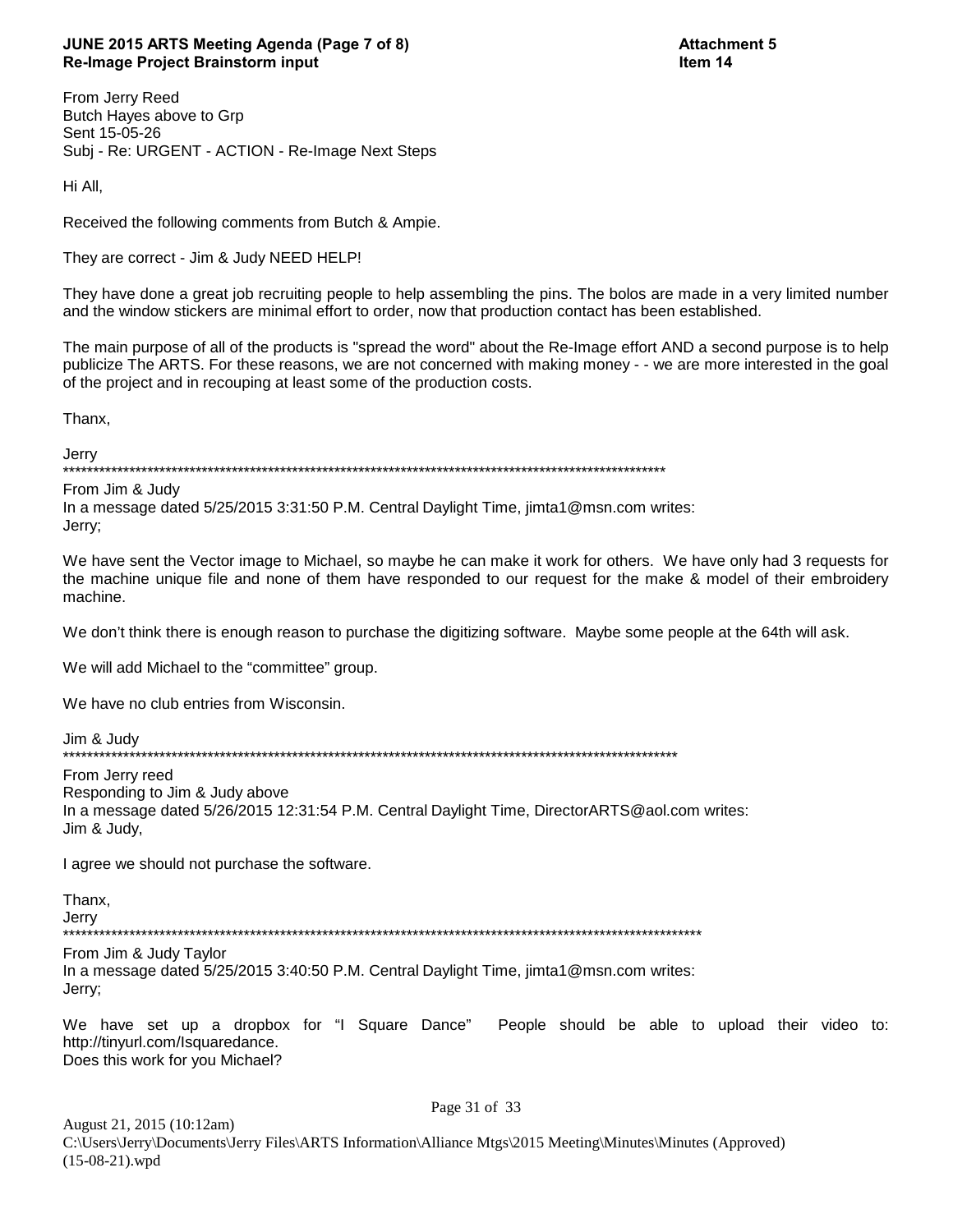### From Michael Streby

In a message dated 5/26/2015 6:58:13 A.M. Central Daylight Time, michael.streby@gmail.com writes: The drop box would work, (just email me a link) Youtube works.(just email me a link). Or I have a few FTP sites that can work as well. People can also mail me a small SD card or usb drive. Small USB drives can be purchased for a couple buck these days.

Michael Streby, CBTE, CBNT, 8-VSB 

From Jim & Judy Taylor Responding to Michael Streby

In a message dated 5/26/2015 3:53:23 P.M. Central Daylight Time, jimta1@msn.com writes: Michael:

Thanks for both responses. If they use the dropbox, we will be able to easily see what is coming in. Would it be alright with you if we post some of the videos on the Live Lively Facebook? That is assuming we get any.

Jim & Judy 

Page 32 of 33